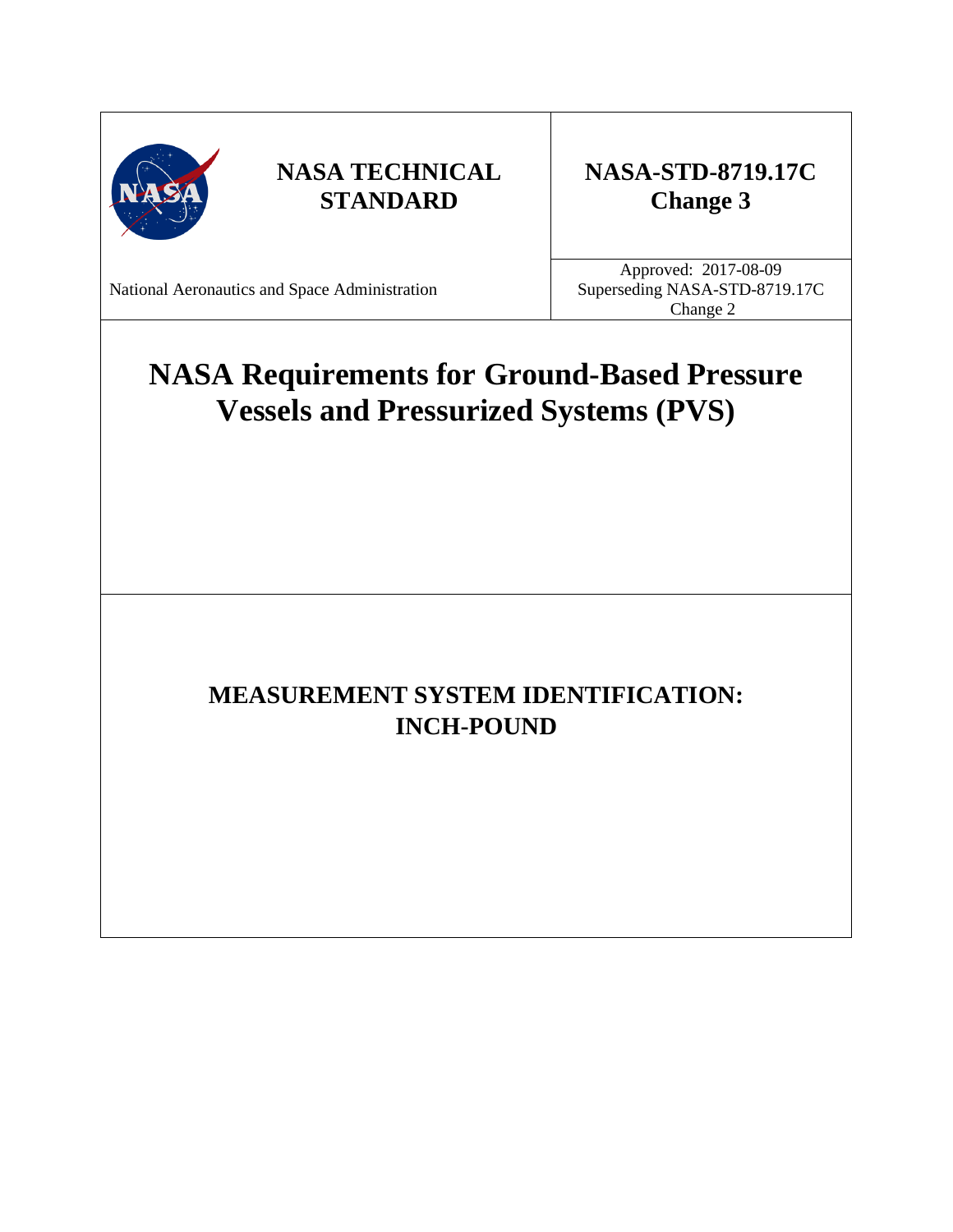## **DOCUMENT HISTORY LOG**

<span id="page-1-0"></span>

| <b>Status</b>   | <b>Document</b><br><b>Approval Date</b><br><b>Revision</b> |            | <b>Description</b>                                                                                                                                                                                                                                                                                                                                                                                                                                                                                                                                                                                                                                                                                                                                                                                                                                                                                                                                                                                                                                                                                                                                                                                                                                                                                                                                                                                                                                                                                                                                                                                                                                                                                                                                                                                                                                                                                                                                          |  |  |
|-----------------|------------------------------------------------------------|------------|-------------------------------------------------------------------------------------------------------------------------------------------------------------------------------------------------------------------------------------------------------------------------------------------------------------------------------------------------------------------------------------------------------------------------------------------------------------------------------------------------------------------------------------------------------------------------------------------------------------------------------------------------------------------------------------------------------------------------------------------------------------------------------------------------------------------------------------------------------------------------------------------------------------------------------------------------------------------------------------------------------------------------------------------------------------------------------------------------------------------------------------------------------------------------------------------------------------------------------------------------------------------------------------------------------------------------------------------------------------------------------------------------------------------------------------------------------------------------------------------------------------------------------------------------------------------------------------------------------------------------------------------------------------------------------------------------------------------------------------------------------------------------------------------------------------------------------------------------------------------------------------------------------------------------------------------------------------|--|--|
| <b>Baseline</b> |                                                            | 2006-09-22 | <b>Initial Release</b>                                                                                                                                                                                                                                                                                                                                                                                                                                                                                                                                                                                                                                                                                                                                                                                                                                                                                                                                                                                                                                                                                                                                                                                                                                                                                                                                                                                                                                                                                                                                                                                                                                                                                                                                                                                                                                                                                                                                      |  |  |
| Revision        | $\mathbf{A}$                                               | 2009-10-09 | Foreword changed "NASA programs and<br>projects" to "NASA facilities, programs, and<br>projects." Editorial changes and change PV/S to<br>PVS throughout. Paragraph 3.2, Clarified<br>definitions of pressure relief device, risk<br>assessment code, test specific device, ground-<br>based PV/S definition, changed "flight weight" to<br>"flight." Paragraph 4.1 deleted requirement<br>redundant with NPR 8715.3. Numbered<br>subparagraphs within paragraph 4.2, Renumbered<br>paragraph 4.2.1 as 4.2.3, and 4.2.1 subparagraphs<br>as 4.3.1.x, etc. Paragraph 4.2.1.3 renumbered as<br>4.2.3.3 and scope of exclusion increased. 4.2.1.5<br>added exclusion for certain steam and condensate<br>piping not to exceed 15 psig, 4.2.4 clarified<br>assessed hazard exclusion requirements, 4.2.3.21<br>was renumbered to 4.2.3.22 and<br>reworded for clarity, 4.3.3.8 deleted "to," 4.3.3.15<br>added new paragraph requiring clear definition of<br>system boundaries, 4.5.1, added "or analyses" to<br>list of options for verification of PVS compliance<br>with original requirements, 4.5.10 added<br>new paragraph allowing continued operation of<br>systems certified under previous requirements<br>provided certain requirements are met,<br>renumbered previous 4.5.10 as 4.5.11, 4.5.12 was<br>rewritten. 4.8.2.8.4 change "break" to "burst,"<br>Table 4, note 1, changed "rupture" to "burst,"<br>Table 4, change " $\geq$ " to " $\leq$ ," 4.9.2.6, add reference<br>to Table 2,<br>4.9.4.1 deleted requirement to send waivers to<br>Headquarters because of redundancy with NPR<br>8715.3, paragraph 1.13, 4.10.1.7, add "as<br>approved by the PSM," 4.10.1.10 added "or<br>back pressure regulators," 4.11.2.3 provided that,<br>with certain constraints, the PSM may extend<br>certification periods for PVS to accommodate<br>operational or test needs, 4.11.4.2 provided that,<br>with certain constraints, the PSM may extend |  |  |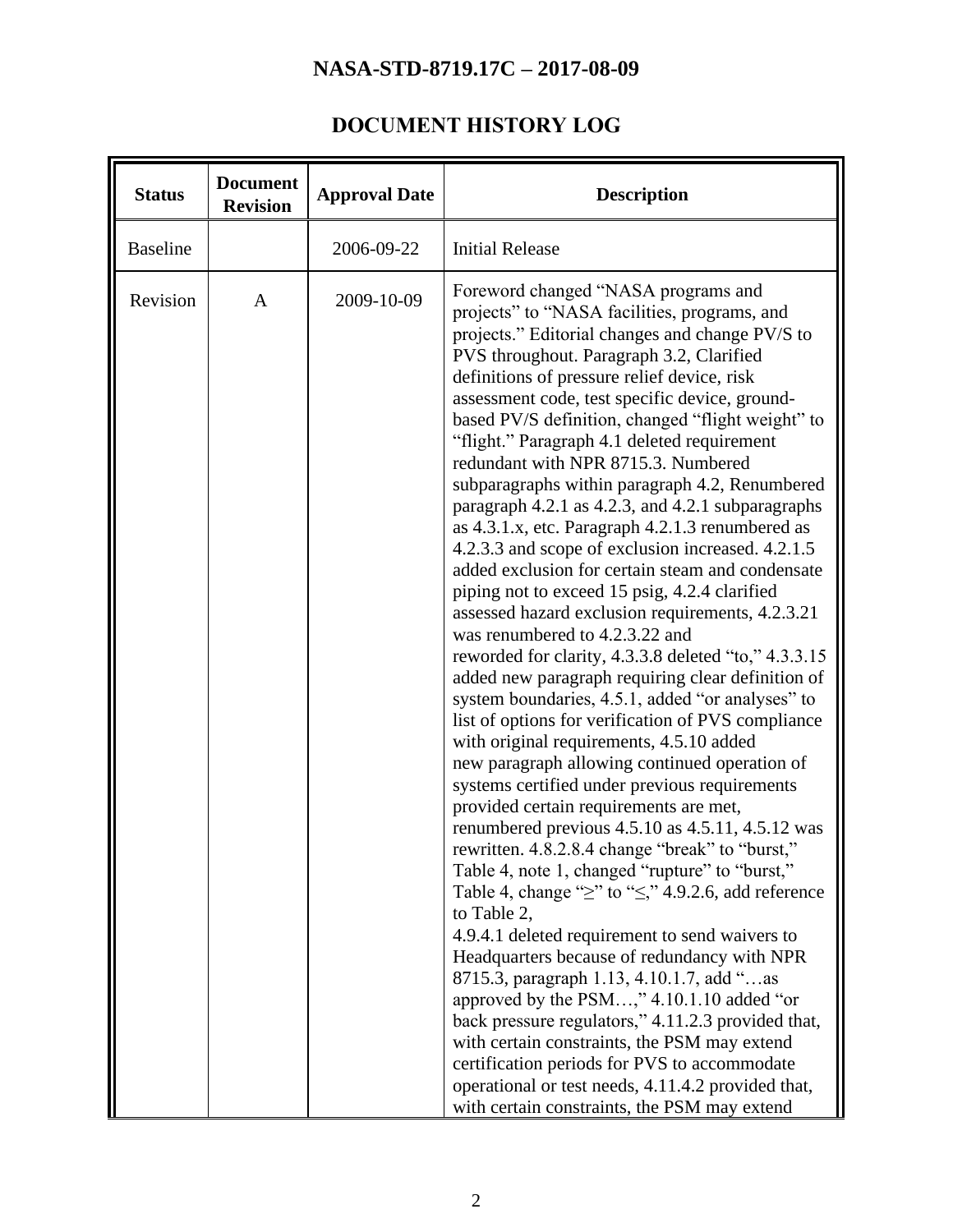|          |   |            | certification periods for components to<br>accommodate operational or test needs, 6.2.1.2<br>changed "break" to "burst"                                                                                                                                                                                                                                                                                                                                                                                                                                                                                                                                                                                                                                                                                                                                                                                                                                                                                                                                                                                                                                                                                                                                                                                                                                                                                                                                                                                                                                                                                                                                                                                                                                                                                                                                         |
|----------|---|------------|-----------------------------------------------------------------------------------------------------------------------------------------------------------------------------------------------------------------------------------------------------------------------------------------------------------------------------------------------------------------------------------------------------------------------------------------------------------------------------------------------------------------------------------------------------------------------------------------------------------------------------------------------------------------------------------------------------------------------------------------------------------------------------------------------------------------------------------------------------------------------------------------------------------------------------------------------------------------------------------------------------------------------------------------------------------------------------------------------------------------------------------------------------------------------------------------------------------------------------------------------------------------------------------------------------------------------------------------------------------------------------------------------------------------------------------------------------------------------------------------------------------------------------------------------------------------------------------------------------------------------------------------------------------------------------------------------------------------------------------------------------------------------------------------------------------------------------------------------------------------|
| Revision | B | 2015-09-30 | Globally deleted "(Requirement)", 1.2<br>added requirement rationale, and<br>NHB 1700.6, NMI 1710.3, NPR<br>8715.4, and NPR 8831.2, 2.1<br>corrected MIL-G-18977 to MIL-G-18997, and<br>added references -<br>NASA-STD-5005 and NASA-STD-8709.20, 2.2<br>updated date to ASME PTC-25-2014 and changed<br>UL-404 to UL 404, 3.1 added acronyms CFR and<br>CMS, 3.2 changed Certification<br>definition, and modified definition of Excluded<br>PVS, Existing PVS, and Ground-based PVS,<br>added definition for Ground Support Equipment,<br>changed Pressure Safety Valve to<br>Pressure Relief Valve and updated date of ASME<br>PTC-25-2014, 4.2.2 added note, 4.2.3 noted PSM<br>authority, 4.2.3.1 modified text and added basis<br>for pressure and temperature limits, 4.2.3.3<br>changed line size limitation and added note for<br>justification, 4.2.3.4 added<br>subsections 4.2.3.4.1 and 4.2.3.4.2, 4.2.3.5 added<br>"piping" for clarity and modified certification<br>reference, 4.2.3.12 changed section heading<br>and added subsections 4.2.3.12.1<br>and 4.2.3.12.2, 4.2.3.14.1 modified text and added<br>requirement rationale, 4.2.3.14.3 changed this<br>section into a note under 4.2.3.14.2, 4.2.3.15<br>changed systems to vessels and deleted fluid<br>delivery system<br>included within the scope of this<br>standard, 4.2.3.16 deleted exclusion statement,<br>4.2.4 added Test Articles and Test Specific PVS,<br>4.2.4.1 changed negligible to acceptable, 4.2.4.5<br>added statement referencing Center Configuration<br>Management<br>System, previous 4.2.4.5 becomes<br>4.2.4.6, 4.2.5 deleted -now covered under<br>Assessed Hazard Exclusion 4.2.4, 4.3.1 added<br>more restrictive requirement statement, 4.3.2<br>changed "shall" to "are required", 4.3.3.1 added<br>requirement rationale, 4.3.3.7 added note, 4.3.3.8 |
|          |   |            | added                                                                                                                                                                                                                                                                                                                                                                                                                                                                                                                                                                                                                                                                                                                                                                                                                                                                                                                                                                                                                                                                                                                                                                                                                                                                                                                                                                                                                                                                                                                                                                                                                                                                                                                                                                                                                                                           |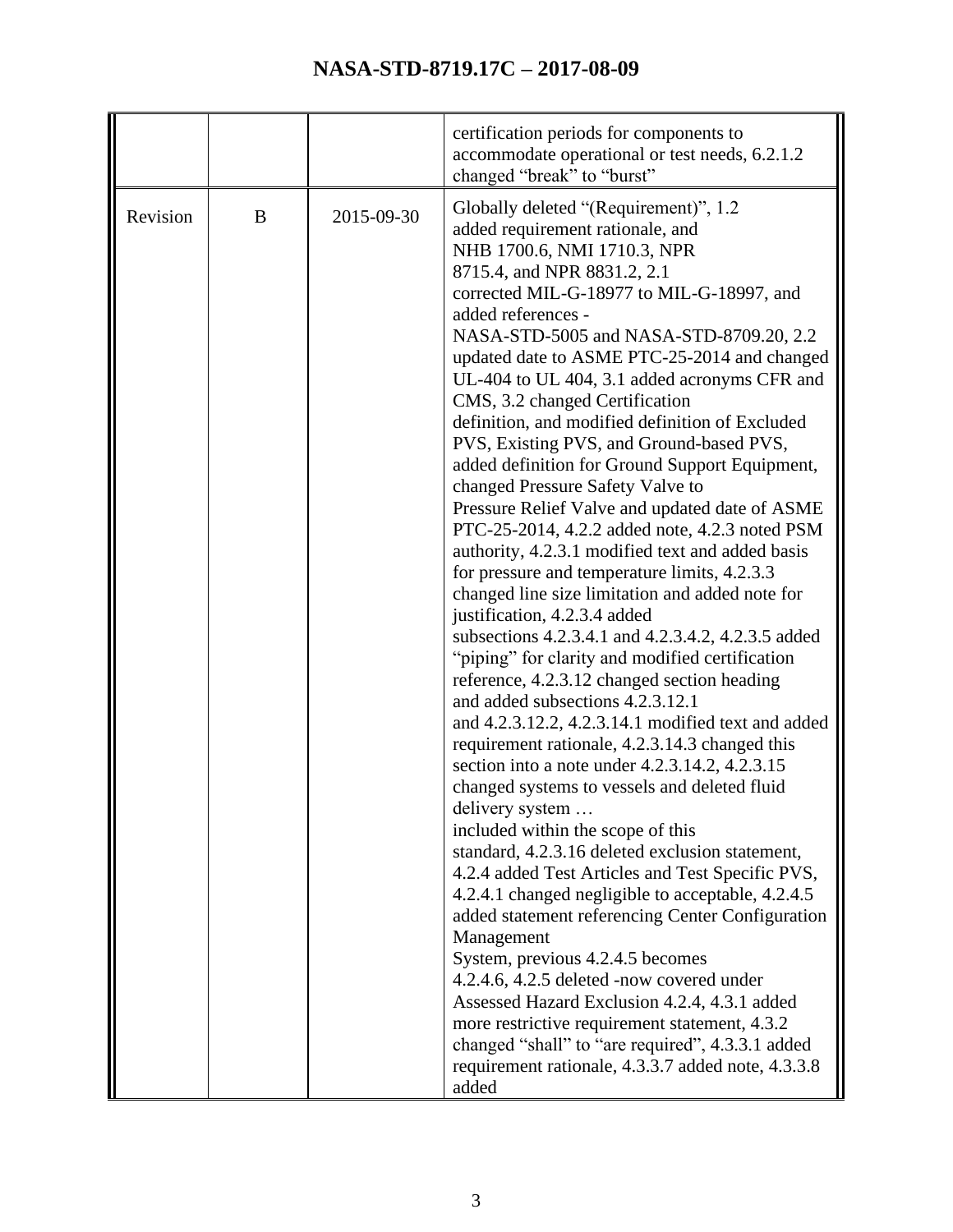|  | requirement rationale, 4.4.3.3                      |
|--|-----------------------------------------------------|
|  | changed exceptions to conditions,                   |
|  | 4.4.3.3.1.1 changed shall to need                   |
|  |                                                     |
|  | and created 4.3.3.1.2 for separate                  |
|  | requirement and changing previous 4.3.3.1.2 to      |
|  | 4.3.3.1.3, 4.4.3.4 change exceptions to conditions, |
|  | 4.4.3.4.6 changed 4.4.3.3.1.2 to 4.4.3.3.1.3,       |
|  | $4.5.1.1$ added subsection, $4.5.6$                 |
|  | corrected 1988 to 1987, 4.6 Added statement to      |
|  | note, 4.6.3.3 deleted "and hence shall only         |
|  | perform non-Code welding" from note, 4.7.2          |
|  | changed shall to must in example, 4.7.9 added       |
|  | (waiver and associated                              |
|  | requirements) and changed shall to need to,         |
|  | 4.8.1.2 added note, 4.8.1.5 added note, 4.8.1.6     |
|  | changed to a note under 4.8.1.5, 4.8.2.7 deleted    |
|  | certified, and added note, 4.8.2.8.3 corrected 1988 |
|  | to 1987, 4.8.2.8.4                                  |
|  | renumbered to 4.8.2.9, 4.8.3.1 added note, 4.8.3.6  |
|  | deleted subject to wall thinning as the limiting    |
|  |                                                     |
|  | damage mechanism, 4.8.3.7 inserted text to          |
|  | clarify wall thickness reduction,                   |
|  | 4.9.1.1 changed shall to apply and                  |
|  | must, 4.9.1.7 deleted PVS risks shall be mitigated  |
|  | in accordance with, added applies, 4.9.1.10         |
|  | Requirement deleted, Table 2 corrected              |
|  | equipment loss and Environmental Effect dollar,     |
|  | Table 4 corrected ASME Code edition date,           |
|  | amounts, 4.9.3.6 added statement on successive      |
|  | life extensions, 4.9.4.1.2 added additional         |
|  | requirements, 4.10.1.11 deleted only, 4.10.2.1.2    |
|  | remove dash in UL-404, 4.10.5.5 changed shall to    |
|  | may, 4.10.6.2 deleted it shall be certified         |
|  | (recertified) as, 4.10.6.2.1 reworded to eliminate  |
|  | second shall statement, 4.10.6.2.2 added note,      |
|  | 4.10.7.2 changed shall to is prohibited by DOT      |
|  | regulations from use in transporting, 4.10.8        |
|  | subheading Laboratory Systems, previous 4.10.8      |
|  | became 4.10.8.1, 4.10.9 added subheading            |
|  | Ground Support Equipment with subheadings           |
|  | 4.10.9.1 and 4.10.9.2 cross-referencing to NASA-    |
|  | STD-5005, 4.11.1.1 added "initial" before           |
|  | "certification", 4.11.1.2 changed 4.8.1.6 to 4.8.2, |
|  | 4.11.2.6 corrected 1988 to 1987, 4.11.4.2 changed   |
|  |                                                     |
|  | the extension period to one year, Table 6 added     |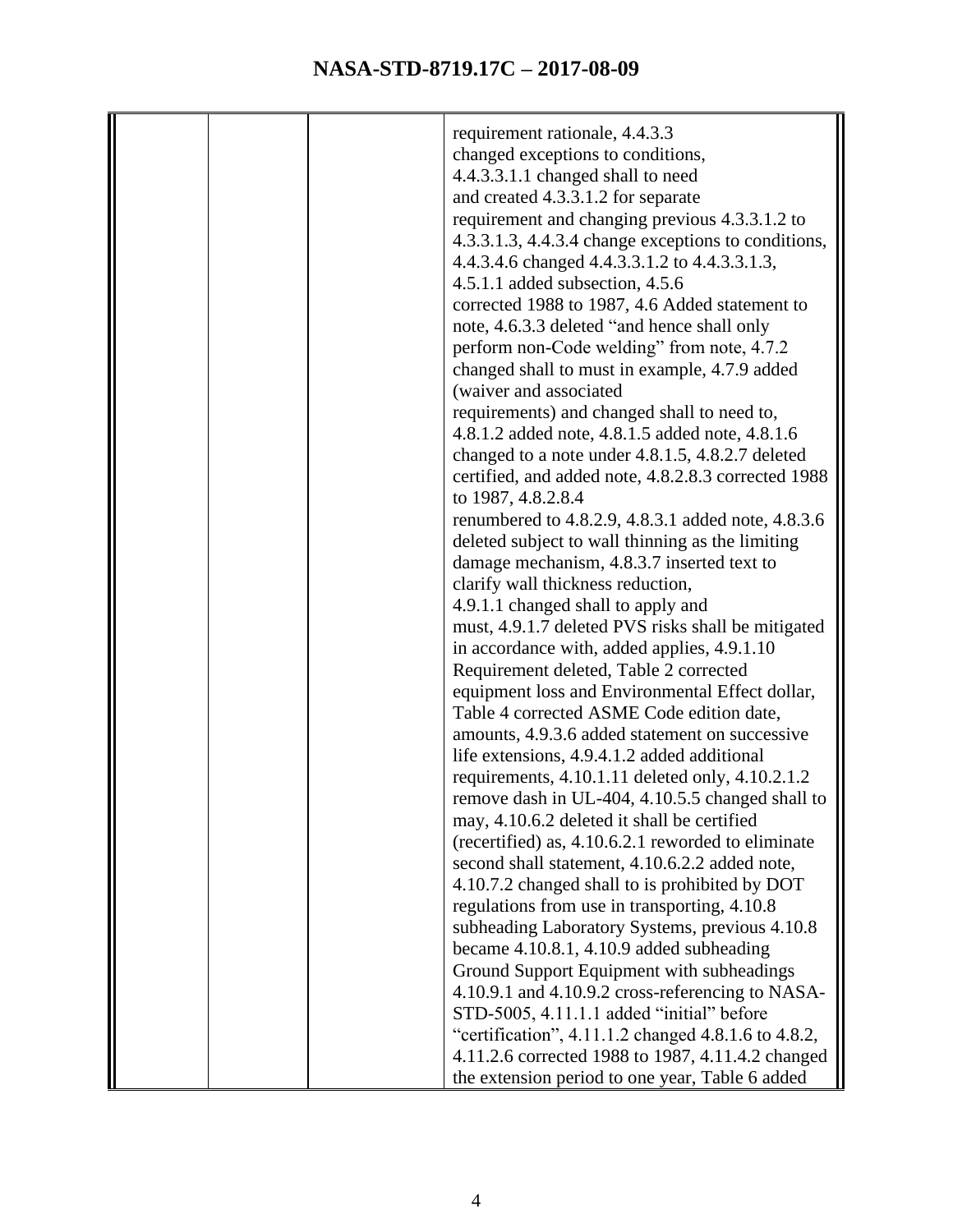|          |                |            | comma to superscript in table heading, added<br>49CFR 178 reference to Anhydrous Ammonia,<br>deleted UFGS 13209.N reference for Tanks,<br>added Ground Support<br>Equipment and Gauges to table, 6.2 changed 1988<br>to 1987 throughout section, updated page<br>numbering.                                                                                                                                                                                                                                                                                                                                                                                                                                                                                                                                                                                                                                                                                                                                                                              |
|----------|----------------|------------|----------------------------------------------------------------------------------------------------------------------------------------------------------------------------------------------------------------------------------------------------------------------------------------------------------------------------------------------------------------------------------------------------------------------------------------------------------------------------------------------------------------------------------------------------------------------------------------------------------------------------------------------------------------------------------------------------------------------------------------------------------------------------------------------------------------------------------------------------------------------------------------------------------------------------------------------------------------------------------------------------------------------------------------------------------|
| Revision | $\mathbf C$    | 2017-08-09 | - Revised the Applicability statement and updated<br>the list of Applicable documents.<br>- Deleted acronyms not utilized and deleted the<br>definition "deviation."<br>- Editorial corrections to adopt the current NASA<br>standard format.<br>- Chapter 4, added exclusion for low pressure<br>cryogenic dewars, with conditions.<br>- Table 4 Note 1 revised and Table 4 References<br>moved to the new Appendix A.<br>- Chapter 4, added requirements for pressure relief<br>devices (PRDs) on low pressure Dewar liquid<br>withdrawal devices (LWD).<br>- Chapter 4, added rejection criteria for wire braid<br>reinforced flexible hose, added a new permissive<br>for use of hydraulic pump discharge pressure<br>relief valves to be used as relief devices with<br>certain requirements (and renumbered previous<br>section on Ground Support Equipment).<br>- Previous section 6.1 References moved to the<br>new Appendix A References (text added to<br>indicate) and added a new Appendix B for PSM<br>Recommended Minimum Qualifications. |
| Change   |                | 2018-08-30 | Changed use of National Consensus Codes and<br><b>Standards (NCS) to Voluntary Consensus</b><br>Standards (VCS) throughout the document.<br>Updated a outdated reference in sections 2.2 and<br>A.1.2, including 29 CFR 1910, 49 CFR<br>Subchapter C, NPR 1441.1, 51 U.S.C. § 20113, &<br>29 CFR 1960. Updated acronyms and definitions,<br>including acronym COTS, UL, and definition for<br>Configuration Management.                                                                                                                                                                                                                                                                                                                                                                                                                                                                                                                                                                                                                                  |
| Change   | $\overline{2}$ | 2018-10-12 | Corrected VCS for alphabetical order in section<br>3.1, changed "an VCS" to "a VCS" in section<br>4.7.3, corrected the listing of documents in<br>Appendix A, and changed the heading for<br>"Appendix C. Index" to "Index."                                                                                                                                                                                                                                                                                                                                                                                                                                                                                                                                                                                                                                                                                                                                                                                                                             |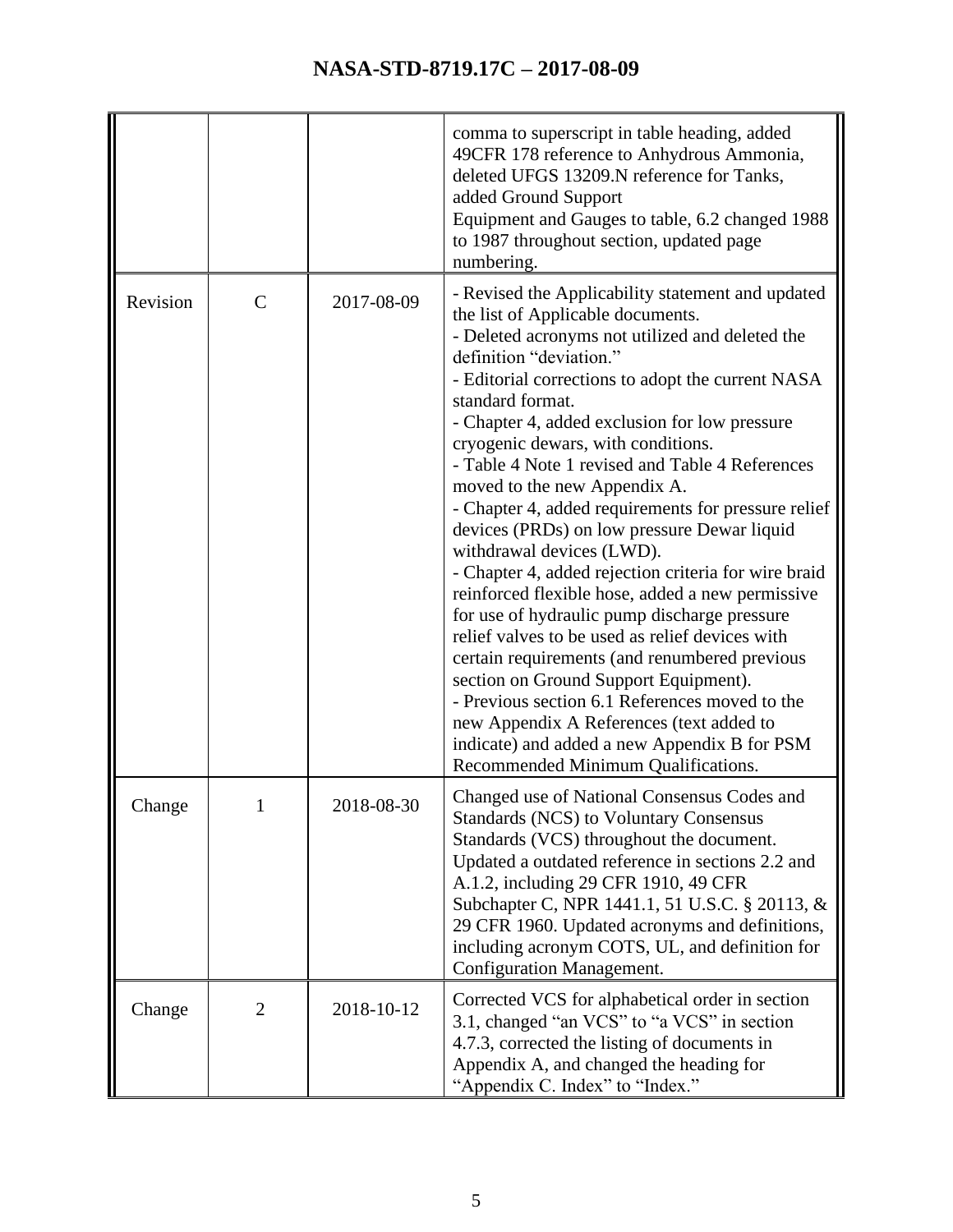| 3<br>2022-01-06<br>Change | Administrative changes incorporated into standard<br>for revisions to NPR 8715.1B and NPR 8715.3,<br>the publication of NASA-STD-8719.26, and the<br>cancellations of NPD 8710.5 and NASA-STD-<br>8709.20, which include: Removing references to<br>NASA Policy Directive NPD 8710.5 in<br>paragraphs 1.1, 1.2.4, 4.1, 4.2.1, 4.2.2, 4.3.3.2,<br>4.7.5, 4.9.1.5, 4.9.4.2.1, 4.9.4.3.2 and sections 2.2<br>and Index. Adding references to NPR 8715.1 in<br>paragraphs 1.1, 1.2.4, 4.1, 4.3.3.2, 4.7.5, 4.7.6,<br>4.9.1.5, 4.9.4.2.1, and 4.9.4.2.2 and sections 2.2.<br>Removed reference to NASA-STD-8709.20 in<br>section 2.2. Adding reference to NASA-STD-<br>8719.26 in paragraph 4.8.1.5. This update<br>includes various changes to the acronyms listed in<br>section 3.2, removing Appendix B PSM<br>Recommended Minimum Qualifications, adding<br>paragraph 4.3.3.16, adding sections 4.7.1.1 and<br>4.7.1.2, and replacing section 4.7.9 with 4.7.9<br>Non-Code Layered Pressure Vessels. |
|---------------------------|-----------------------------------------------------------------------------------------------------------------------------------------------------------------------------------------------------------------------------------------------------------------------------------------------------------------------------------------------------------------------------------------------------------------------------------------------------------------------------------------------------------------------------------------------------------------------------------------------------------------------------------------------------------------------------------------------------------------------------------------------------------------------------------------------------------------------------------------------------------------------------------------------------------------------------------------------------------------------------------------------------|
|---------------------------|-----------------------------------------------------------------------------------------------------------------------------------------------------------------------------------------------------------------------------------------------------------------------------------------------------------------------------------------------------------------------------------------------------------------------------------------------------------------------------------------------------------------------------------------------------------------------------------------------------------------------------------------------------------------------------------------------------------------------------------------------------------------------------------------------------------------------------------------------------------------------------------------------------------------------------------------------------------------------------------------------------|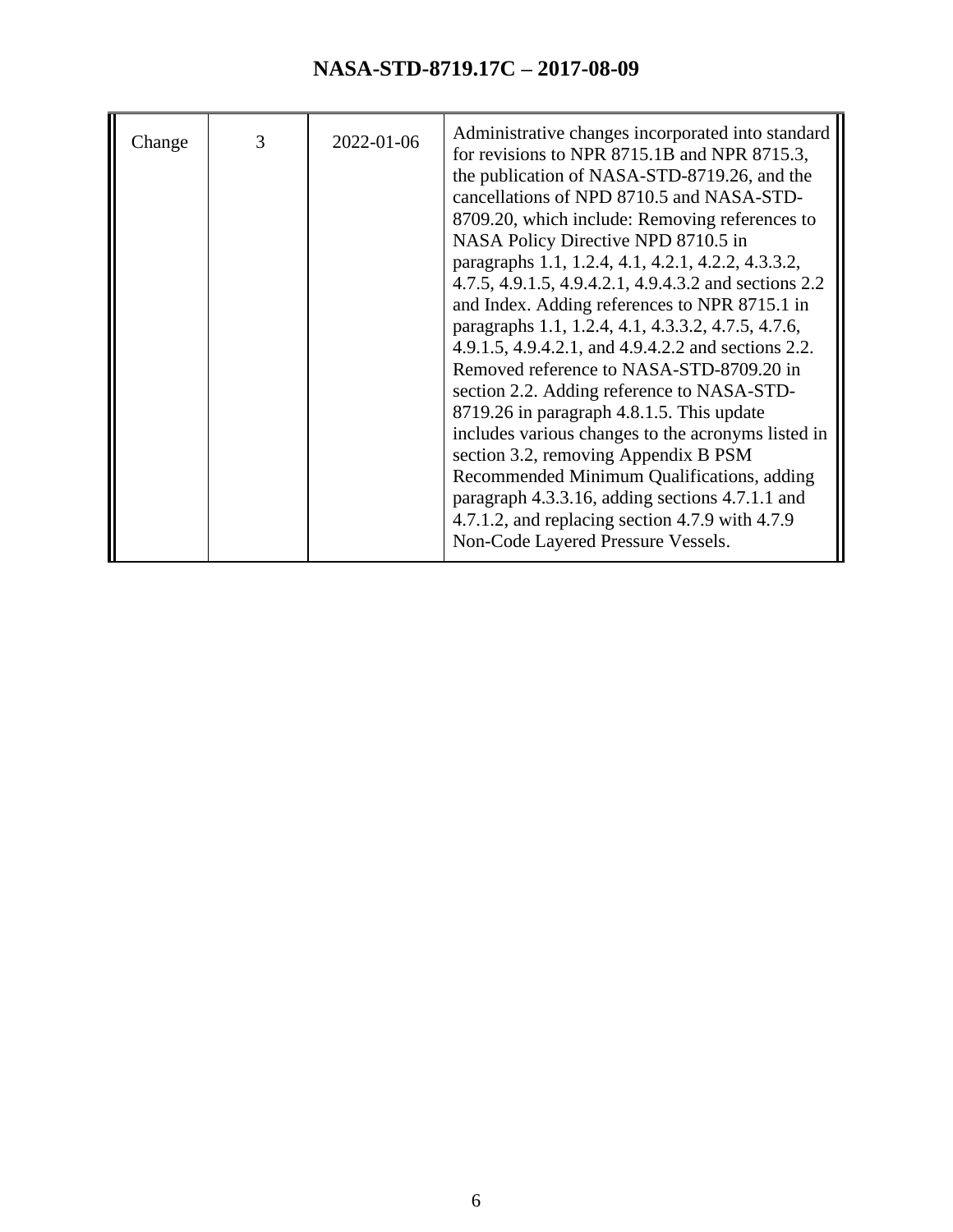#### **FOREWORD**

This standard is published by the National Aeronautics and Space Administration (NASA) to provide uniform engineering and technical requirements for processes, procedures, practices, and methods that have been endorsed as standard for NASA facilities programs and projects, including requirements for selection, application, and design criteria of an item.

This standard applies to NASA Headquarters and NASA Centers, including Component Facilities and Technical and Service Support Centers, and is intended to be applied on NASA contracts.

This standard establishes uniform requirements for ground-based pressure vessels and/or pressurized systems used by or for NASA or within NASA jurisdiction.

This NASA-STD was developed by the NASA Headquarters Office of Safety and Mission Assurance and representatives of each of the Centers and Component Facilities. Requests for information, corrections, or additions to this standard should be submitted to the NASA, Office of Safety and Mission Assurance, by email to Agency-SMA-Policy-Feedback@mail.nasa.gov or via the "Submit Feedback" link at https://standards.nasa.gov.

Ferrence W. Wilcutt Chief, Safety and Mission Assurance

Approval Date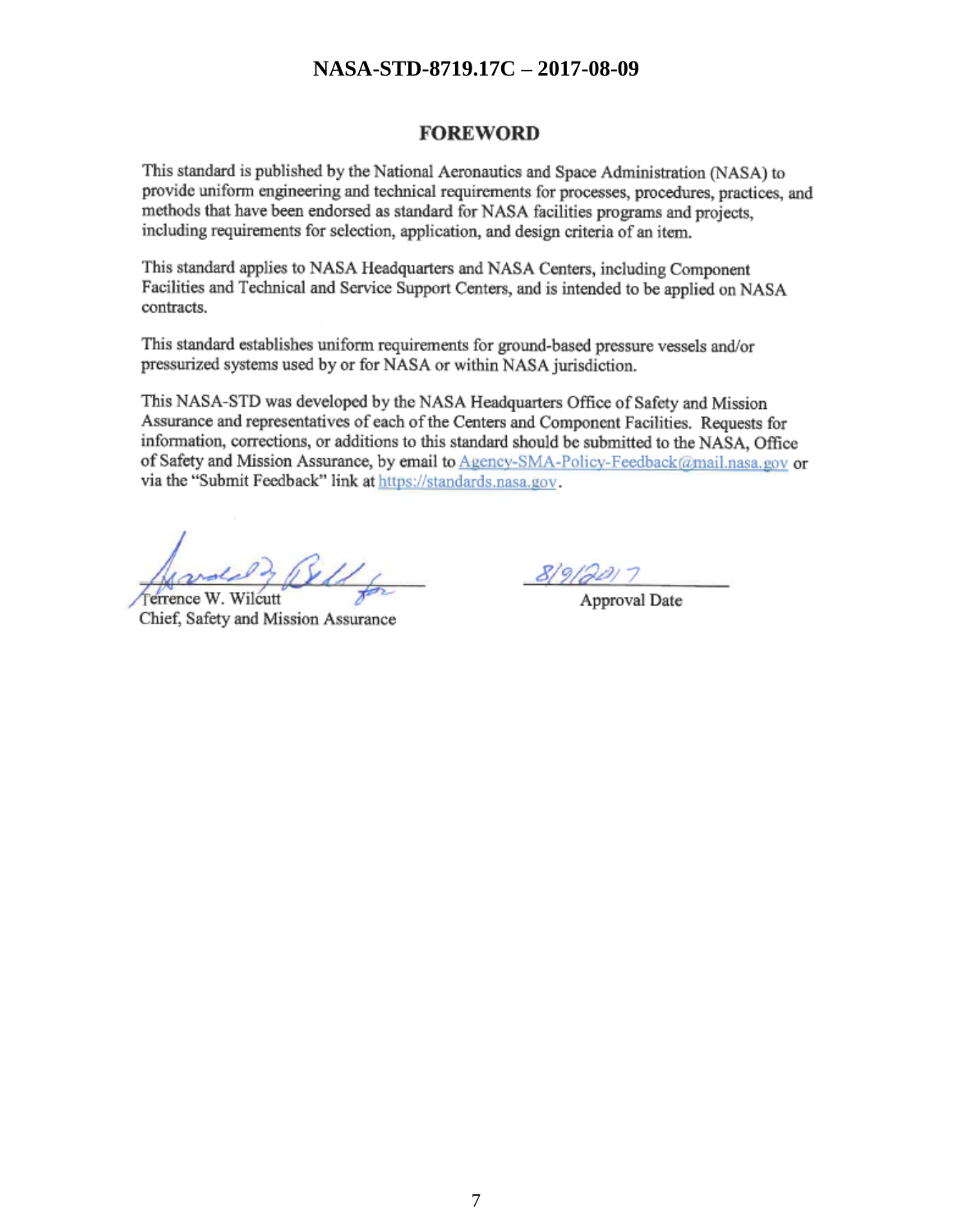## **TABLE OF CONTENTS**

<span id="page-7-0"></span>

| 1.               |                                                                          |  |
|------------------|--------------------------------------------------------------------------|--|
| 1.1              |                                                                          |  |
| 1.2              |                                                                          |  |
| 2.               |                                                                          |  |
| 2.1              |                                                                          |  |
| 2.2              |                                                                          |  |
| 2.3              |                                                                          |  |
| 2.4              |                                                                          |  |
| 3.               |                                                                          |  |
| 3.1              |                                                                          |  |
| 3.2              |                                                                          |  |
| $\overline{4}$ . |                                                                          |  |
| 4.1              |                                                                          |  |
| 4.2              |                                                                          |  |
| 4.3              |                                                                          |  |
| 4.4              |                                                                          |  |
| 4.5              |                                                                          |  |
| 4.6              |                                                                          |  |
| 4.7              |                                                                          |  |
| 4.8              | PVS Integrity Assessment, Remaining Life, and Inspection Requirements 31 |  |
| 4.9              |                                                                          |  |
| 4.10             |                                                                          |  |
| 4.11             |                                                                          |  |
| 4.12             |                                                                          |  |
| 5.               |                                                                          |  |
| 6.               |                                                                          |  |
| 6.1              |                                                                          |  |

## **LIST OF APPENDICES**

<span id="page-7-1"></span>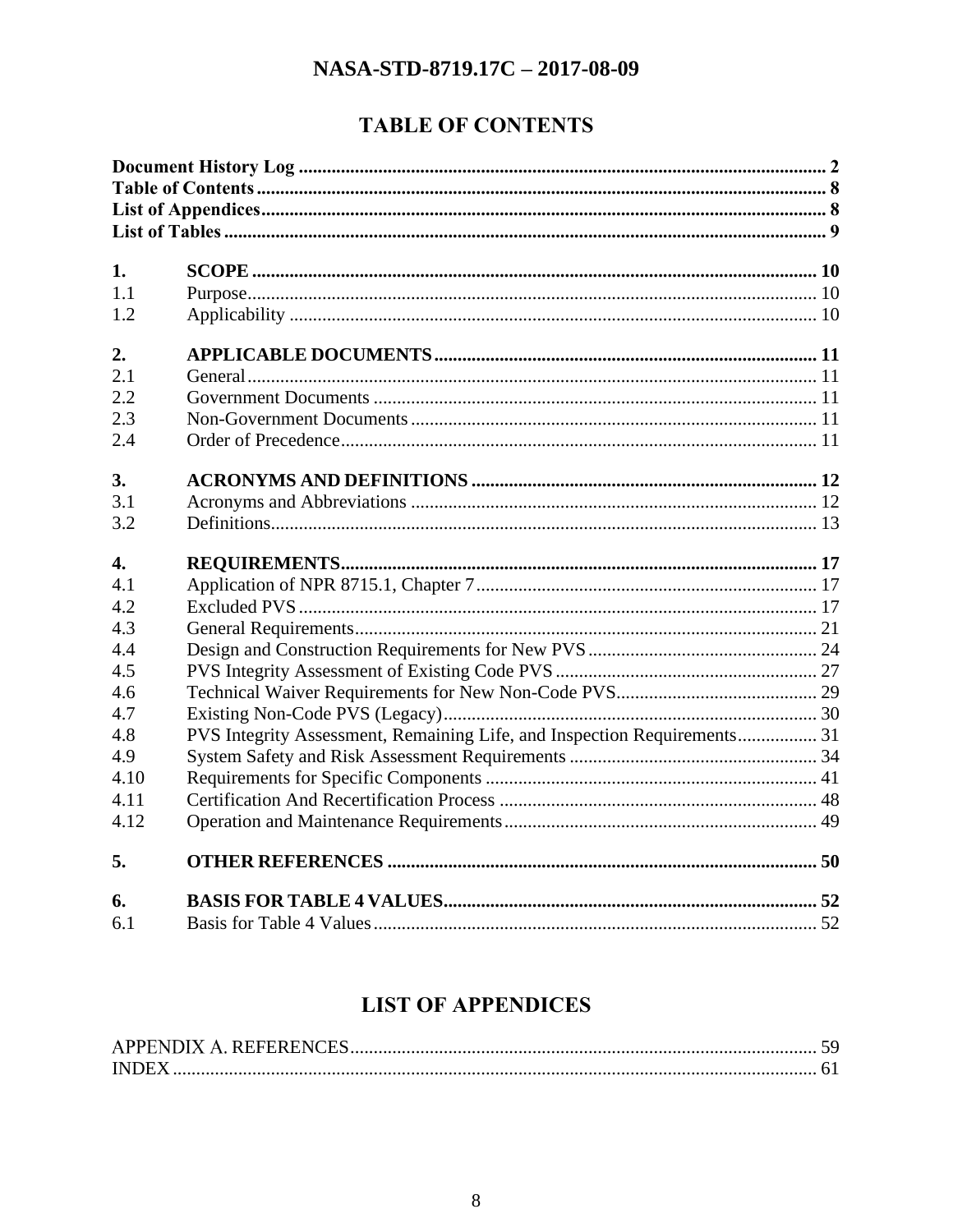## **LIST OF TABLES**

<span id="page-8-0"></span>

| Table 4. Tentative Catastrophic PVS Failure Rates per Year (Median Values) for Certified PVS |  |
|----------------------------------------------------------------------------------------------|--|
|                                                                                              |  |
|                                                                                              |  |
|                                                                                              |  |
|                                                                                              |  |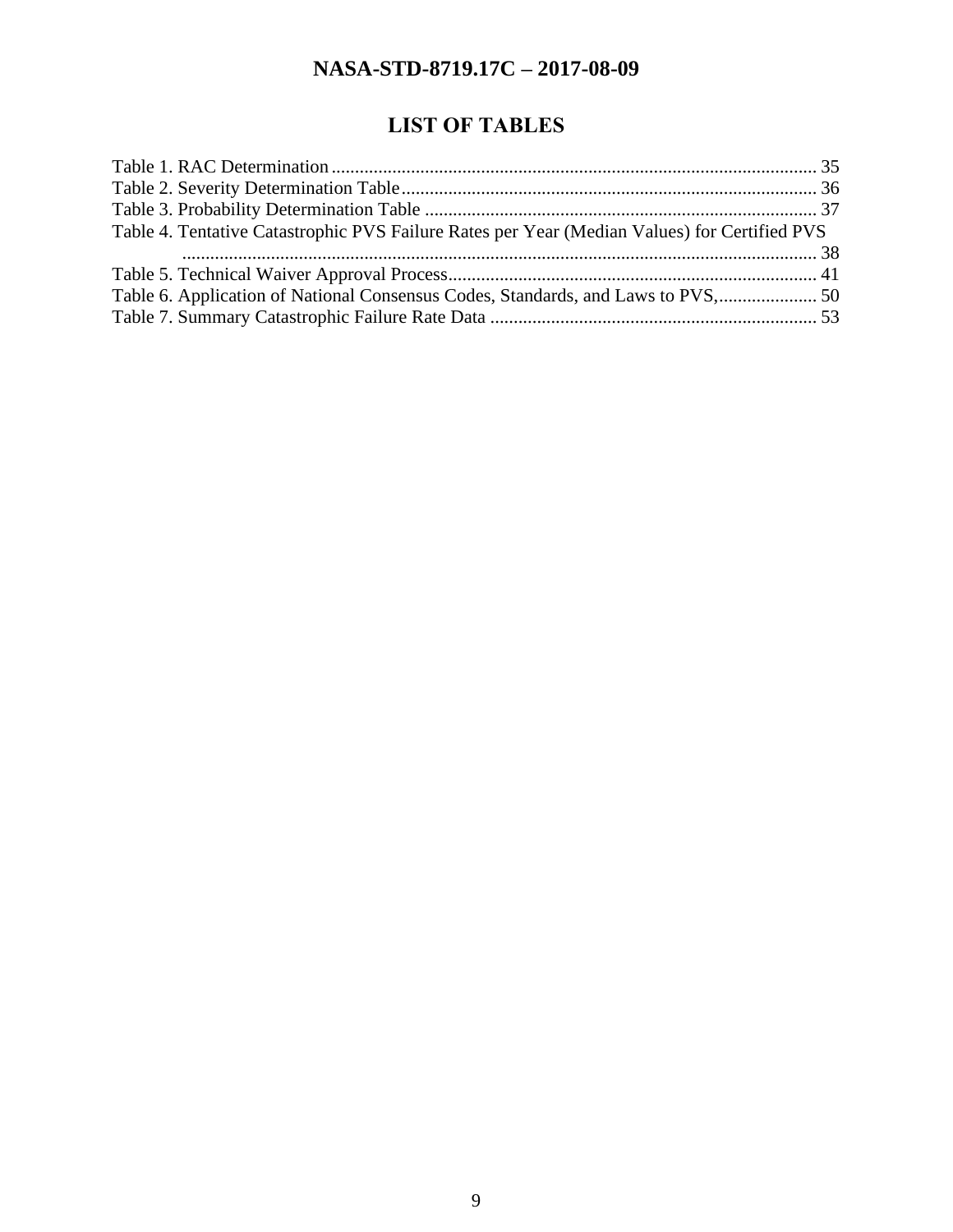## **NASA REQUIREMENTS FOR GROUND-BASED PRESSURE VESSELS AND PRESSURIZED SYSTEMS (PVS)**

#### <span id="page-9-0"></span>**1. SCOPE**

#### <span id="page-9-1"></span>**1.1 Purpose**

The purpose of this document is to ensure the structural integrity of PVS through implementation of a minimum set of requirements for ground-based PVS in accordance with this document, NPR 8715.1, NASA Safety and Health Programs, applicable Federal Regulations, and Voluntary Consensus Standards / National Consensus Codes and Standards (VCS/NCS).

#### <span id="page-9-2"></span>**1.2 Applicability**

1.2.1 This standard applies to NASA Headquarters and NASA Centers, including Component Facilities, and Technical and Service Support Centers, and may be cited in contract, program, and other Agency documents as a technical requirement. This standard may apply to the Jet Propulsion Laboratory, other contractors, grant recipients, or parties to agreements to the extent specified or referenced in their contracts, grants, or agreements.

1.2.2 This standard applies to all ground-based equipment designed for, or operating at, positive or negative gauge pressure that is not specifically excluded in Paragraph 4.2. It applies to NASAowned or -operated, temporary or permanent, ground-based PVS and to non-NASA-owned contractor or tenant ground-based PVS operated on NASA property if that PVS is determined by the Pressure Systems Manager (PSM) to pose a risk to NASA personnel, facilities, or equipment. It specifically includes, subject to Paragraph 4.2, systems often referred to as "low pressure" such as building and facility services equipment (e.g., shop air), laboratory systems, and vacuum systems.

1.2.3 When conflicts exist between this document and VCS/NCS, this document shall take precedence, except in those cases where the VCS/NCS is invoked by applicable Government regulation.

*Note: The basis for this is (1) avoiding inadvertent changes to the NASA requirements when VCS/NCS changes, and (2) ensuring that the intentionally developed requirements specific to NASA needs take precedence over more generally intended industry standards.*

1.2.4 Requirements in addition to, and that do not conflict with, those listed herein may be appropriate for inclusion in Center-specific PVS policies and procedures to address unique applications and situations not covered by this document. It is the PSM's responsibility to assure that such additional requirements are developed and included in the Center's certification process.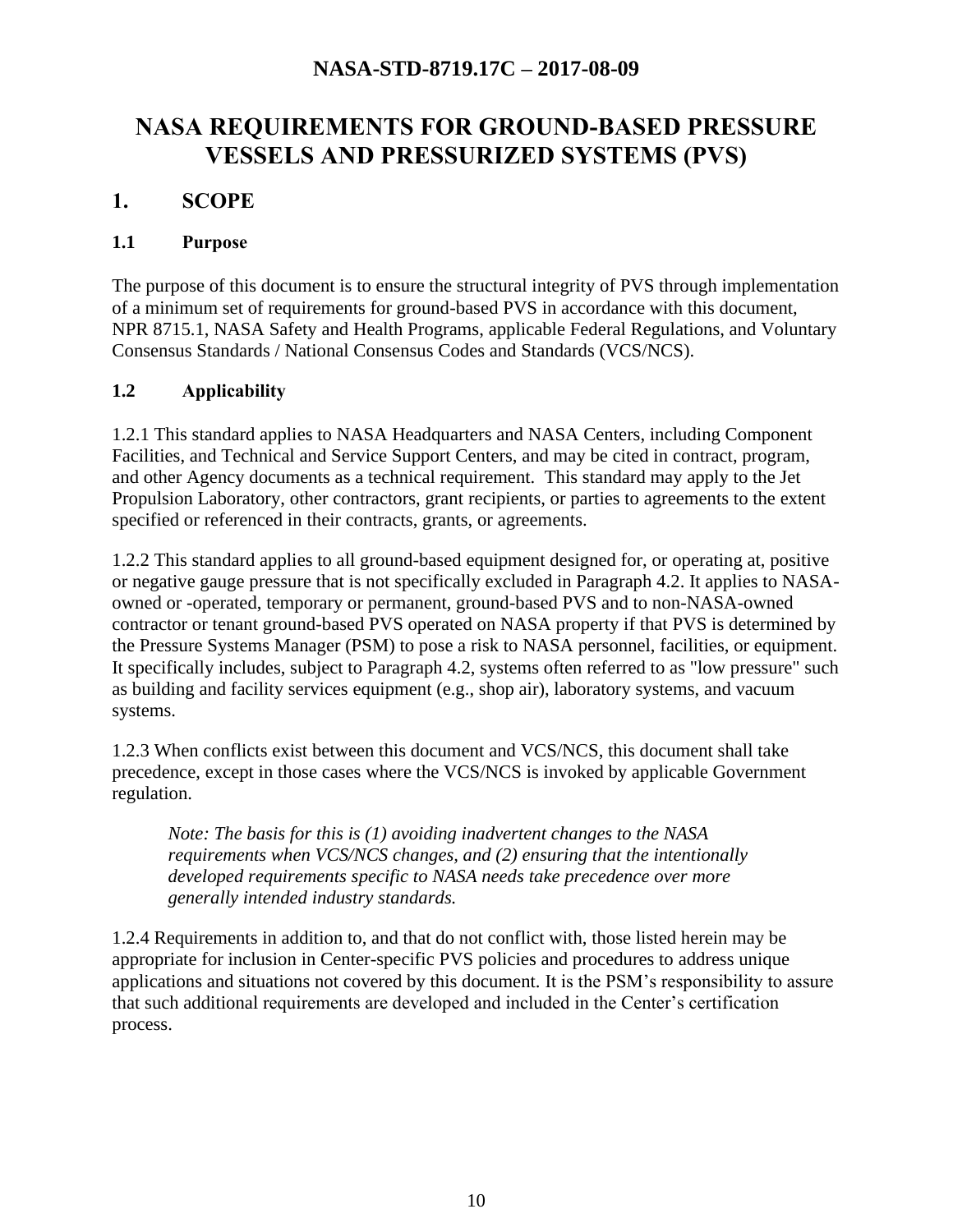## <span id="page-10-0"></span>**2. APPLICABLE DOCUMENTS**

#### <span id="page-10-1"></span>**2.1 General**

The documents listed in this section contain provisions that constitute requirements of this standard as cited in the text. Use of more recent issues of cited documents may be authorized by the responsible PSM after review. The applicable documents are accessible via the NASA Technical Standards System at [https://standards.nasa.gov](https://standards.nasa.gov/) or may be obtained directly from the Standards Developing Organizations or other document distributors.

#### <span id="page-10-2"></span>**2.2 Government Documents**

<span id="page-10-3"></span>

|     | 29 CFR 1910                     | Occupational Safety and Health Standards                                                   |
|-----|---------------------------------|--------------------------------------------------------------------------------------------|
|     |                                 | 49 CFR Subchapter C Hazardous Materials Regulations                                        |
|     | NPR 1441.1                      | <b>NASA Records Management Program Requirements</b>                                        |
|     | <b>NPR 8000.4</b>               | <b>Agency Risk Management Procedural Requirements</b>                                      |
|     | NPR 8715.1                      | NASA Safety and Health Programs Requirements                                               |
|     | NPR 8715.3                      | <b>NASA General Safety Program Requirements</b>                                            |
| 2.3 | <b>Non-Government Documents</b> |                                                                                            |
|     | ANSI/NB-23                      | National Board of Boiler and Pressure Vessel Inspectors,<br>National Board Inspection Code |
|     | <b>ARP 1658 Rev B</b>           | SAE International, Hose Assemblies, Installed, Visual Inspection<br>Guide For, 2014        |
|     |                                 | American Society of Mechanical Engineers (ASME) Boiler and Pressure Vessel Code<br>(BPVC)  |
|     | ASME B31                        | <b>Series Piping Codes</b>                                                                 |
|     | <b>ASME B40.100</b>             | <b>Pressure Gauges and Gauge Attachments</b>                                               |
|     | CGA E-4                         | Compressed Gas Association (CGA) E-4, Standard for Gas<br><b>Pressure Regulators</b>       |
|     | CGA P-1                         | Safe Handling of Compressed Gas in Containers                                              |

#### <span id="page-10-4"></span>**2.4 Order of Precedence**

This standard establishes requirements for ground-based PVS but does not supersede or waive established Agency requirements found in other documentation. Conflicts between this standard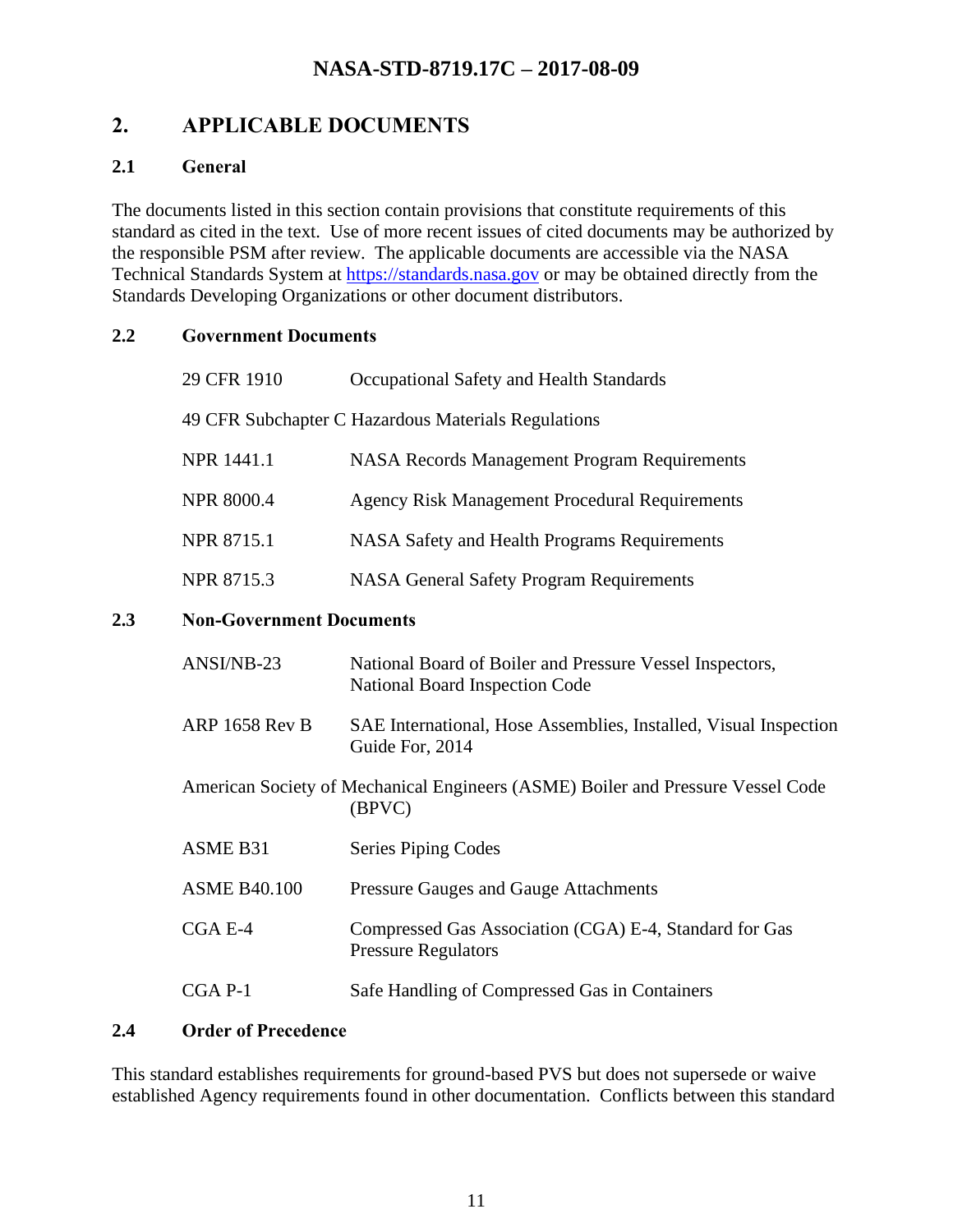and other requirements documents shall be resolved by the responsible PSM in accordance with paragraphs 1.2.3 and 4.3.1.

## <span id="page-11-0"></span>**3. ACRONYMS AND DEFINITIONS**

#### <span id="page-11-1"></span>**3.1 Acronyms and Abbreviations**

The following acronyms apply to terms used in this standard.

| <b>API</b>   | American Petroleum Institute                                                                |
|--------------|---------------------------------------------------------------------------------------------|
| <b>ASME</b>  | American Society of Mechanical Engineers                                                    |
| <b>CFR</b>   | Code of Federal Regulations                                                                 |
| CGA          | <b>Compressed Gas Association</b>                                                           |
| <b>CMS</b>   | <b>Configuration Management System</b>                                                      |
| <b>COTS</b>  | <b>Commercial Off-The-Shelf</b>                                                             |
| <b>DOT</b>   | Department of Transportation                                                                |
| <b>FS</b>    | <b>Factor of Safety</b>                                                                     |
| <b>IGSCC</b> | <b>Intergranular Stress Corrosion Cracking</b>                                              |
| <b>ISI</b>   | <b>Inservice Inspection</b>                                                                 |
| <b>LWD</b>   | Liquid Withdrawal Device                                                                    |
| <b>MAWP</b>  | Maximum Allowable Working Pressure                                                          |
| <b>MDMT</b>  | Minimum Design Metal Temperature                                                            |
| <b>NBIC</b>  | National Board Inspection Code                                                              |
| <b>NCS</b>   | <b>National Consensus Codes and Standards</b>                                               |
| <b>NDE</b>   | Nondestructive Examination                                                                  |
| <b>NPS</b>   | Nominal Pipe Size                                                                           |
| <b>OSHA</b>  | Occupational Safety and Health Administration                                               |
| <b>OSMA</b>  | Office of Safety and Mission Assurance                                                      |
| <b>PRD</b>   | Pressure Relief Device (to include pressure relief valve, rupture<br>disc, or other device) |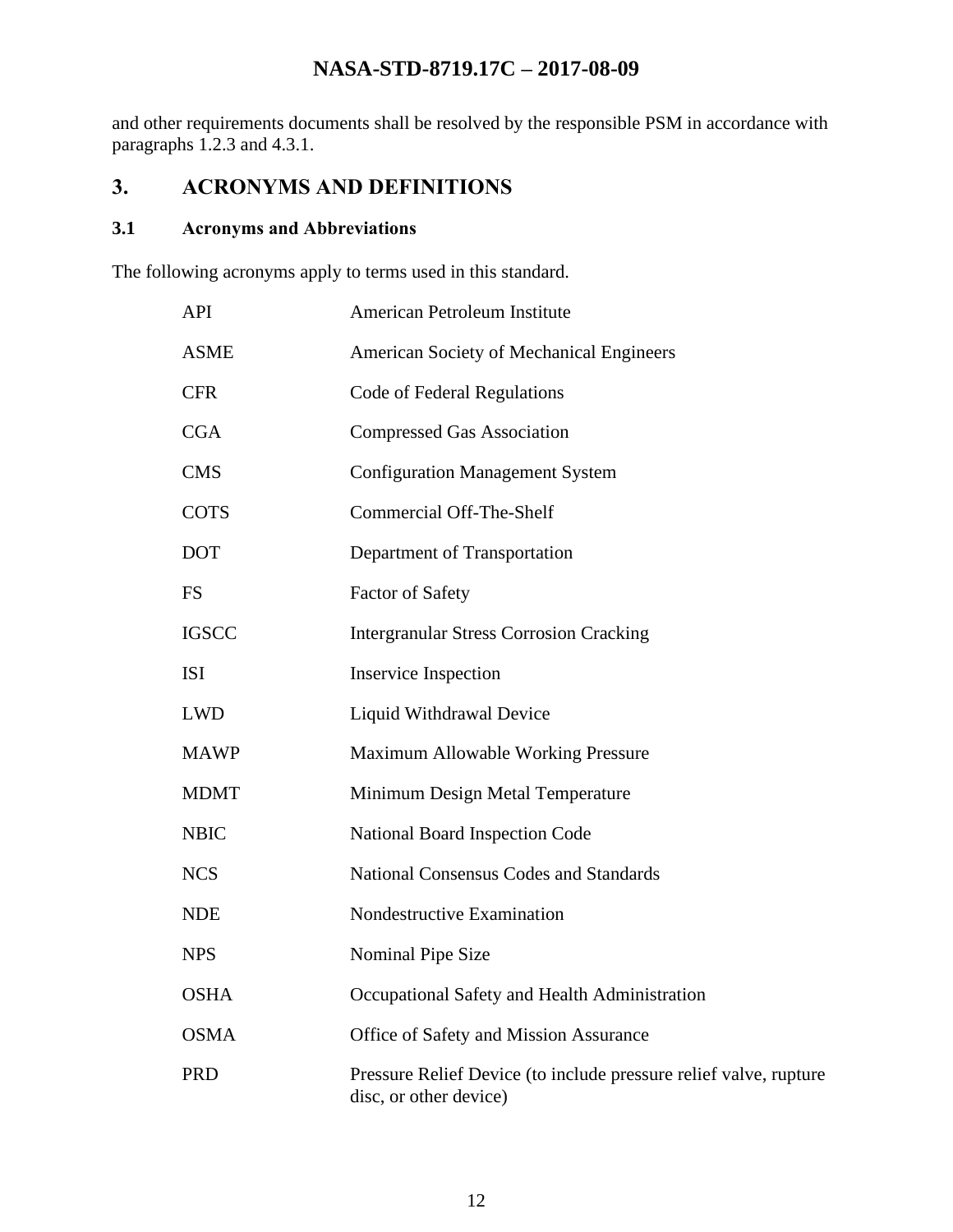| <b>PRV</b> | <b>Pressure Relief Valve</b>                    |
|------------|-------------------------------------------------|
| psig       | Pounds Per Square Inch Gauge                    |
| <b>PSM</b> | <b>Pressure Systems Manager</b>                 |
| <b>PVS</b> | <b>Pressure Vessels and Pressurized Systems</b> |
| <b>RAC</b> | <b>Risk Assessment Code</b>                     |
| UL         | <b>Underwriters Laboratories</b>                |
| <b>VCS</b> | <b>Voluntary Consensus Standards</b>            |
|            |                                                 |

#### <span id="page-12-0"></span>**3.2 Definitions**

**Certification.** The Center PSM's formal statement that a PVS complies with Agency requirements as specified in this standard, which require a documented process for assessment of integrity and risk, and compliance with applicable requirements.

*Note: Applicable requirements include those found in NASA-STD-8719.17, NASA-STD-5005, applicable laws, statutes, and regulations. Appropriate documentation includes, as a minimum, (1) integrity assessment, (2) currency of periodic components inspections and tests, (3) initial/remaining service life determination, (4) development/update of a periodic inspection plan for use prior to the next certification interval, (5) performance/update of a risk assessment, and (6) a statement of certification/recertification status and limitations, including applicable waivers. These assessments are based on a systems engineering approach. A component may be certified for specified parameters, but certification for actual usage is based on its evaluation in a system, with consideration of actual service conditions, including pressure, temperature, flow rates, cycling, environmental factors, etc. Note also that, while this certification by the PSM is required for operation of a non-excluded pressure system, there may also be other Center or Agency requirements (for example, a Facility Readiness Review, or requirements in NASA-STD-5005, Standard for the Design and Fabrication of Ground Support Equipment) that apply.*

**Code PVS.** Pressure vessels and pressurized systems that are designed, fabricated, installed, code stamped, and maintained in strict conformance with the requirements of the VCS/NCS specified as applicable by the PSM.

**Commercial off-the-shelf (COTS).** Commercial items that require no unique Government modification or maintenance over the life cycle of the product to meet the needs of the procuring agency. A commercial item is one customarily used for nongovernmental purposes that has been or will be sold, leased, or licensed (or offered for sale, lease, or license) in quantity to the general public. An item that includes modifications customarily available in the commercial marketplace or minor modifications made to meet NASA requirements is still a commercial item. A custom engineered system, whether supplied by others or constructed by NASA, is not considered COTS.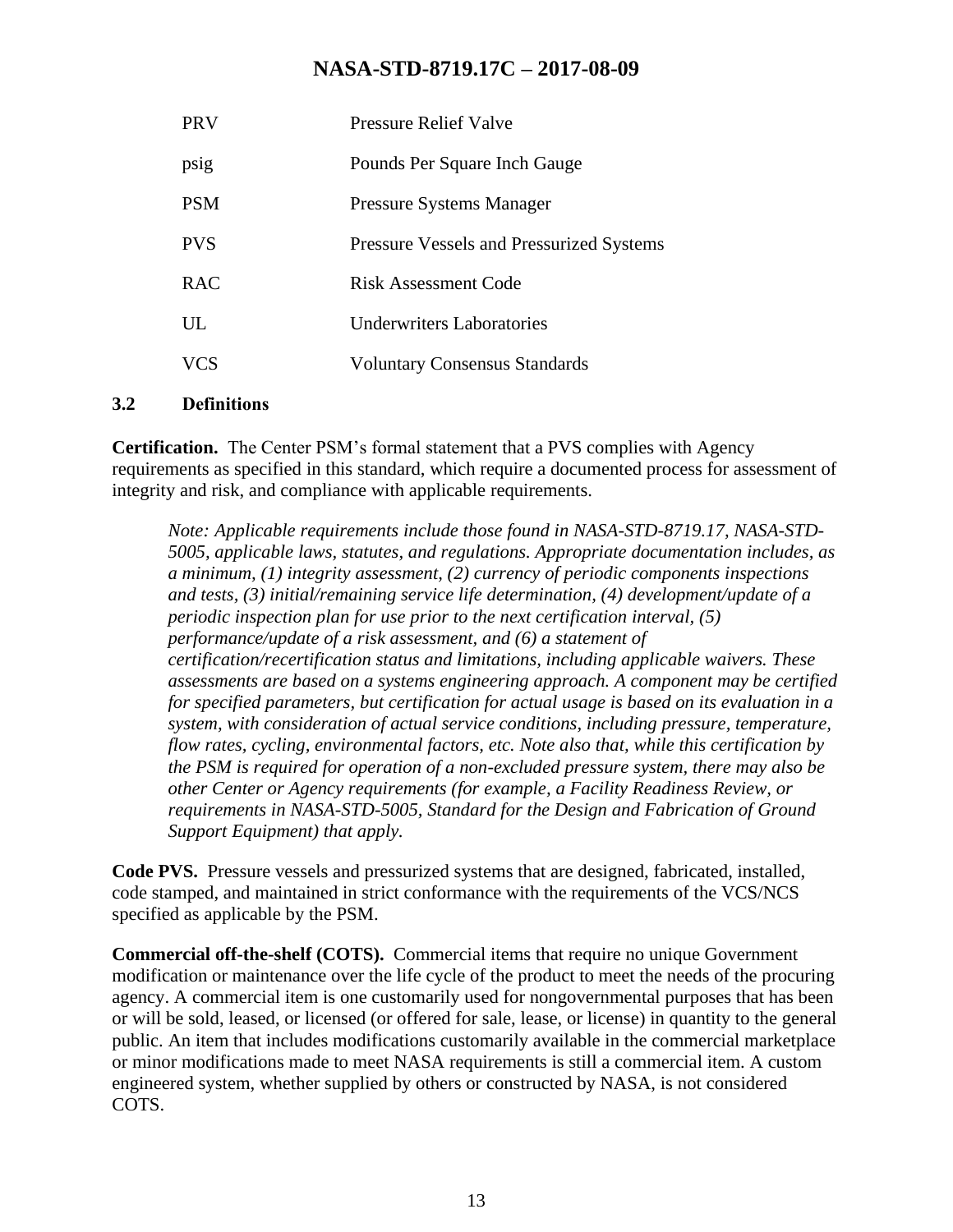**Configuration management.** Process for establishing and maintaining consistency of a product's functional and physical characteristics, evaluating and authorizing any changes to those characteristics, and recording and documenting the characteristics and any changes to them to verify compliance with the product's configuration requirements throughout its life.

**DOT service.** Those uses of PVS covered by the regulations contained in 49 CFR 100 – 185, Pipeline and Hazardous Materials Safety Administration.

**Excluded PVS.** A PVS that is not required to meet the certification (or recertification) requirements of NPR 8715.1, NASA Safety and Health Programs Requirements, and need not be included in the PVS configuration management system except as noted in specific exclusion clauses of this document. Excluded PVS are subject to other applicable laws, regulations, safety requirements, NASA requirements, and appropriate VCS/NCS and must be maintained in accordance with applicable VCS/NCS.

**Existing PVS.** PVS are considered to be "Existing PVS" if installed no later than 6 months from the date of original issue of this document (9/22/2006).

*Note: Provides clear distinction between "existing" and "new" PVS, which sometimes have differing requirements because of "grandfathering," etc.*

**Factor of safety (FS).** Unless otherwise noted, this refers to the material design factor of safety on structural failure and is equal to the lesser of the material strength divided by the material stress under anticipated loading or the actual buckling load divided by the anticipated buckling load.

**Flexible hose.** A non-rigid piping component excluding bellows expansion joints.

**Flight PVS.** An assembly of components under pressure, including vessels, piping, valves, relief devices, pumps, expansion joints, gages, etc., that are fabricated in accordance with program requirements specifically for use in aircraft or spacecraft.

**Ground-based PVS.** All PVS, including Ground Support Equipment (GSE) PVS, and PVS based on barges, ships, or other transport vehicles, not specifically excluded in paragraph 4.2 of this standard. Flight PVS used for their intended purpose aboard active air or space craft, even though on the ground, are not included in this definition, but flight PVS converted to ground use are included.

**Ground support equipment.** Non-flight equipment, systems, or devices specifically designed and developed for a physical or direct functional interface with flight hardware and to which the requirements of NASA-STD-5005 may apply.

**Hydraulics.** Hydraulic systems using commercially available hydraulic fluid.

*Note: Associated pneumatic storage, actuation devices, or components that are used in a hydraulic system are not considered hydraulics. Pressurized hydraulic fluid containing devices are included if the system is included.*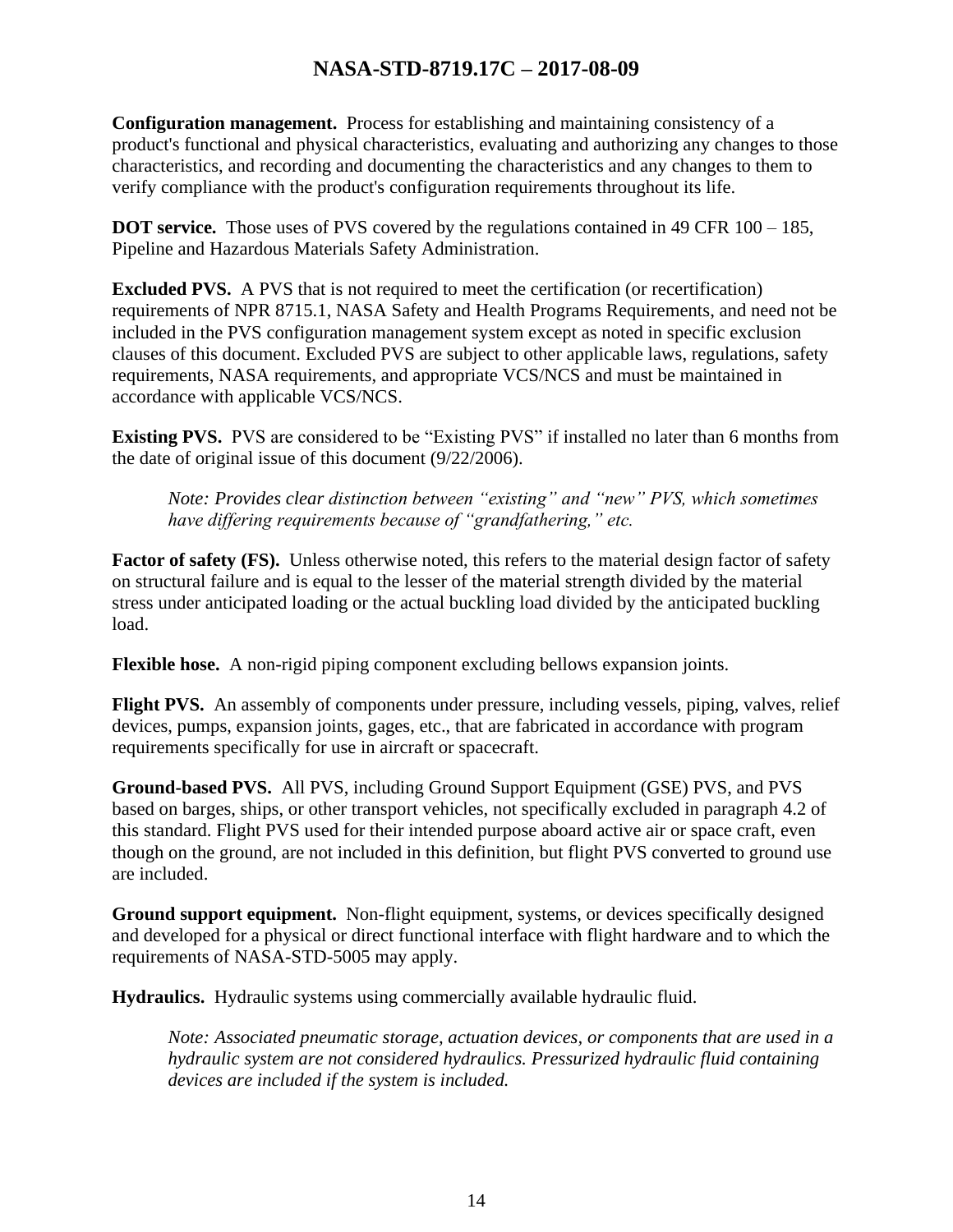**Inservice inspections.** Those inspections, examinations, or tests specified in the inspection plan as determined in this document.

**Non-Code PVS.** Any pressure vessel that is not stamped with the appropriate symbol and documented as complying with the original applicable construction Code or any pressure piping system that does not meet the requirements of the appropriate fabrication code (e.g. ASME Section VIII, B31.1, B31.3), including PVS that were fabricated from non-Code materials by non-Code processes or organizations and Code stamped PVS repaired or altered by an organization that do not poses a valid NBIC R-stamp accredidation.

**Nondestructive examination.** The application of technical methods to examine materials or components in ways that do not impair future usefulness and serviceability in order to detect, locate, measure, and evaluate flaws; to assess integrity, properties, and composition; and to measure geometrical characteristics.

**Owner.** The organization(s) responsible for the PVS as defined in NASA NPR 8715.1 Section 7.4.3.

**Policy waiver.** Documented and approved Center policy contrary to the policy in NPR 8715.1 (see Section 4.9.4.2 in this standard).

**Pressure relief device (PRD).** A device designed to open without intervention by an operator and relieve excess pressure so as to protect the PVS on which it is installed from damage due to that pressure.

**Pressure relief valve (PRV).** A pressure relief device designed to actuate on inlet static pressure and to reclose after normal conditions have been restored.

*Note: This definition is that of ASME PTC 25-2014.*

**Pressure Systems Manager.** The person responsible for implementation of NPR 8715.1, Chapter 7 and this standard at a NASA facility.

**Pressure Vessels and pressurized systems (PVS).** Pressure vessels and pressurized systems within the scope of NPR 8715.1, Chapter 7and this standard.

**Recertification.** The renewal of a previous certification with adjustments as necessary to accommodate new information, configuration or operating parameter changes, or PVS degradation.

**Risk assessment code.** A numerical expression of comparative risk of a condition determined by an evaluation of both the potential severity of a consequence and the likelihood of that consequence occurring.

**Technical waiver.** Single or case-by-case waiver from this standard see Section 4.9.4.3 in this standard.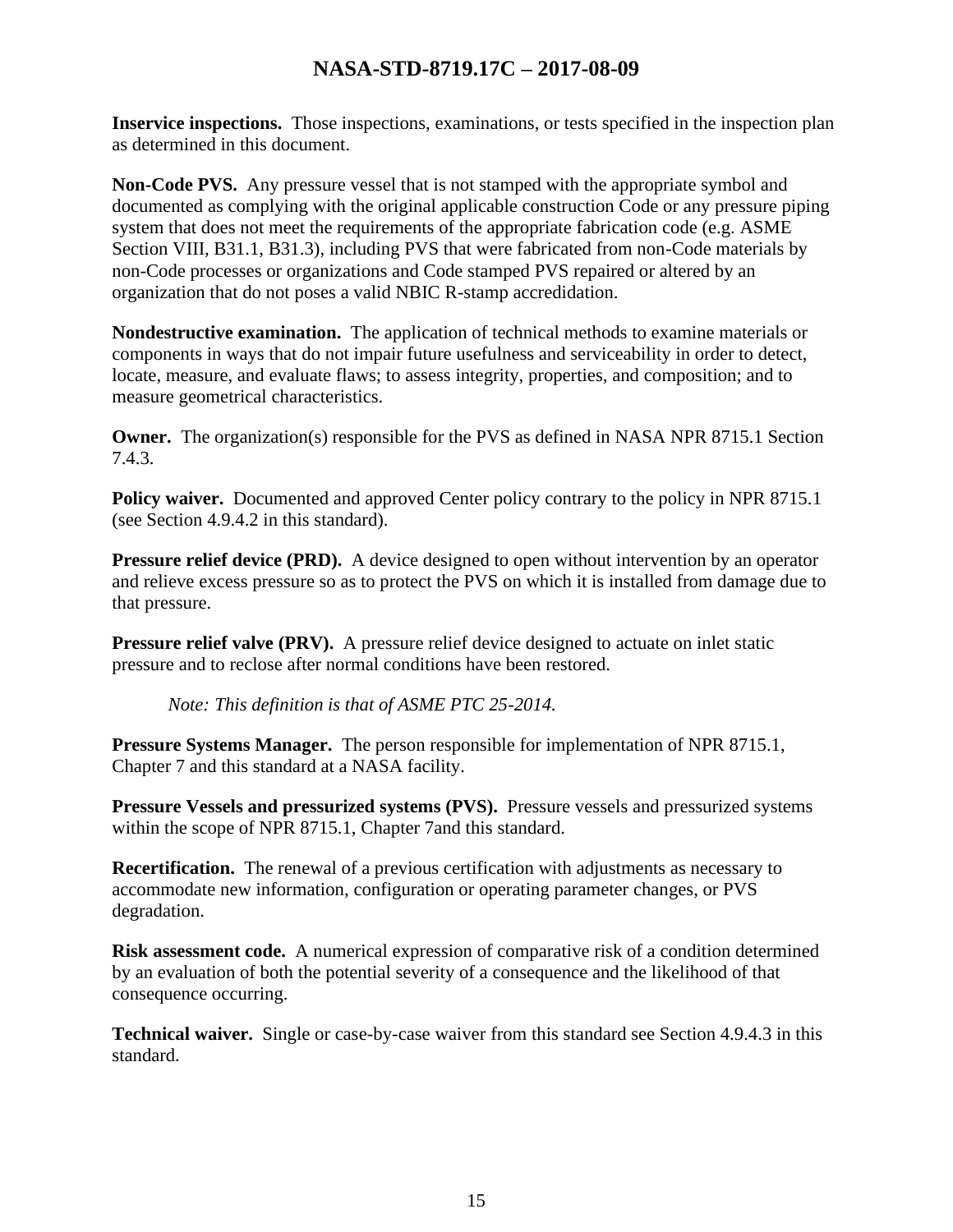Test Article PVS. A PVS object(s) being tested for the sole purpose of obtaining data (other than integrity data) on the object(s).

Test Specific PVS. PVS used to perform limited testing of a specific test article. PVS used on a permanent or repeated basis, or built up of components used repeatedly for testing different hardware or configurations are not part of this category.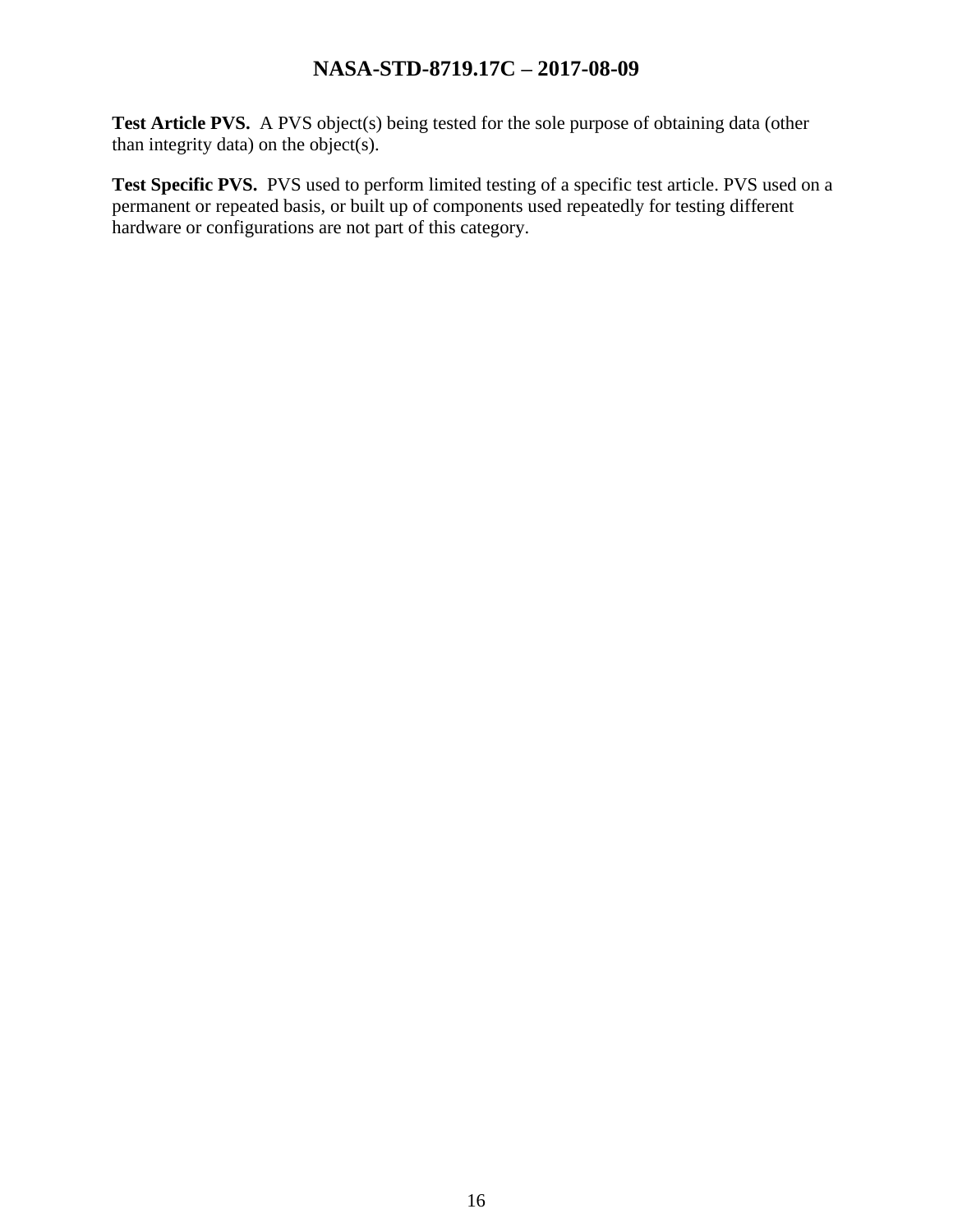## <span id="page-16-0"></span>**4. REQUIREMENTS**

#### <span id="page-16-1"></span>**4.1 Application of NPR 8715.1, Chapter 7**

This document provides a greater level of detail of requirements and identifies responsible parties, consistent with NPR 8715.1, Chapter 7.

#### <span id="page-16-2"></span>**4.2 Excluded PVS**

4.2.1 The PVS categories listed in 4.2.3 do not require certification and are excluded from PVS Certification provided they are covered under appropriate inspection and maintenance programs. Each Center's PSM has the authority to require inclusion of any excluded system at that Center due to the hazards presented by its use in a particular application.

4.2.2 Excluded systems are subject to the requirements of the Occupational Safety and Health Administration (OSHA), the applicable VCS/NCS, and NASA safety requirements. Operation of COTS systems shall be within manufacturers' placard limitations.

*Note: Unless otherwise provided in 4.2, systems covered by NPR 8831.2, Facilities Maintenance & Operations Management, are not excluded for the following reasons:*

*A review of NPR 8831.2E resulted in the following determination: NPR 8831.2E provides overall guidance at a higher level than would be a substitute for the requirements of NASA-STD-8719.17. It provides no specific requirements that would ensure the level of safety required by the OSHA regulations and provided by NASA-STD-8719.17. It does not, for example, require that building services piping be constructed in accordance with ASME B31.9, Building Services Piping. In addition, it has the following reference in paragraph 11.3.2.6: "Inspection and Certification. All central utility plant boilers and unfired pressure vessels shall be inspected and certified in accordance with ASME BVPC, NBIC NB-23 and this Standard ."*

#### 4.2.3 Category Exclusions.

*Note: The PSM has authority to determine applicability of any Category Exclusion to specific PVS.*

4.2.3.1 Water piping systems with design pressure not exceeding 160 pounds per square inch gauge (psig) and design temperatures not exceeding 210 degrees F for which surge is not a design consideration or has been mitigated.

*Note: Pressurized water storage vessels within the range of this exclusion may be assessed and excluded under the provisions of the Assessed Hazard Exclusion below at the discretion of the PSM at each Center.*

4.2.3.2 Water deluge systems not to exceed 250 psig for which there is no hazard to personnel in the event of failure.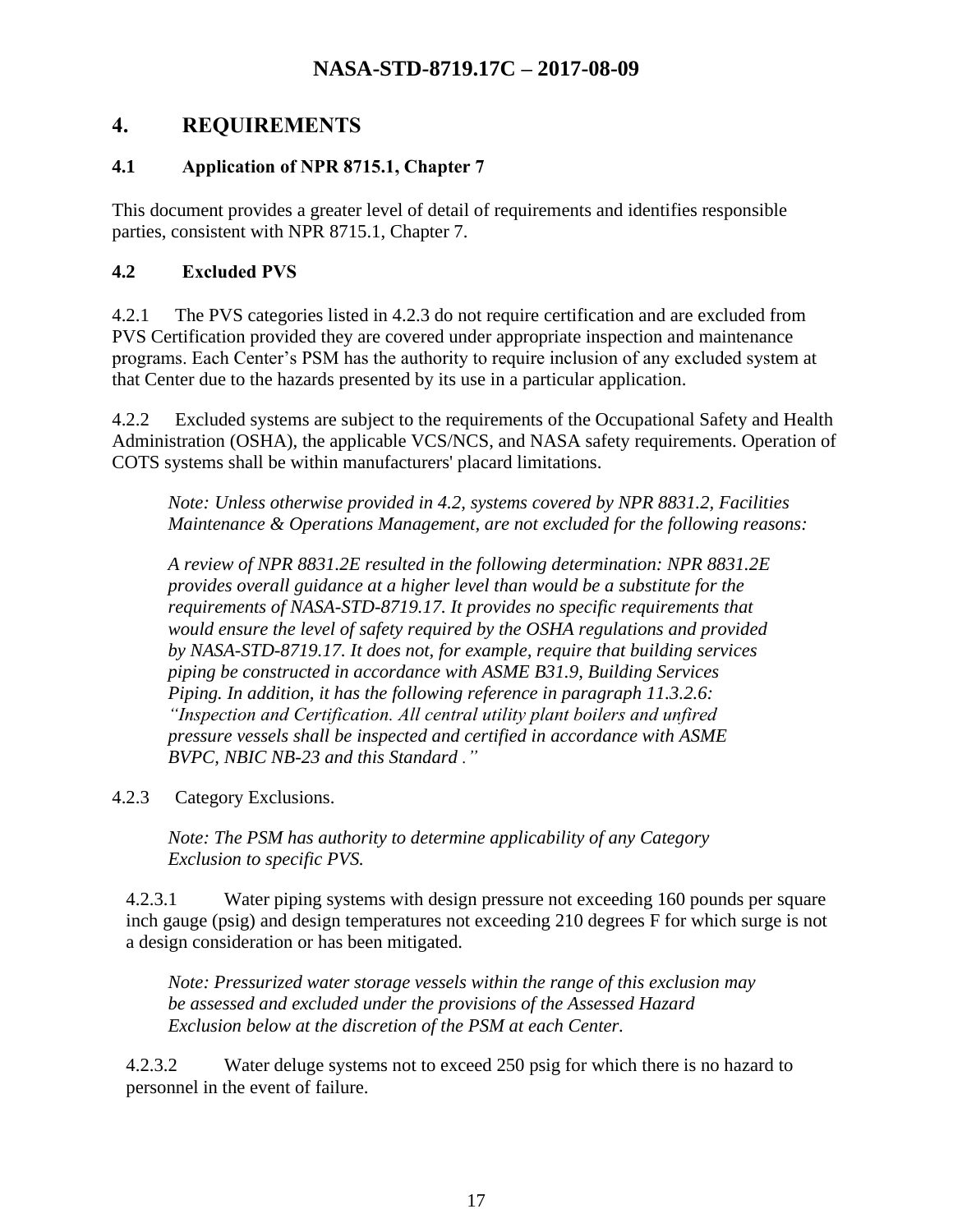4.2.3.3 Control, instrument, shop air, or inert gas piping systems with Maximum Allowable Working Pressure (MAWP) not to exceed 150 psig and line sizes not to exceed Nominal Pipe Size (NPS) 2 inch. Relief valves and pressure vessels (air receivers, tanks, etc.) are not included in this exclusion. This exclusion does not apply to higher pressure or larger size PVS that supply the lower pressure PVS.

*Note: An increase from 3/8 inch to ½ inch was agreed to at the August, 2007 meeting at GSFC. Further analysis justifies exclusion up to 2 inch. 5/7/2014. These analyses are accessible under Related Documents at: http://www.hq.nasa.gov/office/codeq/doctree/871917.htm. Also, note that while this specifies an exemption for the piping, the air receiver and relief device associated with the system are not exempt.*

4.2.3.4 COTS Hot Water Systems for Buildings, as described below:

4.2.3.4.1 Small potable water heaters and water storage tanks that are listed exceptions to the requirements of the ASME Boiler & Pressure Vessel Code, Section IV (Heating Boilers), Part HLW (Requirements for Potable Water Heaters), paragraph HLW-101, provided that all of the requirements of HLW-101 are met. Although these excepted heaters are required to have ASME safety relief valves, those safety relief devices need not be included in the certification program, provided that the Center's Preventative Maintenance program includes them in normal Preventative Maintenance scheduled tasks.

*Note: It is recommended that PSMs spot check capacity of relief devices for hot water tanks and heaters as part of normal program administration.*

4.2.3.4.2 Boilers within the scope of ASME Section IV (i.e. H-Stamped), other than their safety relief valves, provided their initial installation is documented as Code compliant and they are included in the site's preventive maintenance program. Safety relief valves associated with these boilers are subject to the design and periodic testing requirements of this standard and must be recorded in the certification program.

4.2.3.5 Steam and condensate piping systems for building heating up to 15 psig, regardless whether the steam comes from a low-pressure boiler, or a high-pressure central heating plant. If the steam piping system is fed by a higher-pressure steam system, the first relief device following the pressure-reducing component shall be certified in accordance with the requirements of paragraph 4.10. For ASME Section IV steam boilers refer to paragraph 4.2.3.4.2.

4.2.3.6 COTS prepackaged pressurized water and steam cleaning systems maintained and operated in strict accordance with the manufacturer's recommendations. This does not include custom fabricated/assembled systems.

4.2.3.7 Fire protection water systems for facilities.

4.2.3.8 COTS prepackaged refrigerators, freezers, and heating, ventilating, and air conditioning equipment.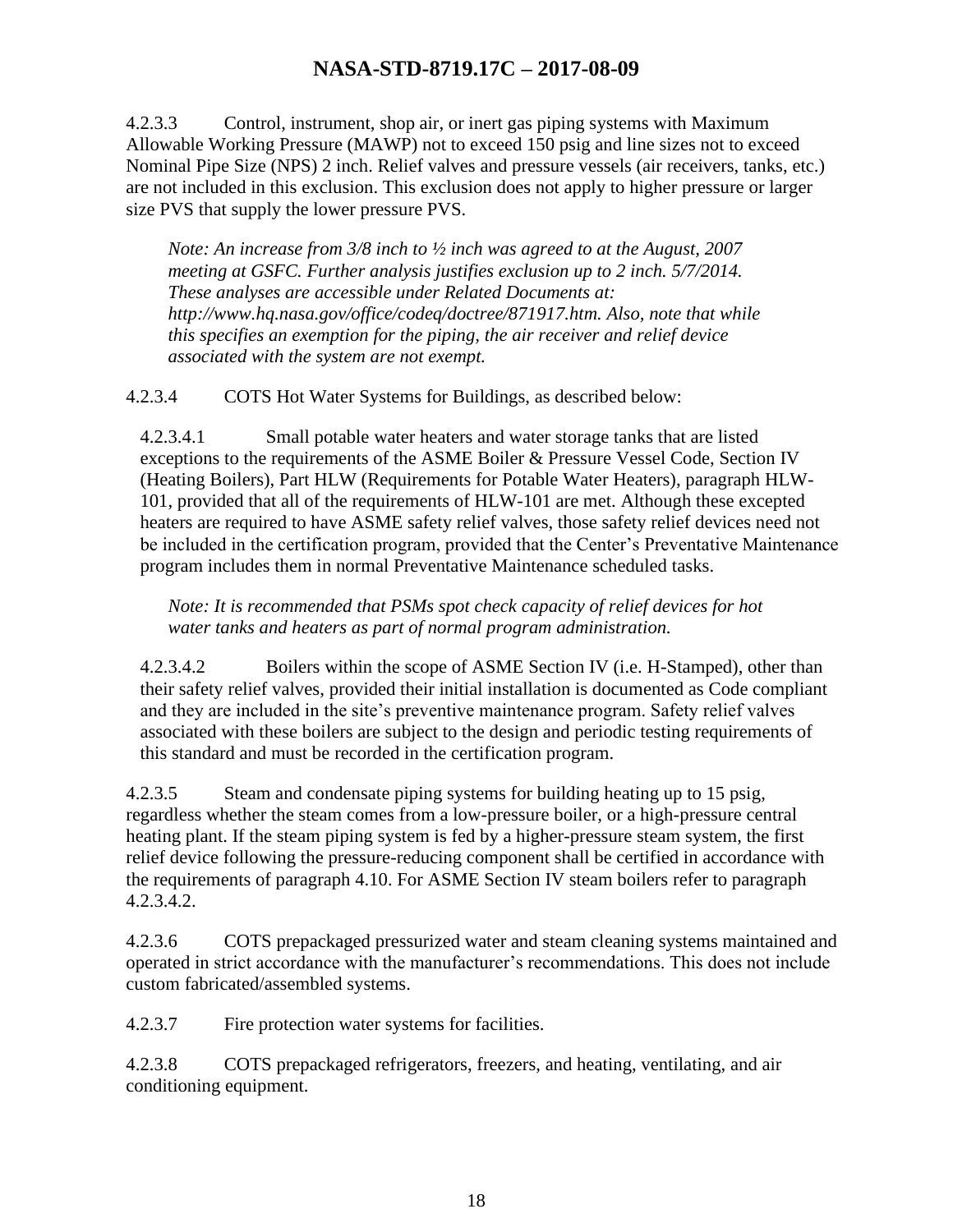4.2.3.9 Fire extinguishers covered by: 29 CFR Part 1910, Subpart L, "Fire Protection," including portable extinguishers, standpipe and hose systems, automatic sprinkler systems, fixed dry chemical extinguishing systems, carbon dioxide extinguishing systems, and halogenated extinguishing agent systems.

4.2.3.10 Glove boxes.

4.2.3.11 Fuel storage PVS supplied with licensed motorized vehicles and meeting applicable Department of Transportation (DOT) regulatory requirements.

4.2.3.12 Hydraulic Systems, as described below:

4.2.3.12.1 COTS prepackaged hydraulic power systems and oil lubrication systems provided they are used as specified/recommended by the manufacturer, are used within rated capacity, and are used and protected against overpressure as per the manufacturer's recommendations, service intervals, etc. This exclusion does not exempt (a) any interface joints to non-COTS equipment from being qualified in accordance with the applicable VCS/NCS and (b) any external PVS not integral to the OEM (Original Equipment Manufacturer) COTS system.

4.2.3.12.2 Hydraulic Power Systems and Oil Lubrication Systems with design temperatures not exceeding 160° F and design pressure / MAWP not exceeding 150 psi (typically, return side piping). This exclusion does not exempt (a) any constituent piping and piping welds from being qualified in accordance with the applicable national piping code, (b) any system pressure vessels from fully complying with appropriate VCS/NCS (e.g. ASME Section VIII BPV code) (c) periodic retesting of components in accordance with other sections of this document.

4.2.3.13 COTS welding equipment.

4.2.3.14 COTS laboratory equipment, with the following caveats;

4.2.3.14.1 Equipment that could be pressurized above its MAWP for any reason by the fluid delivery system shall have appropriate certified overpressure protection installed and have the fluid delivery system included within the scope of this standard.

*Note: Requirement is consistent with ASME B31.3, ASME Section VIII, and Compressed Gas Association (CGA) P-1.*

4.2.3.14.2 This exclusion does not apply to laboratory designed and assembled systems.

*Note: An example is a mass spectrometer with a manufacturer's placard rating of 25 psig that receives gas from a 2000 psig DOT cylinder via a pressure regulator and plastic tubing. The mass spectrometer and DOT cylinder (see 4.2.3.20) are not subject to certification in accordance with this document although they must be safely operated in accordance with manufacturer's recommendations. There must be a certified pressure relief device (PRD) (see*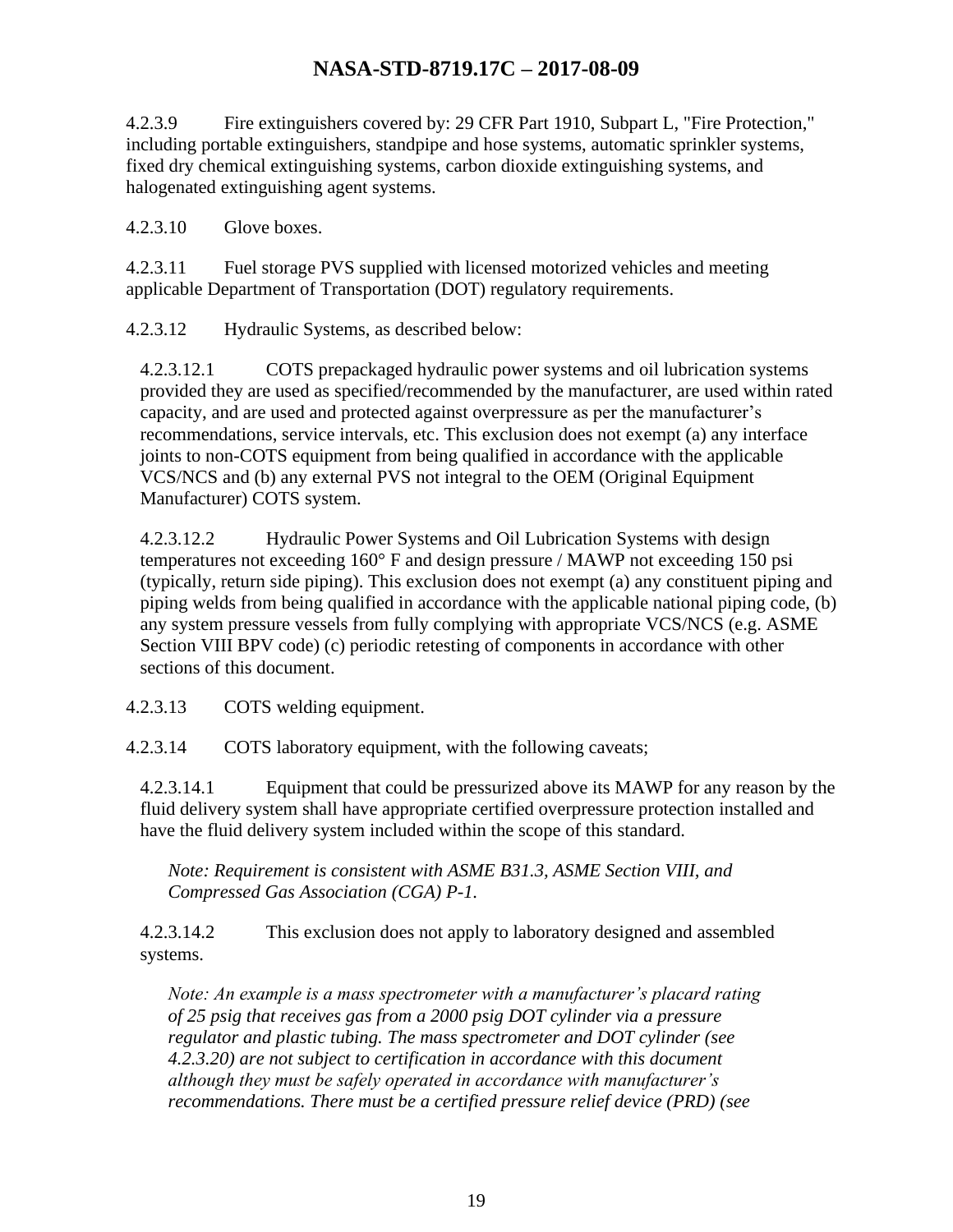*4.10.1) downstream of the cylinder's pressure regulator (see 4.10.3), and the plastic tubing must be adequately rated and restrained (see 4.10.4). The required PRD may be internal to the mass spectrometer; however, such an internal PRD is subject to the requirements of 4.10.1. Consequently, a separate external (accessible) PRD is usually added to meet the requirements of this document.*

4.2.3.15 Vacuum vessels with volumes not greater than 100 cubic feet. However, all vacuum vessels that could inadvertently be pressurized above atmospheric pressure by internal or external sources (e.g., as a result of valve leakage on a test gas line or a pressure regulator or mass flow controller failure) shall have appropriate overpressure protection (see 4.10.1, particularly 4.10.1.12), which is reviewed and approved by the PSM.

4.2.3.16 Vacuum piping above ground not greater than NPS 6, which is adequately supported and restrained, and buried vacuum piping of any diameter. The relief protection of all vacuum piping systems attached to positive pressure sources shall be reviewed and approved by the PSM.

4.2.3.17 Temporary non-NASA owned construction or maintenance related PVS, provided the hazards to personnel are low and the operating contractor is contractually obligated to meet, and demonstrates compliance with, all applicable Federal, State, and local safety regulations.

4.2.3.18 Atmospheric storage tanks that only are subjected to hydrostatic pressure and that comply with the applicable American Petroleum Institute (API) or Underwriters Laboratories Incorporated (UL) standards.

4.2.3.19 Self-contained pressure eye wash systems, provided overpressure protection devices are periodically tested or replaced in accordance with manufacturers' recommendations.

4.2.3.20 DOT specification containers that are periodically retested and requalified strictly in accordance with 49 CFR 180, provided that the owner's OSHA inspection requirements of 29 CFR 1910.101 are met. This exclusion does not apply, however, to other attached components or laboratory equipment or other systems using or being charged from these containers.

4.2.3.21 Natural gas distribution systems.

4.2.3.22 Qualified flight PVS used for their intended purpose aboard air or spacecraft. This is inclusive of PVS testing and operation while the air or spacecraft is on the ground, but does not apply to flight PVS that have been converted to ground use.

4.2.3.23 Low pressure (not exceeding 15 psig) COTS portable cryogenic dewars, provided:

4.2.3.23.1 The dewar is not modified in any way,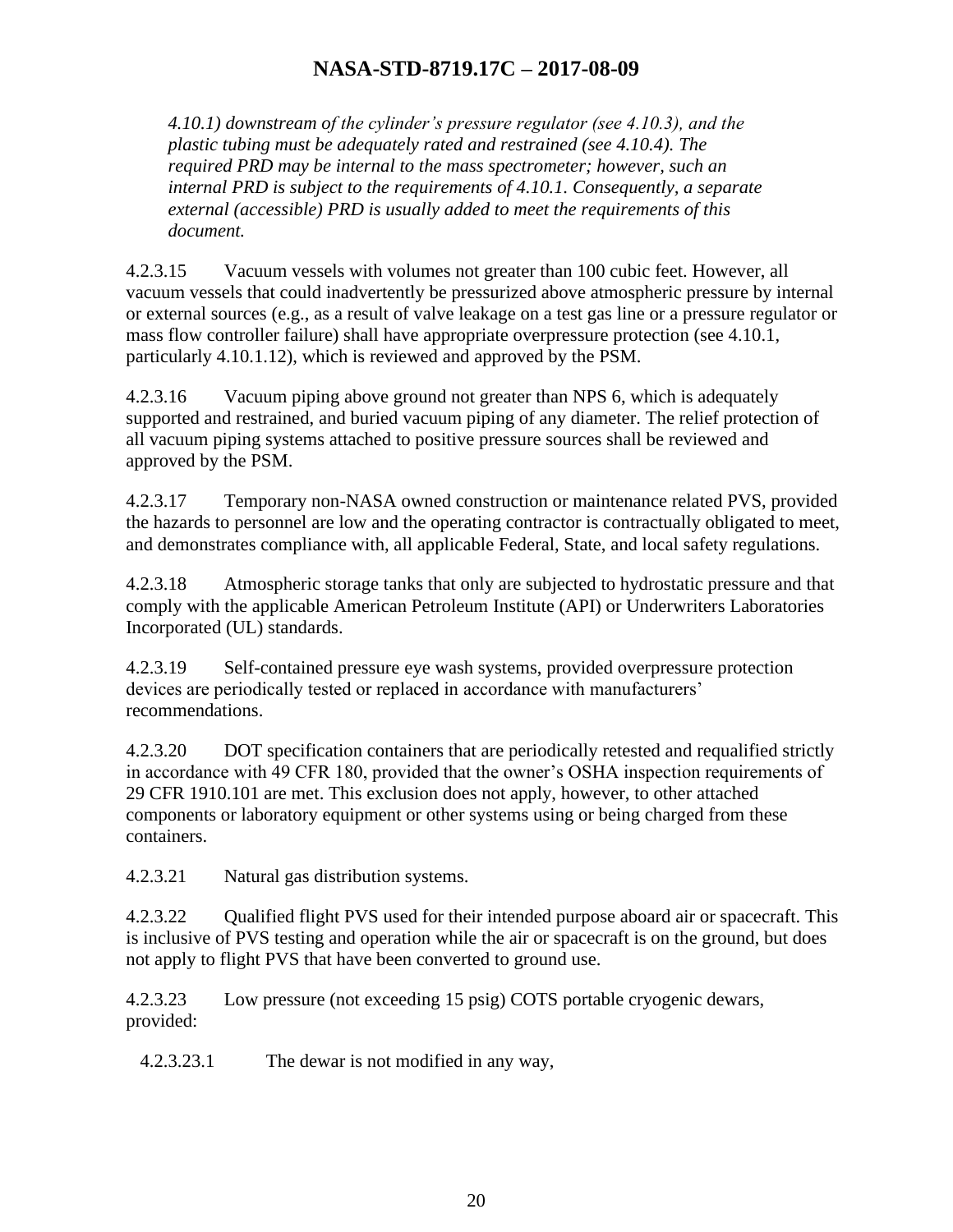4.2.3.23.2 They are installed, operated, and maintained in accordance with the manufacturer's specifications,

4.2.3.23.3 They are equipped with appropriate PRDs that comply with paragraph 4.10.1.13,

4.2.3.23.4 They are equipped with pressure gauges that are in compliance with paragraph 4.10.2.1.3, and

4.2.3.23.5 Safety lanyards, if provided, are appropriately anchored.

4.2.4 Assessed Hazard Exclusion. The PSM has the authority to exclude other PVS including Test Articles and Test Specific PVS from the Center's certification program if the following conditions are met:

4.2.4.1 A risk and hazard assessment is performed in accordance with section 4.9 of this standard and demonstrates that any risk to personnel is acceptable under any failure scenario.

4.2.4.2 Any facility damage potential identified by the risk and hazard assessment is accepted through the Center's risk acceptance process.

4.2.4.3 Any mission risk identified by the risk and hazard assessment is accepted through the program's risk acceptance process.

4.2.4.4 All other applicable NASA safety requirements are met.

4.2.4.5 The technical basis for the exclusion is documented in the Center Configuration Management System (CMS).

4.2.4.6 All other applicable regulatory safety requirements are met.

4.2.5 Reserved. Test Specific Exclusions formerly included under this section are now covered under Assessed Hazard Exclusion (4.2.4).

#### <span id="page-20-0"></span>**4.3 General Requirements**

4.3.1 PVS shall meet the requirements of State and local boiler and pressure vessel statutes unless exclusive federal jurisdiction applies. In the event of a conflict between this document and applicable statutes or regulations, the more restrictive requirement shall govern.

4.3.2 PVS are required to comply with applicable Federal laws and regulations (e.g., 29 CFR 1910).

4.3.3 General Requirements Applicable to All Non-Excluded PVS.

4.3.3.1 Each NASA Center, including Component Facilities and the Jet Propulsion Laboratory, shall implement a formal PVS certification process and provide a documentation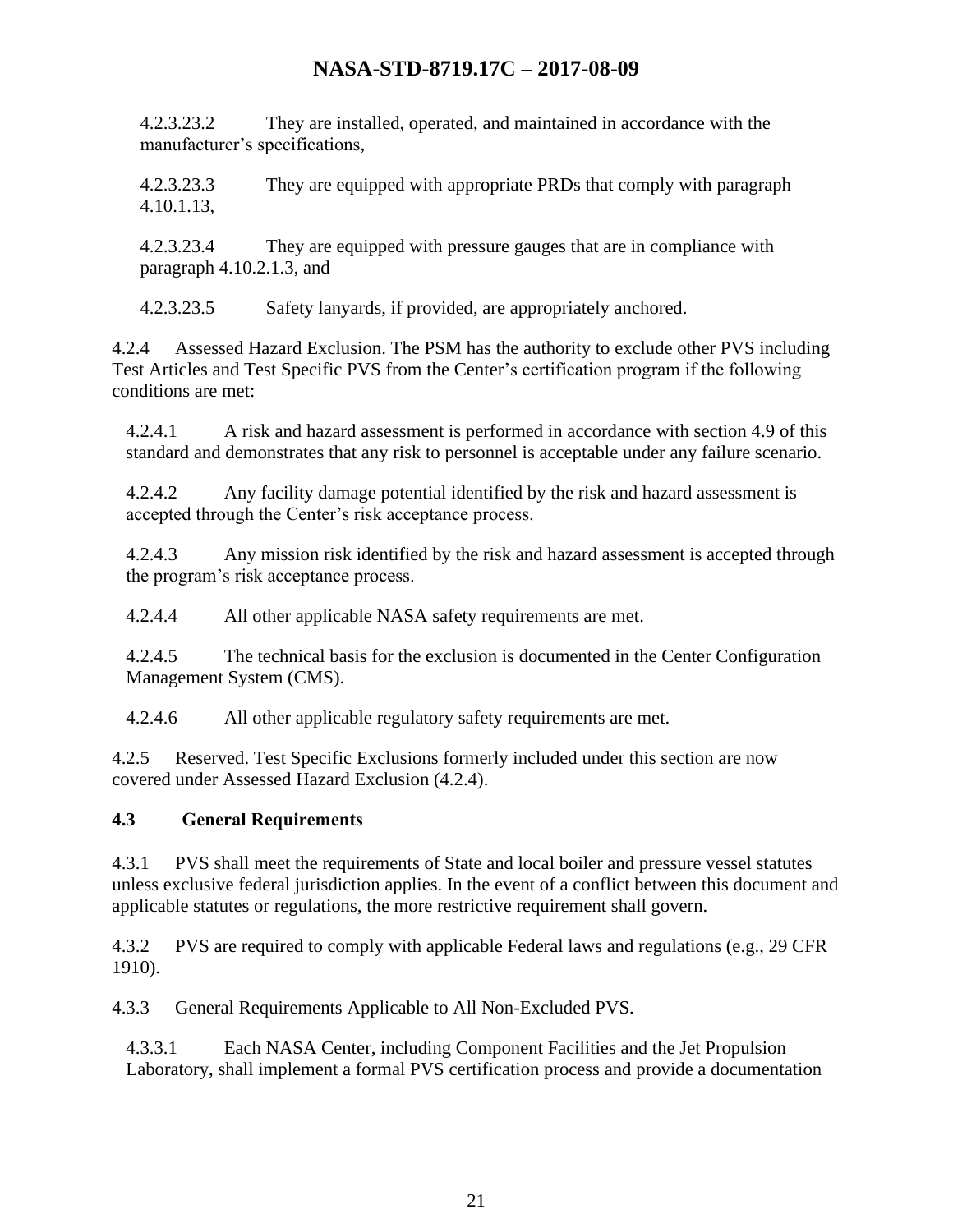and configuration management and control system that provides critical system information necessary for determining PVS integrity.

*Note: This provides the means of verification for basic OSHA regulation compliance. It is consistent with OSHA Letter Of Interpretation to Morgan, dated 7/17/2006, which specifies that the requirement for code compliance means "Nameplate, Records, and Stamping (NRS)," and which specifies that vessels without Nameplate, Records, and Stamping require "items such as: performing inspections and making necessary repairs; defining design parameters; and preparing drawings and calculations; basing calculations on applicable codes/standards; evaluating unidentified materials; use of radiography; marking with nameplate or stamping; and performing pressure testing."*

4.3.3.2 All PVS shall be certified, recertified, and documented in accordance with this standard.

4.3.3.3 The original service life or remaining safe life of each PVS shall be documented at the time of certification or recertification based on relevant failure modes, cyclic service history, rates of degradation, damage mechanisms, or other appropriate factors.

4.3.3.4 Potential damage mechanisms shall be identified and evaluated, including but not limited to fatigue, creep, and corrosion.

4.3.3.5 All conditions that cause changes in the current estimate of remaining life shall be assessed and documented, with appropriate modification to the inspection and recertification plans of record, in accordance with paragraph 4.8 of this standard.

4.3.3.6 Compliance with the requirements of this standard shall be documented and approved by the PSM in accordance with paragraph 4.11 in order for the PVS to be designated as "certified."

4.3.3.7 The MAWP, operating temperature range, and other service conditions shall be documented for each PVS.

*Note: Various OSHA regulations and interpretations require the use of ASME Code Vessels. OSHA Letter of Interpretation to Morgan 07/17/2006 specifies that "Code" means "Nameplate, Records, and Stamping." Parts of the records for a code vessel are operating temperature range and other service conditions.*

*NHB 1700.6 (1976) (withdrawn), paragraph 501.1.a. noted that these conditions "should" be documented.*

*NMI 1710.3D (1994) (withdrawn), paragraph 5.a. stated "All pressure vessels, pressurized components, and pressurized systems shall be designed, fabricated, installed, operated, periodically inspected, maintained, repaired, and certified/recertified in accordance with the applicable codes, standards, guides, and Federal regulations listed in Attachment A." Attachment A included the*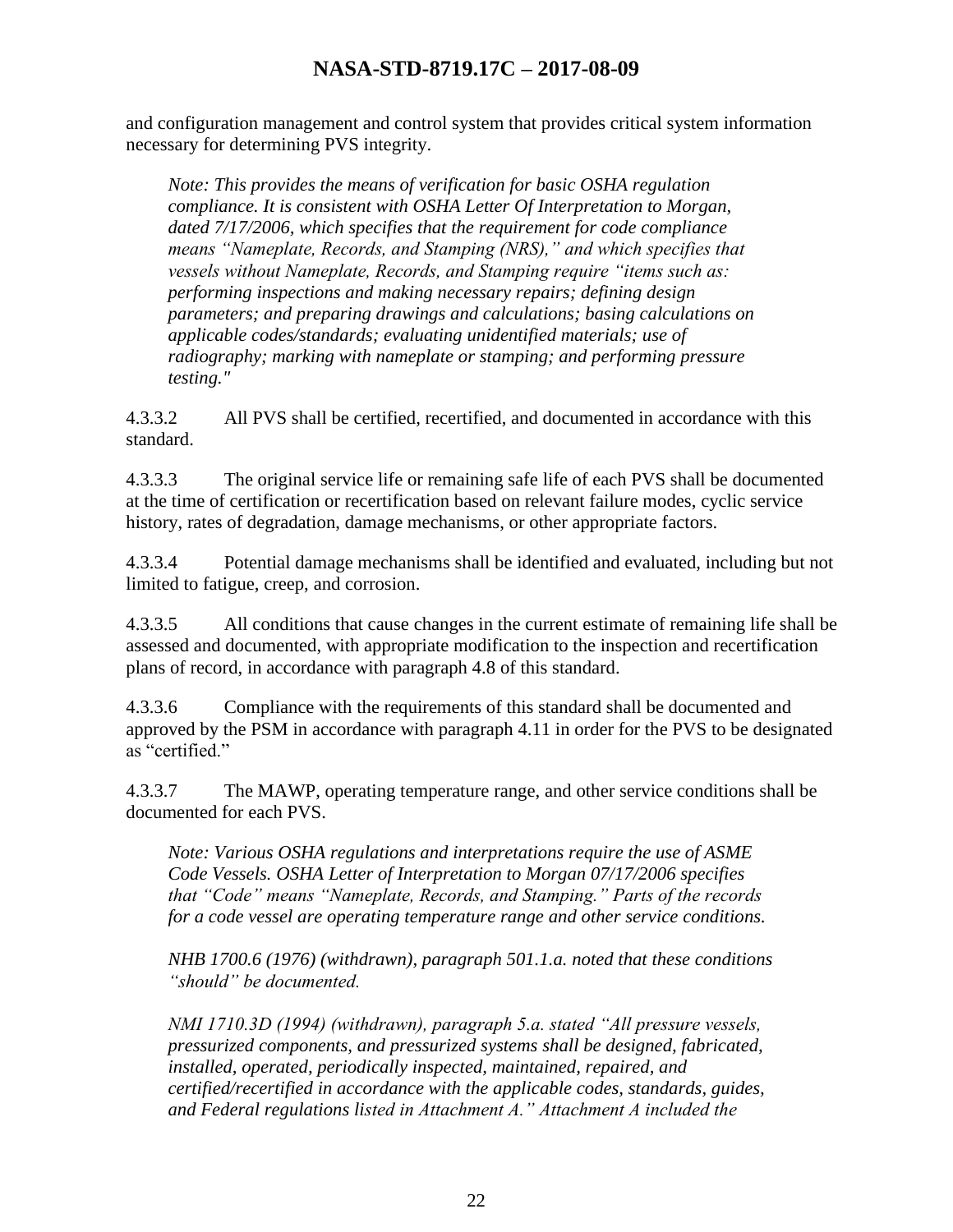*ASME Boiler and Pressure Vessel Code, the ASME Code for Pressure Piping, the American Petroleum Institute (API) codes, the National Board Inspection Code, the Occupational Safety and Health Administration (OSHA) standards, and others. These standards all require consideration of service conditions.*

*NPR 8715.4 (1997-2006) (withdrawn), paragraph 7.2.1.1 specified that drawings "should" contain …"design and operating conditions."*

4.3.3.8 Relief valve exhausts and other vents shall incorporate appropriate means of reacting thrust loads, including balanced thrust ("zero thrust") vent tees and structural supports as appropriate.

*Note: This specific, and redundant, requirement was put in this document after a mishap at a NASA Center, in which a worker was severely injured by an unrestrained vent pipe that unscrewed under venting (thrust) conditions. ASME B31.3 (successor to the Pressure Piping Code specified in NMI 1710.3D, noted above) states: "301.5.5 Discharge Reactions. Piping shall be designed, arranged, and supported so as to withstand reaction forces due to let-down or discharge of fluids."*

4.3.3.9 PVS shall be pressurized only after initial certification is complete, with the exception of pressurization that may be required for initial integrity testing of the PVS.

4.3.3.10 PVS that do not meet applicable VCS/NCS, guides, and regulations shall only be certified and allowed to operate if a risk and hazard assessment has been performed, the owner acceptance of residual risk has been documented, and the Center approval has been formally documented by means of a waiver in accordance with paragraphs 4.6 or 4.7 of this standard.

4.3.3.11 A periodic inspection plan shall be developed for all PVS in accordance with paragraph 4.5 and 4.11 of this standard.

4.3.3.12 Inspection activities and integrity verification shall be performed to ensure PVS are maintained in a state of compliance with the certification (recertification) requirements of paragraph 4.11 of this standard.

4.3.3.13 The PSM has the authority to interpret this standard. (This is not to be interpreted as authority to change or waive the requirements of this standard.)

4.3.3.14 A change in the service of a PVS shall require evaluation for applicability of the original Code for the new service, possible application of a new Code appropriate to the new service, and possible reevaluation in accordance with the applicable VCS/NCS.

4.3.3.15 Each certified pressure system shall have clearly defined boundaries/interfaces (to ensure that all portions of pressure systems are accounted for and appropriately certified).

4.3.3.16 PVS shall be operated and maintained in accordance with applicable national consensus codes and standards and by skilled, adequately trained, and qualified personnel who are certified in accordance with NPR 8715.1.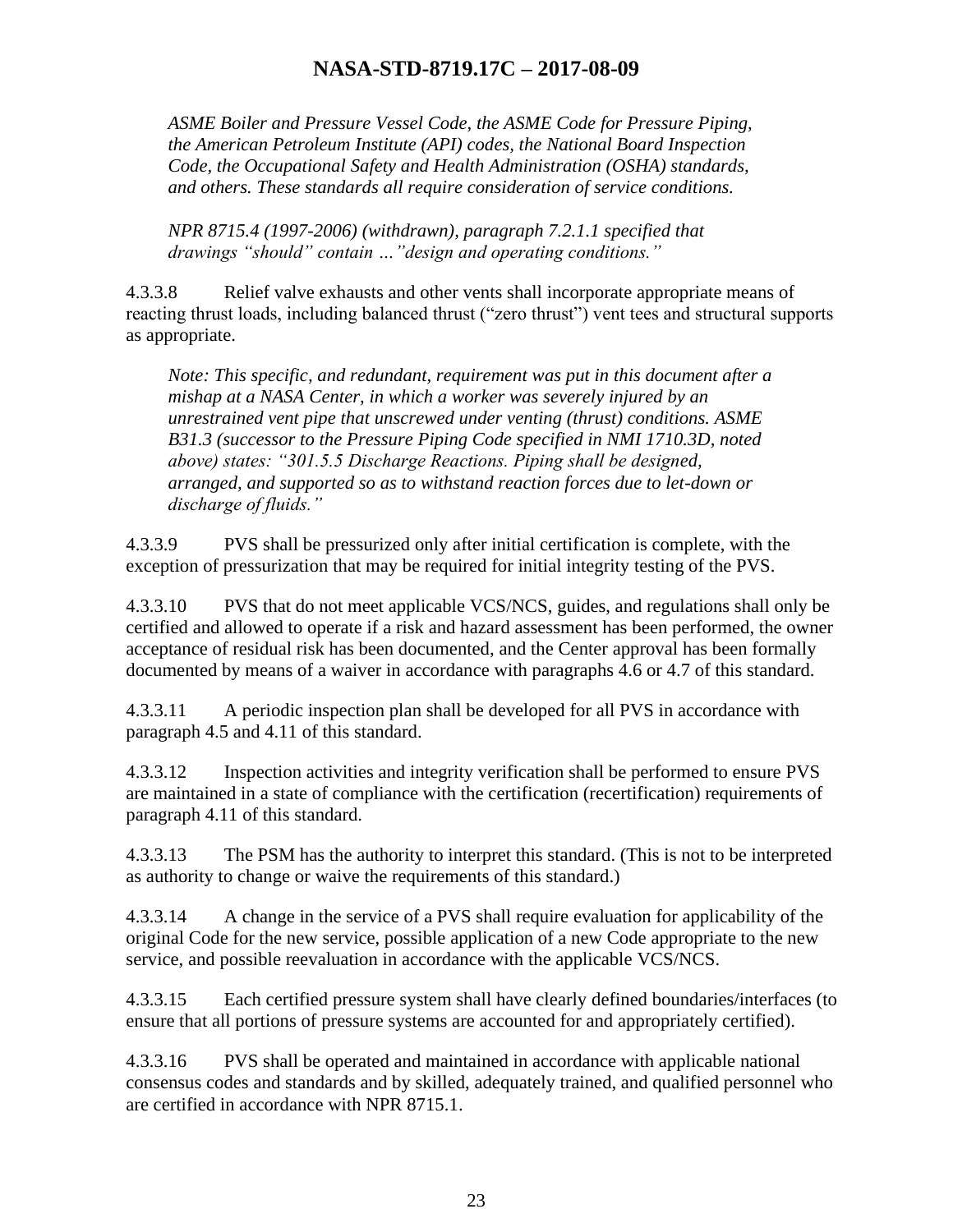#### <span id="page-23-0"></span>**4.4 Design and Construction Requirements for New PVS**

All new ground-based conventional (i.e., nonflight) PVS shall be designed, fabricated, assembled, erected, inspected, examined, and tested in accordance with the appropriate VCS/NCS, codes, and regulations.

4.4.1 Pressure Vessels Used To Transport Fluids Under Pressure.

4.4.1.1 Pressure vessels used to transport fluids under pressure shall comply with the DOT regulations of 49 CFR 171-180 or ASME Section XII as applicable.

4.4.2 [Reserved]

4.4.3 Pressure Vessels Not for Transport of Pressurized Fluids.

4.4.3.1 New pressure vessels, including heat exchangers, shall be ASME Section VIII code stamped as specified within the scope as being used and registered with the National Board.

4.4.3.2 Vacuum vessels shall be ASME Section VIII code stamped and registered with the National Board except as provided in paragraphs 4.2.3.15, 4.4.3.3, and 4.4.3.4 of this standard.

4.4.3.3 For new vacuum vessels, or alterations/repairs to existing vacuum vessels, operating in high vacuum service (internal pressure less than 10-3 torr) or in other cases involving only external atmospheric pressure (i.e., no external pressure greater than 14.7 psig) where specific operational needs make ASME Section VIII or The National Board of Boiler And Pressure Vessel Inspectors NB-23 code stamping unfeasible, all of the requirements specified elsewhere in this standard shall apply with the following conditions (this paragraph is not to be construed to accept the purchase or use of non-code stamped vacuum vessels where there is not a specific overriding need):

4.4.3.3.1 No ASME "U" Stamp ("code stamp") or National Board Inspection Code (NBIC) "R" Stamp is required. All documentation requirements of this standard shall be met with the following exceptions:

4.4.3.3.1.1 The ASME or NBIC Data Report shall be processed in all respects as for a code stamped vessel, but it need not be submitted to the National Board.

4.4.3.3.1.2 The Certificate of Shop Inspection shall be signed either by a National Board commissioned inspector or by the PSM.

4.4.3.3.1.3 For industry standard components such as potted connectors and "Conflat" flanges used in strict accordance with the manufacturer's ratings and recommendations, material records and analysis are not required provided sufficient information regarding material is available to properly perform any welding or brazing processes required. This does not exclude from the ASME Code analysis requirement those industry standard components that are rated by their manufacturers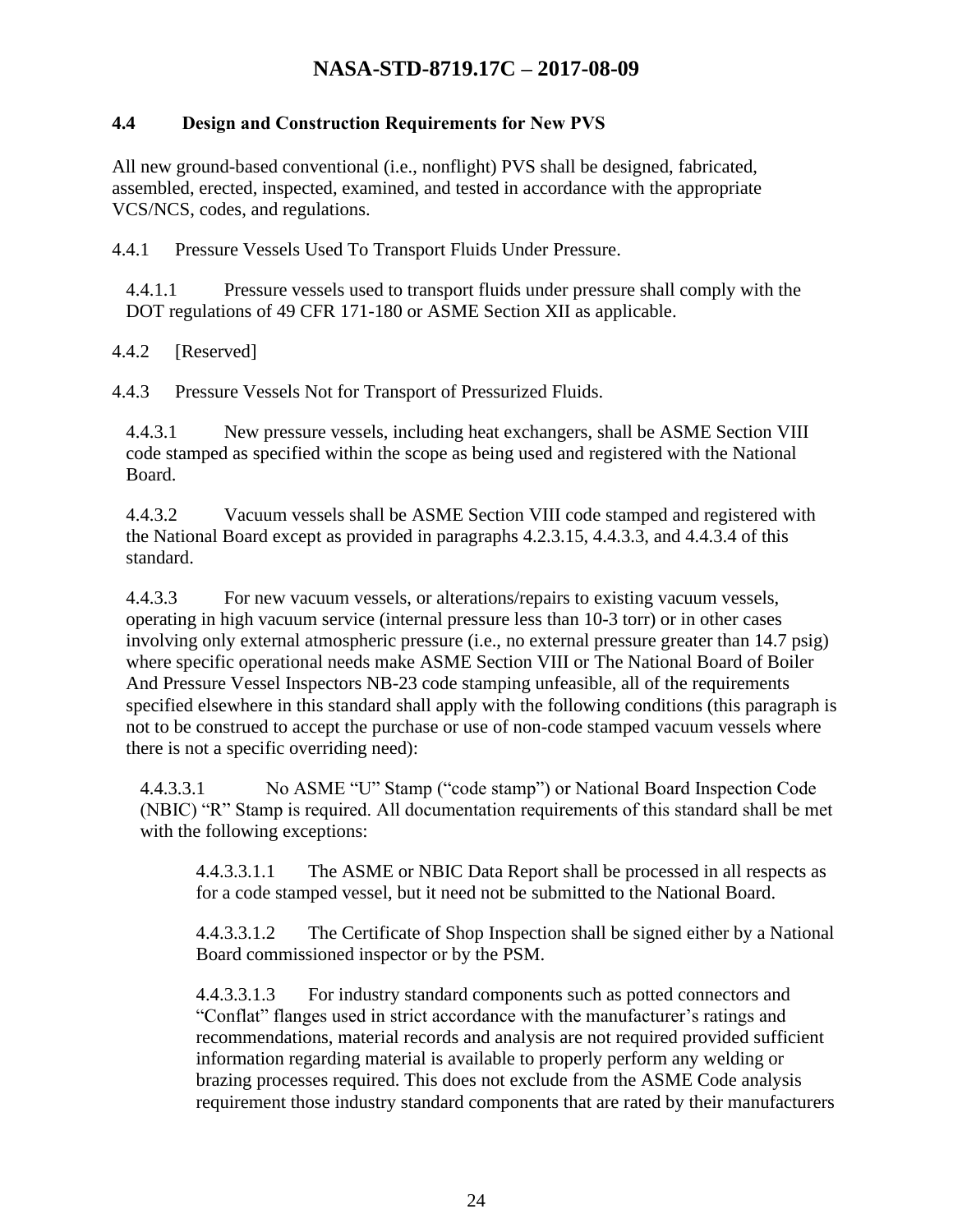only for external pressure and that require relief protection above a PRD setting of 2 psig (or less, if so specified by the manufacturer). If relief protection is required, bolting or other fasteners shall be analyzed in accordance with the ASME Code or other means acceptable to the PSM to determine that they have a positive pressure rating sufficient for the credible positive pressure scenarios.

4.4.3.3.2 Intermittent welds are permitted on nozzles and reinforcing pads; however, an appropriate code equivalent analysis shall be performed to verify the adequacy of the weld design.

4.4.3.3.3 Nozzle reinforcement may be achieved using configurations other than those illustrated in ASME Section VIII, however adequacy of such designs shall be demonstrated by appropriate ASME Code equivalent analysis or testing.

4.4.3.3.4 The ASME Section VIII requirement for an internal pressure test (hydrostatic or pneumatic) may be replaced with a vacuum test to 1.5 times the specified pressure differential, but not to exceed an external pressure of 14.7 psig. This exception shall not be used in those cases where proof test is used in lieu of analysis if an overpressure of 1.5 times the maximum allowable working (differential) pressure is not attained.

4.4.3.3.5 Materials other than those specified for use in ASME Section VIII and its reference documents may be used; however, their adequacy for the intended application shall be demonstrated to the satisfaction of the PSM.

4.4.3.3.6 Allowable stresses and other material properties for "non-code" materials shall be obtained following the approach and safety factors used in developing ASME Section VIII allowable stresses and other values.

4.4.3.3.7 ASME Code pressure relief capacity requirements shall be met for internal pressurization sources, but the relief device need not be UV stamped provided the set pressure is less than 15 psig.

4.4.3.3.8 If a vacuum vessel requires relief protection with PRD setting above 2 psig due to the nature of the potential pressurization source, the vessel pressure shell shall be structurally qualified in accordance with the requirements of the ASME Code, Section VIII, Div. 1.

4.4.3.3.9 If relief protection of any set pressure is required for a vacuum vessel due to attached pressure sources, bolting or other fasteners shall be analyzed in accordance with the ASME Code or other means acceptable to the PSM to determine that they have a positive pressure rating sufficient for the credible positive pressure scenarios.

4.4.3.3.10 The relief protection for all vacuum vessels attached to any positive pressure source shall be reviewed and approved by the PSM.

4.4.3.4 The foregoing conditions to the requirements of this standard and of the ASME and NBIC Codes notwithstanding, and not reducing the effect of any other requirement of this standard or of the ASME or NBIC Codes, specific note is made of the following requirements: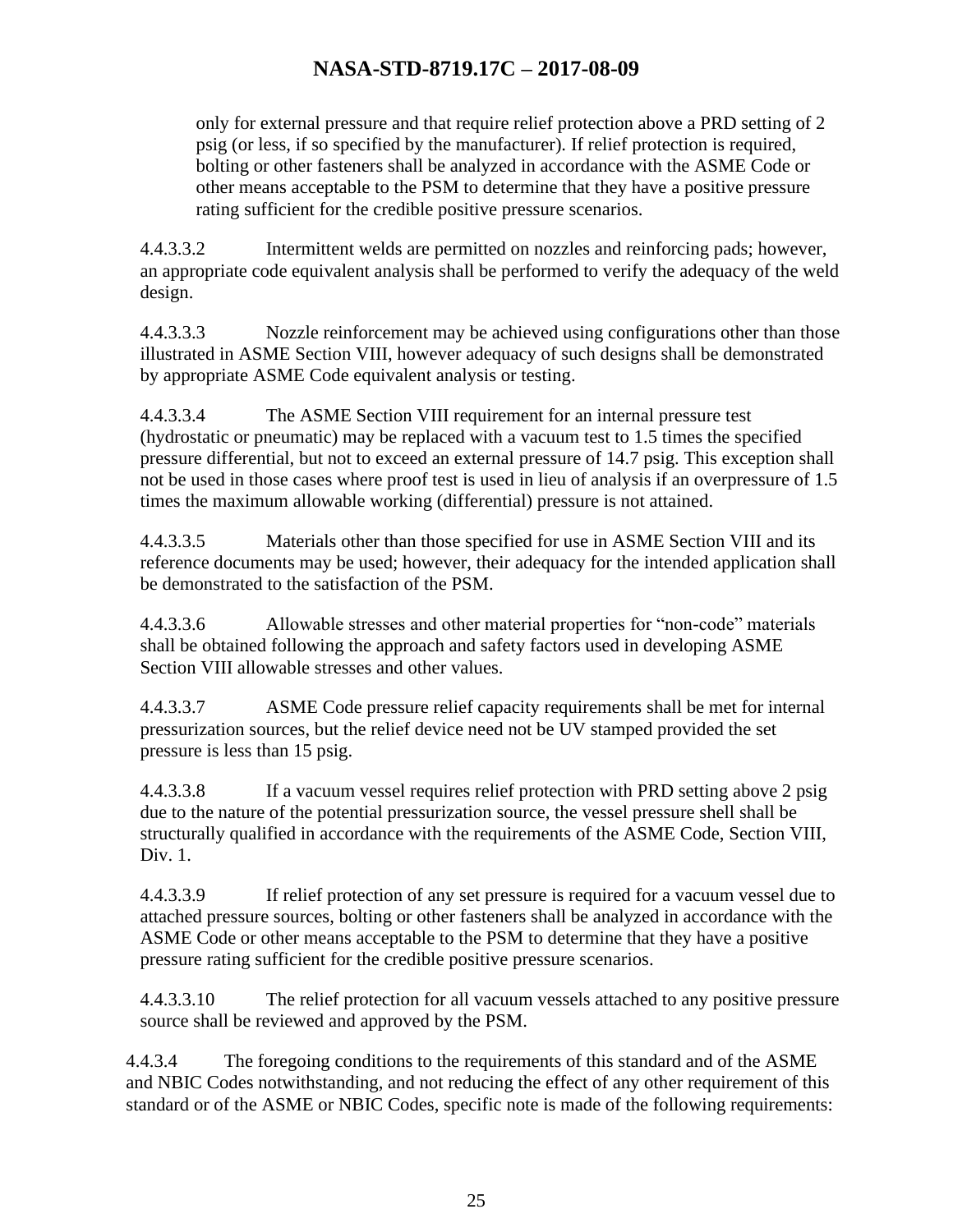4.4.3.4.1 Vacuum vessels shall be fabricated, repaired, or altered only by either manufacturers having an ASME "Code Stamp" (ASME "U" Authorization) or NBIC "R" Stamp, or that have been audited and determined by the PSM to have an equivalent quality assurance manual and process, including implementation.

4.4.3.4.2 The PVS manufacturing or alteration shall be in strict accordance with the quality assurance manual of the manufacturing organization.

4.4.3.4.3 The PSM shall review and approve designs and design analysis prior to start of PVS construction.

4.4.3.4.4 All welding shall be:

4.4.3.4.4.1 Performed in accordance with procedures qualified in accordance with the ASME Boiler and Pressure Vessel Code, Section IX, including all essential variables for the joint in question.

4.4.3.4.4.2 Performed by welders qualified and current in accordance with the ASME Boiler and Pressure Vessel Code, Section IX, on such weld procedures.

4.4.3.4.5 Post weld heat treatment shall be performed as required and in accordance with the ASME Code.

4.4.3.4.6 Except as provided in 4.4.3.3.1.3, impact and other testing shall be performed as required and in accordance with the ASME Code.

4.4.3.4.7 Inspections shall be performed by inspectors trained and certified in use of the techniques being applied, in accordance with the requirements of the ASME Boiler and Pressure Vessel Code, Section V.

4.4.4 Boilers and Boiler Piping (See also Table 6).

4.4.4.1 Power boilers shall be ASME Section I code stamped and registered with the National Board.

4.4.4.2 Power boiler piping shall meet ASME B31.1, Power Piping.

4.4.4.3 Power boiler external piping shall be ASME code stamped.

4.4.4.4 Heating boilers shall be ASME Section IV code stamped and registered with the National Board.

4.4.5 Non-Boiler Piping Systems.

4.4.5.1 Process piping shall meet the requirements of ASME B31.3, Process Piping.

4.4.5.2 Other piping shall meet the requirements of the most applicable ASME B31 series Code.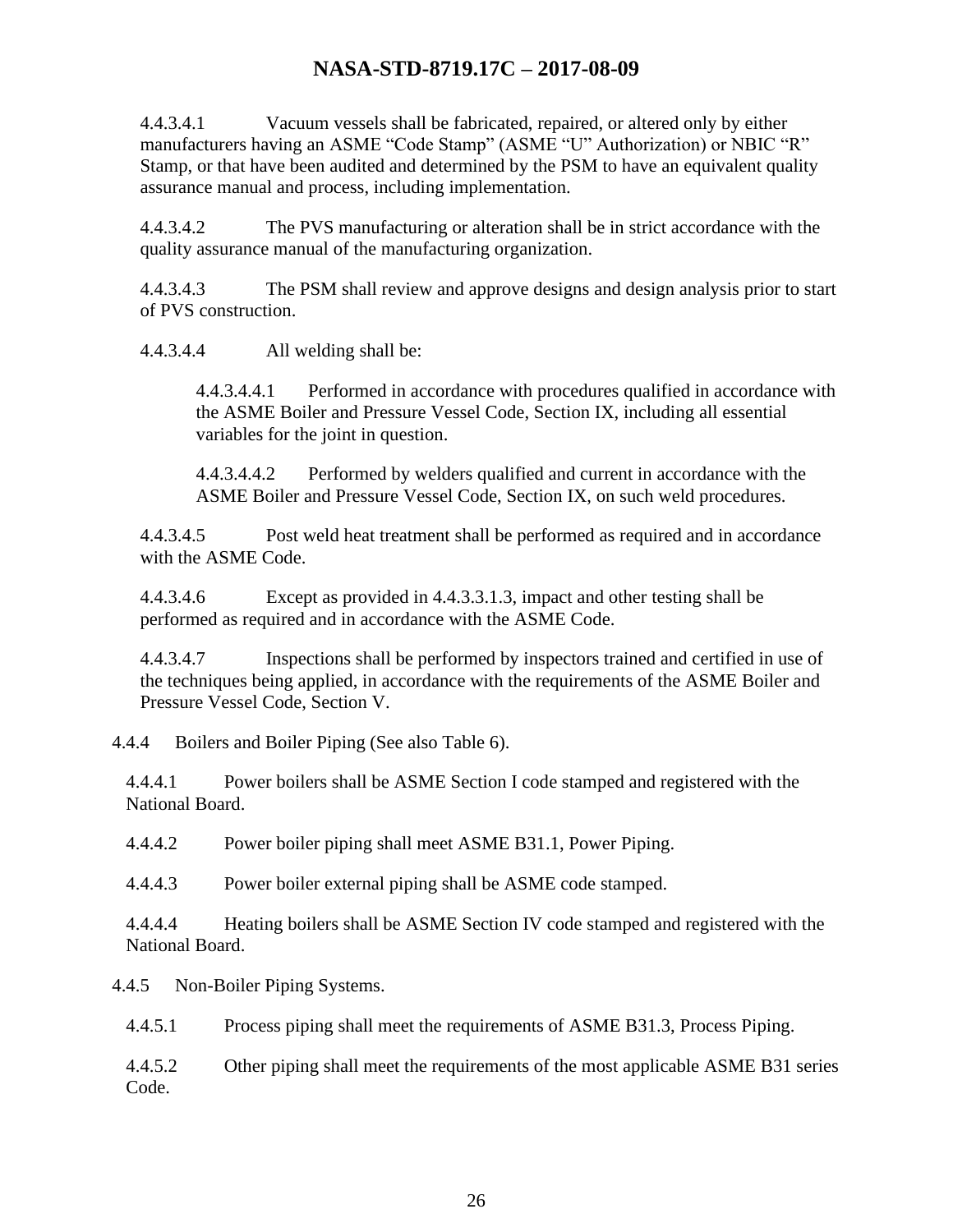#### <span id="page-26-0"></span>**4.5 PVS Integrity Assessment of Existing Code PVS**

4.5.1 Existing Code PVS shall be documented as meeting the requirements of the original construction Code by means of record collection, or analyses, and physical measurements and condition assessment.

4.5.1.1 Original Code information shall be retained.

4.5.2 Existing code stamped vessels that do not meet original ASME Code requirements shall either be repaired in an ASME Code-compliant manner (see paragraph 4.5.4 of this standard) and brought into conformance, re-rated to a lower pressure, recertified as non-Code PVS in accordance with paragraph 4.7 of this standard, or removed from service.

4.5.3 Code PVS shall only be altered or repaired in accordance with the requirements of the applicable VCS/NCS.

4.5.4 ASME code stamped items shall only be repaired or altered by National Board NB-23 certified organizations (for example "R" and "VR" stamp holders) in strict conformance with their approved quality manual.

*Note: Government or contractor organizations that do not have an "R" or "VR" stamp do not meet the requirement.*

4.5.5 Re-rating of ASME Code vessels, if required, shall be in accordance with applicable VCS/NCS.

4.5.6 Code PVS for which current Code requirements have changed from the original fabrication Code shall be reassessed and re-rated as necessary to assure an acceptable risk level.

*Note: For example, the 1987 changes to fracture toughness rules for prevention of brittle fracture could significantly increase the assessed risk of continued operation at the original design limits. Thus, a 4 inch thick vessel fabricated from A-212 Grade B (Firebox) material is now known to have an allowable minimum design material temperature (MDMT) of 118 degrees F. The vessel nameplate likely shows an MDMT of –20 degrees F. If the vessel normally receives ambient compressed gas at 60 degrees F, the vessel would require risk reassessment and likely additional hazard mitigation to assure continued safe operation.*

4.5.7 The PSM has the authority to determine when or which Code requirement changes require reassessment of particular PVS.

4.5.8 Pressure vessels designed for the transport of pressurized fluids but that are in permanent or semi-permanent installations shall meet the requirements in paragraph 4.10.6 of this standard.

4.5.9 Code PVS that have been re-designated as non-Code shall be clearly and visibly marked to indicate the non-Code status.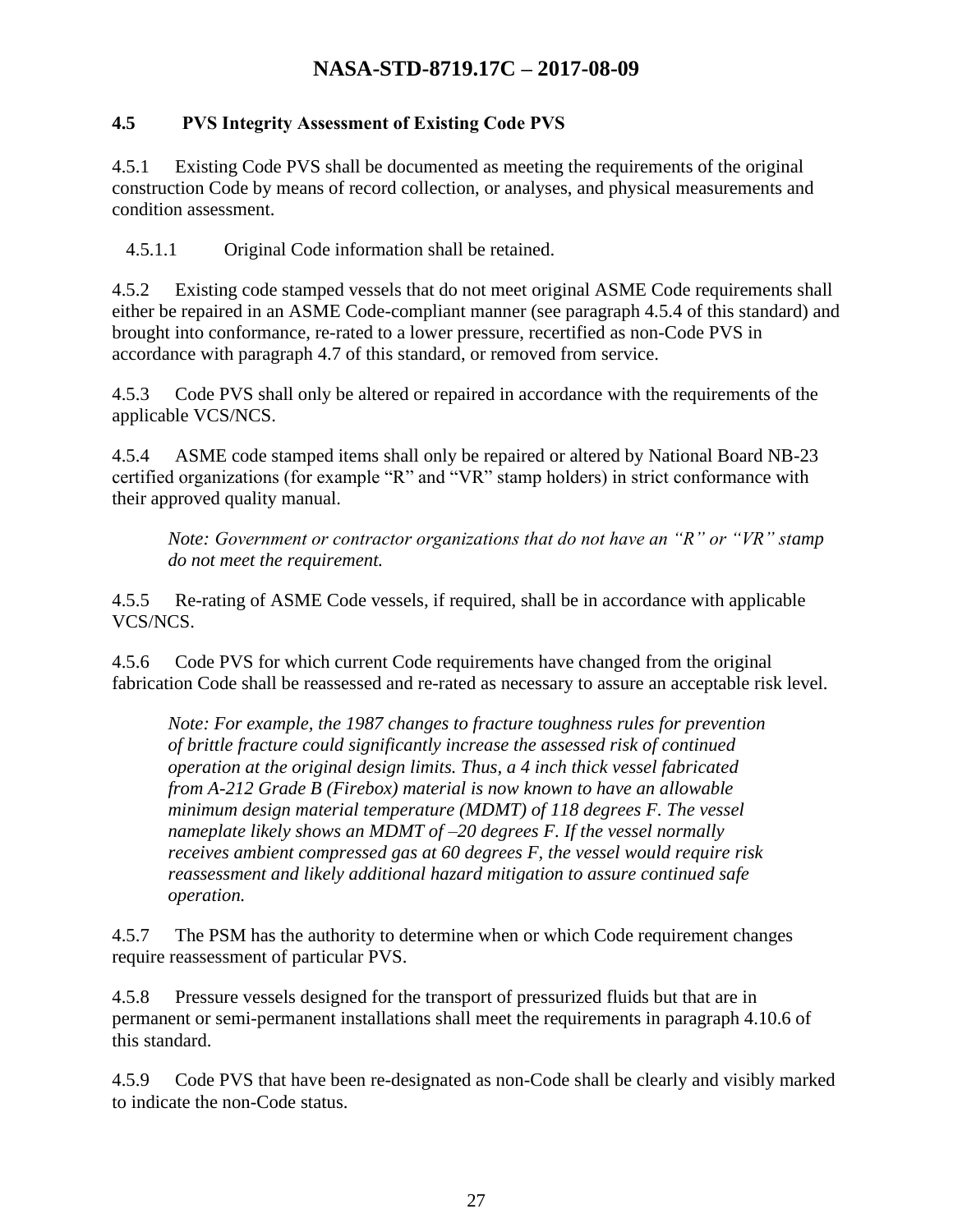4.5.10 A system certified under the predecessor documents to this standard (i.e., NHB 1700.6, Guide for Inservice Inspection of Ground-Based Pressure Vessels and Systems and NPR 8715.4, Inservice Inspection of Ground-Based Pressure Vessels and Systems, both obsolete) may, without a waiver, be returned to service (if inactive) or continue to be operated, for the balance of its certification interval, provided the following conditions are met:

4.5.10.1 A remaining life evaluation was used to determine the certification interval (not simple selection from the inspection interval tables).

4.5.10.2 The remaining life assessment is validated by appropriate inspection to ensure that relevant degradation has not occurred during the period of inactivity. If system degradation has occurred during the period of inactivity, the remaining safe life assessment and certification date shall be adjusted as appropriate.

4.5.10.3 The original certification has been assessed in light of current knowledge and requirements with regard to relevant damage mechanisms.

4.5.10.4 System documentation has been validated as being representative of the configuration and condition of the system.

4.5.11 For existing PVS that have not undergone a full initial integrity assessment in accordance with paragraph 4.8 of this standard, and which do not meet the requirements of paragraph 4.5.10, operation shall only be permitted following approval of a technical waiver in accordance with paragraph 4.9.4. The following paragraphs provide guidance on typical evaluations to be performed for waiver documentation through an abbreviated integrity and risk assessment review in order to obtain a reasonable level of confidence that the system to be placed in operation does not involve an excessive level of risk:

4.5.11.1 Evaluate major energy and toxic material sources supplying and/or affecting the system.

4.5.11.2 Perform typical and worst case wall thickness calculations, including both stress and stability.

4.5.11.3 Perform typical nozzle reinforcement calculations.

4.5.11.4 Perform analysis of typical high stress areas such as nozzles, supports, or other significant discontinuities.

4.5.11.5 Verify material thickness and other aspects of configuration to ensure applicability of analysis.

4.5.11.6 Make conservative assumptions as to material characteristics if actual material is not known.

4.5.11.7 Consider heat treatment state for materials and operations where this may be a factor.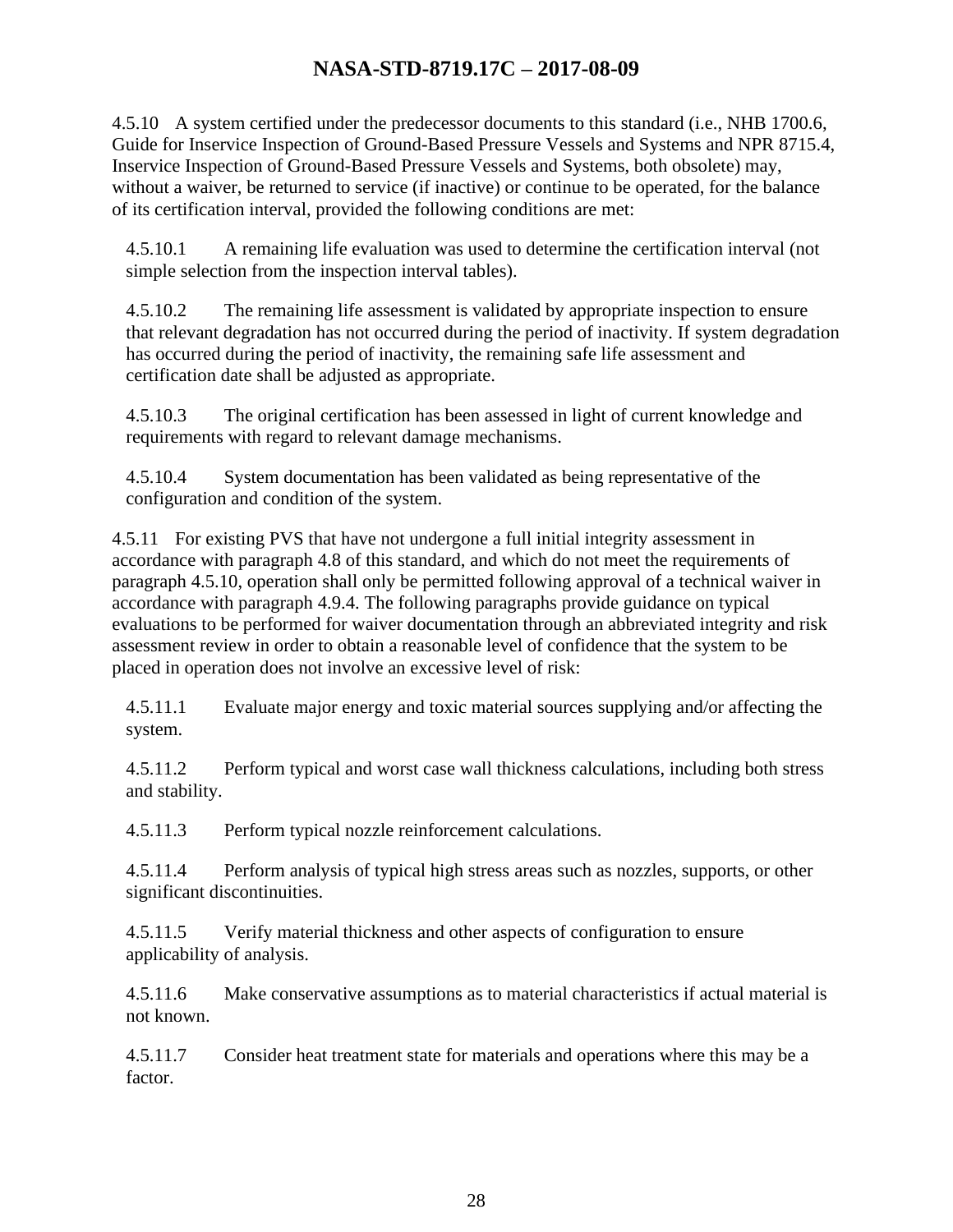4.5.11.8 Perform visual inspections of overall PVS condition, including such items as system configuration, critical weld configuration, condition and quality, corrosion, erosion, or other system deterioration.

4.5.11.9 Perform volumetric inspections of critical welds or welds most likely to experience degradation, with quantity and location subject to the approval of the PSM.

4.5.11.10 Evaluate pressure relief capacity versus needs.

4.5.11.11 Identify most likely failure modes, including fatigue, and most likely locations for those failures to occur.

4.5.11.12 Consider service history with regard to relevant failure modes, including cyclic service history, and most likely locations for accumulated service related damage.

4.5.11.13 Evaluate and document the risk for the PVS.

4.5.11.14 Develop a plan and schedule for the full inspection and recertification of the PVS, based on a ranking of risks and associated analyses, inspections, and mitigations, with schedule determined to minimize the overall risk.

4.5.12 Each Center shall maintain: an inventory of all active PVS, PVS evaluations, and risk based plans for PVS certification, placing each system into one of the following classifications: (1) fully compliant with the requirements of this standard, (2) less than fully compliant, but posing no apparent immediate unacceptable risk, or (3) posing a risk such that immediate mitigation or removal from service is required. Those PVS in group (2) do not require immediate certification (recertification), but shall still be certified in accordance with this standard as per the risk-based plan.

#### **4.6 Technical Waiver Requirements for New Non-Code PVS**

<span id="page-28-0"></span>*Note: This paragraph does not endorse the purchase of new non-Code PVS, but offers guidance for those rare cases where new PVS are essential to mission success but cannot reasonably meet all of the requirements of the appropriate VCS/NCS. In most cases, operation of new non-code PVS would be a violation of OSHA regulations.*

4.6.1 Technical waiver approval and risk acceptance shall be obtained prior to initial operation of the non-Code PVS.

4.6.2 New non-Code PVS shall be certified in accordance with paragraph 4.11 of this standard.

4.6.3 To the extent possible, Code design and construction techniques shall be utilized on non-Code PVS. In particular, this shall include the use of:

4.6.3.1 Code material; i.e., material whose specifications and grades are approved for use by the Code that would otherwise apply to construction.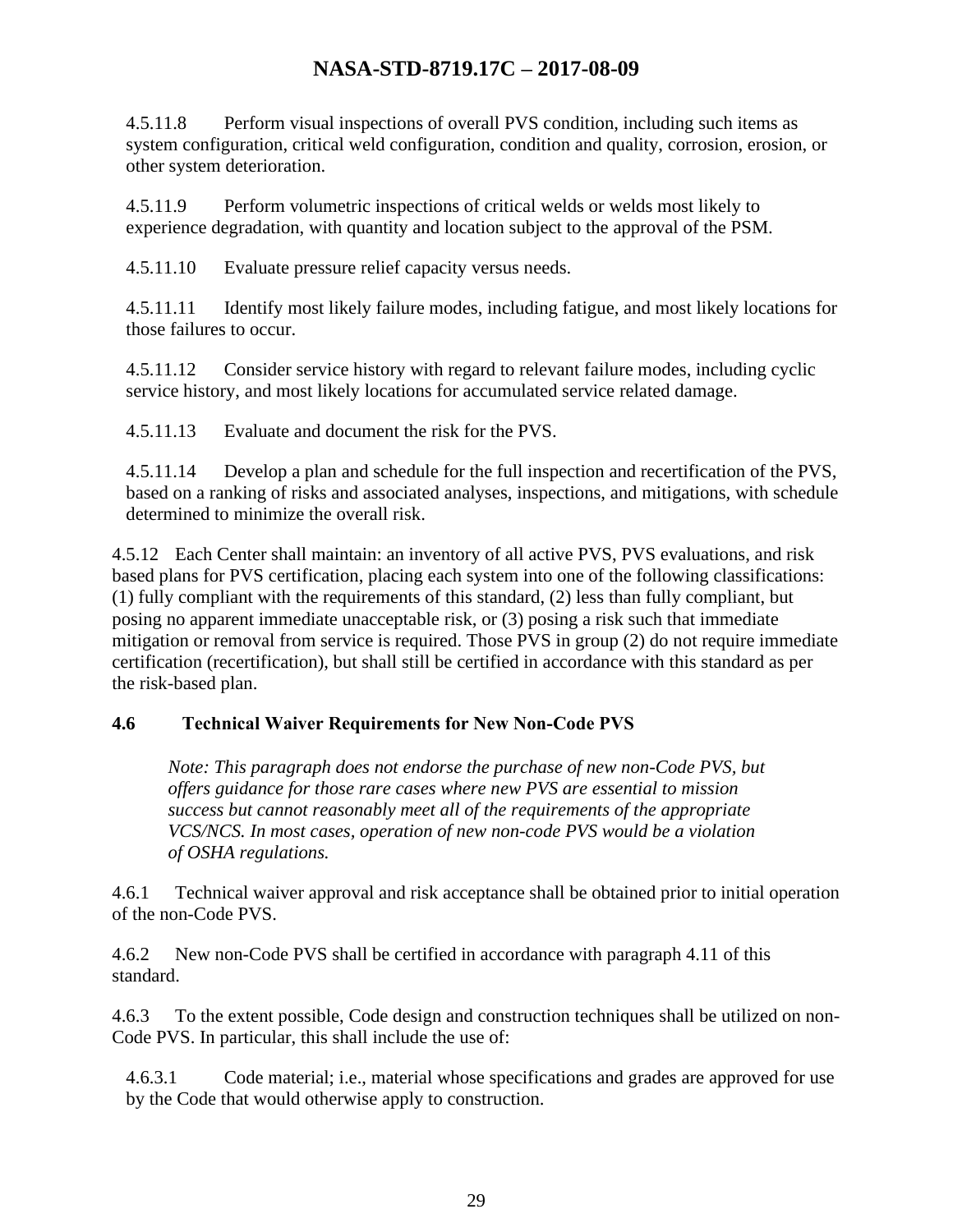4.6.3.2 Components, (i.e., valves, fittings, elbows) that are certified to standards approved for use by the Code that would otherwise apply.

4.6.3.3 Code-certified welding processes, personnel, and "U" authorized shops that meet all applicable ASME quality assurance and certification requirements for Code construction.

*Note: NASA fabrication shops that do not possess an ASME "U" authorization, regardless of individual personal training, qualifications, and certifications are not considered equivalent to Code certified shops.*

4.6.3.4 Material design Factor of Safety (FS) of no less than a Code PVS.

#### <span id="page-29-0"></span>**4.7 Existing Non-Code PVS (Legacy)**

4.7.1 Non-Code PVS shall be documented and evaluated to the extent possible as meeting the requirements of the most applicable VCS/NCS.

4.7.1.1 Non-Code pressure vessels shall be qualified in accordance with NASA-STD-8719.26 and certified in accordance with this standard.

4.7.1.2 The provisions of 4.5.10 and 4.5.11 (waiver and associated requirements) apply to existing non-Code PVS that need to be placed in service prior to certification or recertification in accordance with paragraph 4.11 of this standard and NASA-STD-8719.26.

4.7.2 Non-Code PVS shall only be altered or repaired in accordance with the requirements of the most applicable VCS/NCS to the extent possible. See 4.4.3.3 for alterations to existing vacuum vessels.

*Note: (Example) A non-code stamped PVS that has a parallel in ASME Code construction must be repaired or altered by National Board NB-23 certified organizations in strict conformance with their approved quality manual except for Code stamping.*

4.7.3 Assessment of non-Code PVS that have a parallel in a VCS/NCS shall include assessing new changes in Code requirements that have updates from the edition used for original evaluation. The PSM has the authority to determine when or which Code requirements changes require reassessment of particular PVS.

4.7.4 The design and operational limits of existing non-Code PVS shall be determined based on the FS in a manner consistent with the most applicable VCS/NCS from the time of construction.

*Note: For ASME Section VIII, Div. 1 vessels, design tensile stress FS = 3.5 on ultimate stress since issuance of the 7/1999 Addenda to the 1998 Code, FS = 4.0 from 8/1951 Addenda to the 1950 Code through the 7/1999 Addenda to the 1998 Code, and FS = 5.0 prior to 8/1951 (except for a brief period during World War II based on Code Case 968).*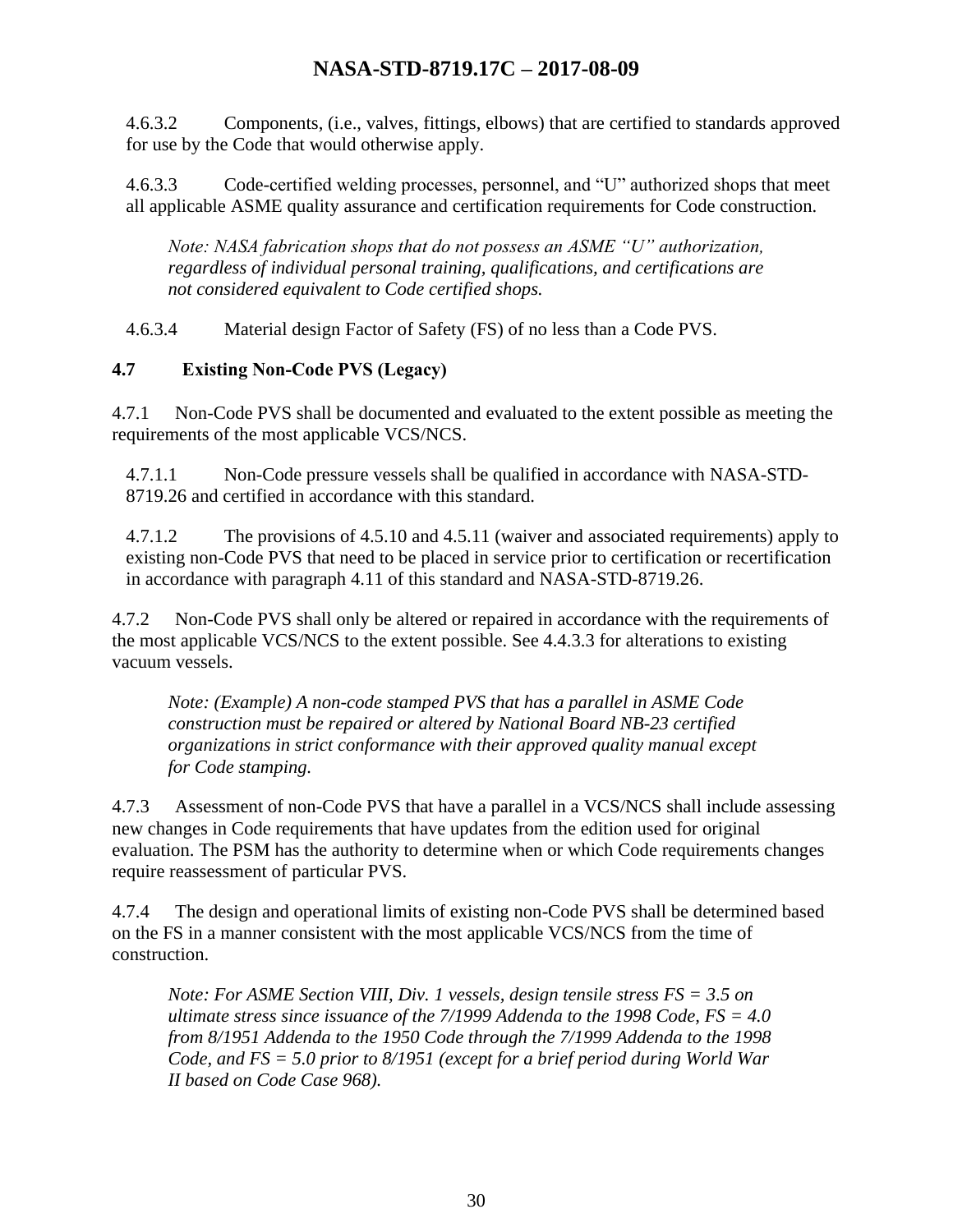4.7.5 All existing non-Code PVS shall have a risk assessment performed and be processed in accordance with Section 4.9 of this standard.

4.7.6 When the risk associated with operation of any PVS is unacceptable, the risk shall be mitigated in accordance with section 4.9 System Safety and Risk Assessment Requirements of this document to an acceptable risk level or the PVS shall be removed from service.

4.7.7 Code PVS that have been redesignated as non-Code shall be clearly and visibly marked to indicate the non-Code status.

4.7.8 DOT specification vessels in permanent or semi-permanent installations that do not strictly comply with 49 CFR 171-180 shall be designated and certified as non-Code PVS. See paragraph 4.10.6 for additional specific requirements for DOT vessels.

4.7.9 Non-Code Layered Pressure Vessels

4.7.9.1 Non-Code LPVs shall be qualified in accordance with NASA Ground-based Layered Pressure Vessels Fitness for Service Handbook, NASA/TM-20210020974, NASA-STD-8719.26, and certified in accordance with this document.

4.7.9.1.1 Material properties, structural analyses and NDE methods utilized within NASA Ground-based Layered Pressure Vessels Fitness for Service Handbook, NASA/TM-20210020974 are provided within NASA Ground-based Layered Pressure Vessel Materials Report, NASA/TM-20210019043, NASA Ground-based Layered Pressure Vessels Structural Analysis Report, NASA/TM-20210020972, and NASA Ground-based Layered Pressure Vessels NDE Report, NASA/TM-20210020973, respectfully.

4.7.9.2 All vent holes shall be monitored annually for leakage and blockage.

4.7.9.3 Vent holes shall be protected from extraneous matter and corrosion. Any means of protecting the vent holes should be tested and demonstrated not to retain sufficient pressure to overstress the outer layer in the event of a leak through the inner liner.

4.7.9.4 "Vent hole closing plates" (welded vent hole covers) shall not be installed on LPVs, except existing closing plates designed and installed by the manufacturer provided they are analyzed to confirm that they present no risk of allowing sufficient pressure buildup to endanger the outer layer of the vessel. Existing vent hole covers shall not be replaced if they fail in operation.

#### <span id="page-30-0"></span>**4.8 PVS Integrity Assessment, Remaining Life, and Inspection Requirements**

4.8.1 PVS Integrity Assessment.

4.8.1.1 Integrity assessment of each PVS shall be performed and documented at the time of certification or recertification.

4.8.1.2 Integrity assessment shall be consistent with the methodologies identified in the appropriate post-construction VCS/NCS.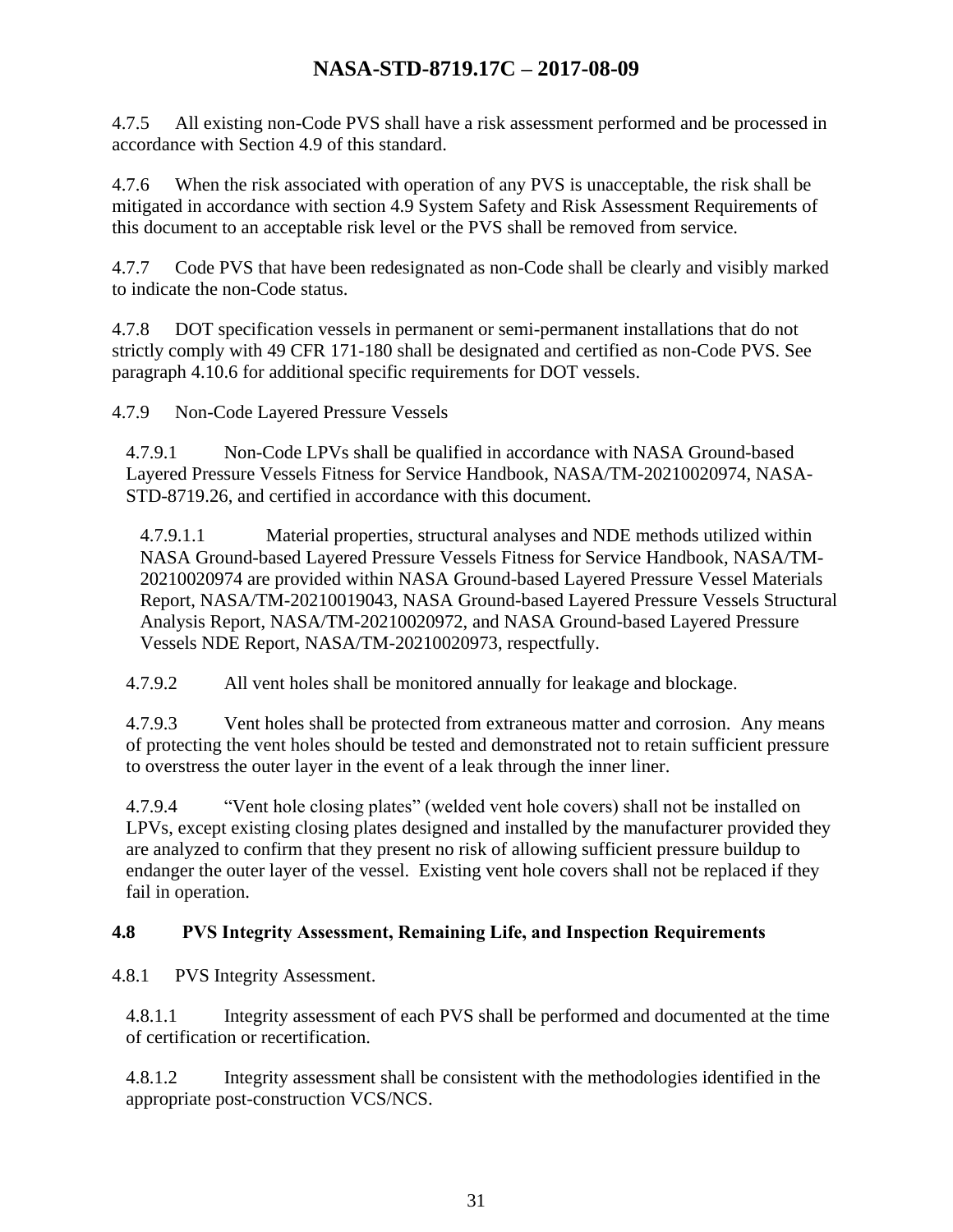*Note: this includes consideration of flaws with evaluation per standards such as API 579-1, PCC-2 and other applicable VCS/NCS.*

4.8.1.3 The PVS integrity assessment shall include an inspection plan that addresses credible damage mechanisms for the specific PVS.

4.8.1.4 Verification of integrity of each in-service PVS shall be documented at each periodic inspection interval as specified in the inspection plan in compliance with the appropriate VCS/NCS.

4.8.1.5 If at any time a PVS is not fit for the intended service, the PVS shall be immediately removed from service and the certification of the PVS shall be revoked.

*Note: Integrity verification is achieved by meeting the requirements of this NASA standard, NASA-STD-8719.26, and appropriate reference documents such as National Board Inspecition Code/NBBI NB23. The period of reinspection for each PVS is based on maintaining a continuous state of compliance with these requirements.*

4.8.2 Remaining Life Assessment Requirements.

4.8.2.1 The original service life or remaining safe life of each PVS shall be documented at the time of certification or recertification through a detailed integrity assessment based on nondestructive examination (NDE) and inspection results, relevant damage mechanisms, cyclic service history, rates of degradation, and other appropriate factors.

4.8.2.2 The engineering assessment for remaining life shall be consistent with methodologies of appropriate post-construction VCS/NCS.

4.8.2.3 The rate of service-related or environmentally-induced wall thinning of PVS shall be documented by means of periodic thickness inspection, with appropriate adjustments made to the estimated remaining life, inspection plan, and recertification plan.

4.8.2.4 When PVS service life is limited by fatigue considerations, VCS/NCS -based fatigue or fracture life assessment shall form the basis for specified cyclic life.

4.8.2.5 When VCS/NCS fatigue analysis is performed on PVS that are not fully compliant with the VCS/NCS from which the technique is derived (e.g., when ASME Sect. VIII, Div. 2, fatigue analysis is performed on an ASME Sect. VIII, Div. 1, or non-Code vessel), an appropriate additional FS shall be applied to the allowable cyclic life based on the risk and hazard assessment.

*Note: The fatigue life assessment methodology of ASME Section VIII, Div. 2, may be used to estimate fatigue life of Div. 1 vessels or non-Code vessels provided the allowable stress values from Div. 1 are substituted for Sm and appropriate consideration is given to the additional requirements imposed on Div. 2 material, fabrication, and inspection. Greater FS on cyclic life must be incorporated as uncertainty and unknowns increase. Similarly, the fracture*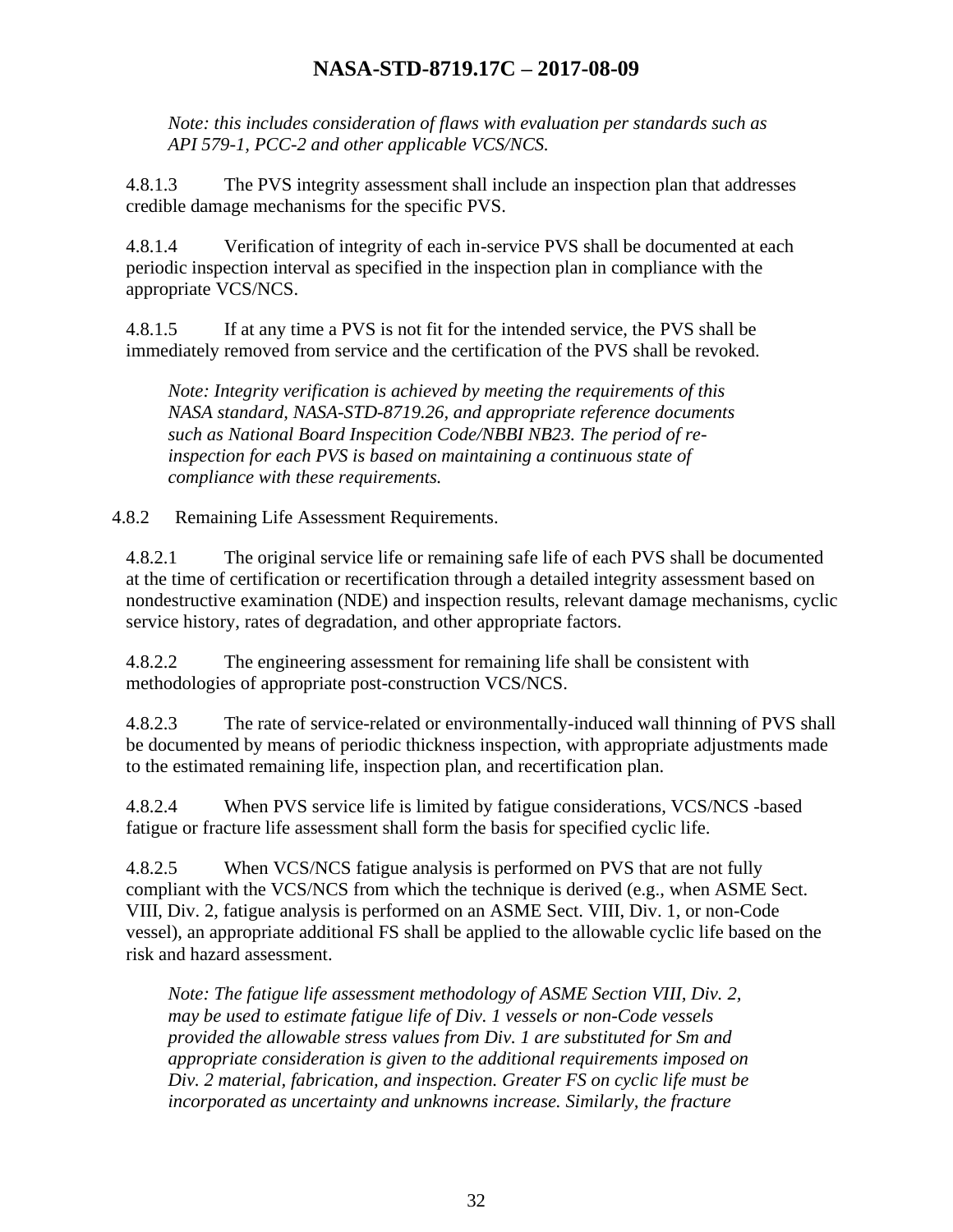*assessment methodology of Div. 3 may be used to assess non-Div. 3 vessels provided additional consideration is given to uncertainties in stress intensity factors and fracture toughness for material that was not fully documented at the time of fabrication in accordance with Div. 3 requirements, which is typically the case for old PVS.*

4.8.2.6 Cyclic life usage shall be obtained from history files or logs or conservatively estimated and documented at the time of each periodic cyclic service inspection, with appropriate adjustments made to the estimated remaining cyclic life in the recertification plan.

4.8.2.7 Unless specifically documented in the original design, the remaining life of any PVS shall not exceed 40 years, and the recertification period shall be in accordance with Paragraph 4.11 of this standard.

*Note: Certification period is limited to half the remaining life in accordance with 4.11.2.3.*

4.8.2.8 Service life extension analysis shall include, but is not limited to, consideration of the following:

4.8.2.8.1 Relevant characteristics of the PVS as determined by the application of appropriate NDE and/or testing.

4.8.2.8.2 The fidelity of the NDE methods employed to locate relevant flaws.

4.8.2.8.3 Brittle fracture failure mode when actual service temperature may be less than the MDMT of the PVS material using post-1987 ASME Boiler & Pressure Vessel or Piping Code rules for fracture toughness (e.g., UCS-66 rules in Section VIII, Div. 1).

4.8.2.9 If leak before burst failure mode forms the basis of life extension, leak detection requirements shall be implemented and documented in the PVS risk assessment.

4.8.3 Inspection Requirements.

4.8.3.1 Inspection intervals for all relevant damage mechanisms shall be specified in the inspection plan consistent with intervals recommended in the applicable VCS/NCS and this standard.

*Note: PSM is responsible for assuring the level of inspections is appropriate and cost effective for the type of PVS asset. Reassessment of level, type and need for inspections should be performed at intervals. This includes effectiveness of inspections, cost, and potential new technologies.*

4.8.3.2 The NDE inspection frequency for fatigue-limited PVS shall be no more than one half the Code allowable cyclic fatigue life, which is established either by postulating a minimum detectable flaw size using appropriate NDE method(s) to determine remaining life cycles up to reaching critical flaw size or by using the cumulative cyclic usage factor and S/N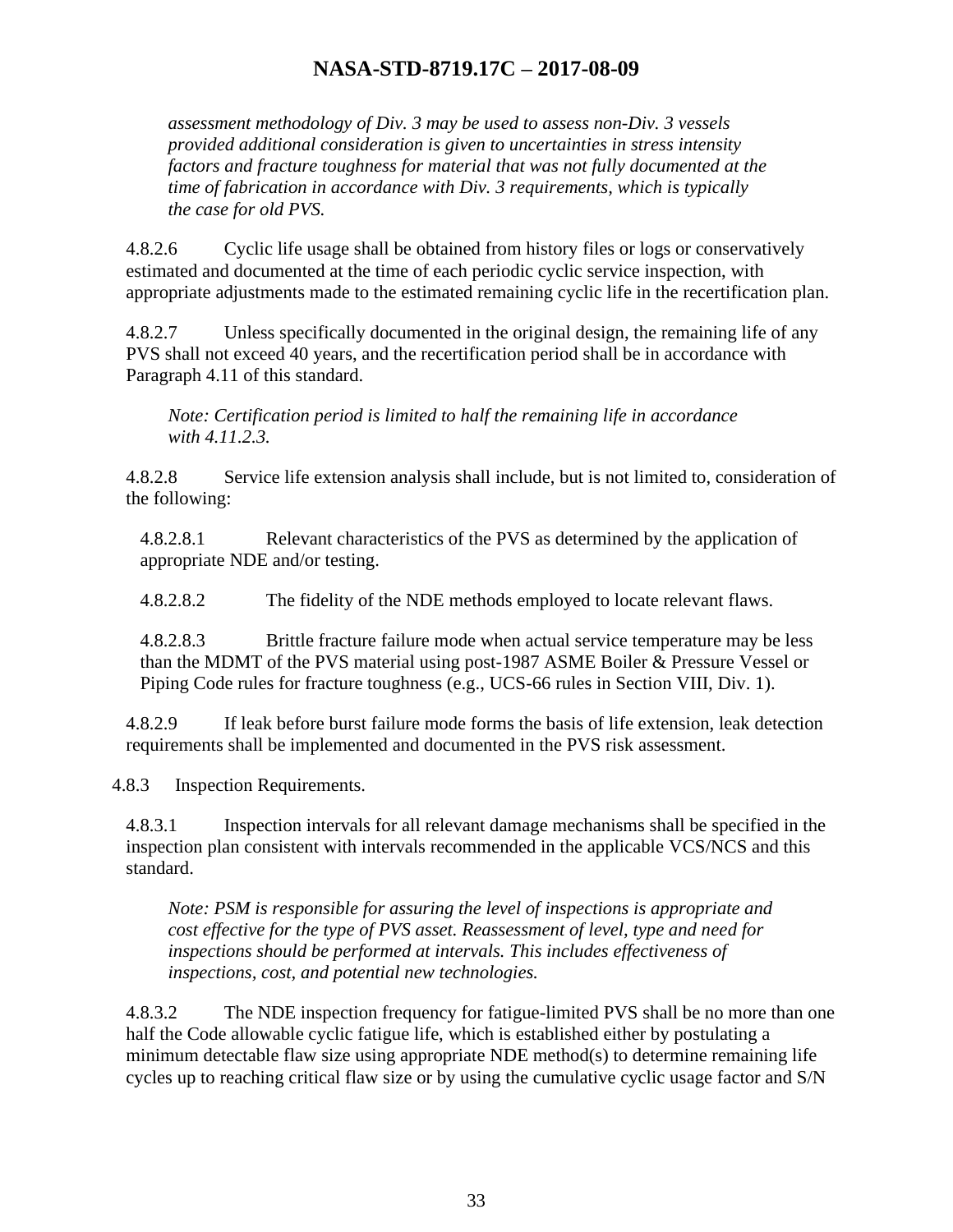diagram approach of ASME Boiler and Pressure Vessel Code, Section VIII, Div. 2, or other applicable VCS/NCS.

4.8.3.3 In-service inspections shall be performed to obtain sufficient data to ensure that unanticipated forms or rates of degradation, service changes, or other factors have not changed the remaining life.

4.8.3.4 Records of inspection shall be maintained appropriately.

4.8.3.5 Personnel performing inspections and tests shall be appropriately qualified and certified as applicable in accordance with the appropriate VCS/NCS.

4.8.3.6 Baseline wall thickness shall be verified for all PVS prior to initial operation or certification.

4.8.3.7 In-service wall thickness reduction (e.g. corrosion, erosion) inspections shall be based on the PVS integrity assessment.

4.8.3.8 PVS whose service life is limited by fatigue or brittle fracture shall have fatigue inspections performed no later than when the PVS has experienced one-half of the specified number of permissible load cycles.

4.8.3.9 Inspection intervals shall be reviewed and adjusted throughout the life of a PVS to incorporate safety-related Code changes, unanticipated rates of degradation, or other relevant factors.

#### <span id="page-33-0"></span>**4.9 System Safety and Risk Assessment Requirements**

4.9.1 Tailored System Safety Requirements for PVS.

4.9.1.1 The system safety activity requirements of Chapter 2 of NPR 8715.3, NASA General Safety Program Requirements, apply and must be tailored to the PVS program.

4.9.1.2 Risks shall be identified and documented for all PVS within the scope of this standard, the risk status shall be updated during the certification/recertification process, and new risks shall be identified as appropriate throughout the life of a PVS.

4.9.1.3 Risks shall be assessed and Risk Assessment Code (RAC) determined for all PVS in accordance with paragraph 4.9.2 of this standard.

4.9.1.4 The PSM has authority to specify the method and detail of risk analyses appropriate for each PVS, consistent with the requirements of paragraph 4.9.2 of this standard.

4.9.1.5 Planning of risk mitigation activities and residual risk analysis shall be performed and documented in the initial PVS certification or subsequent recertification to reduce or eliminate risks, and residual risks greater than the thresholds identified in paragraph 4.9.1.6 of this standard shall be accepted to the appropriate level as specified in paragraph 4.9.4.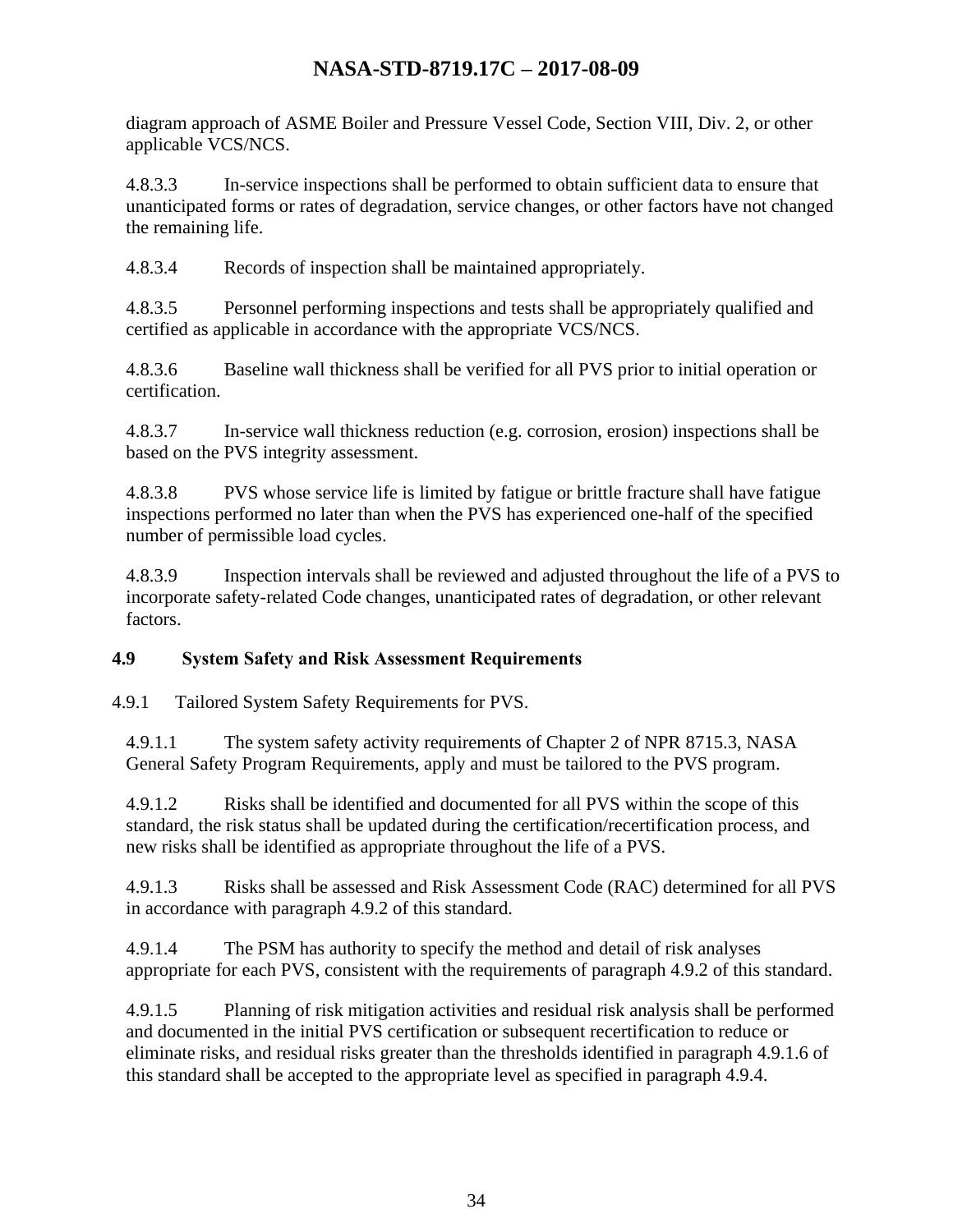4.9.1.6 The assessed risk of in-service PVS shall be no greater than RAC 3 after mitigation unless that risk is specifically approved and accepted in accordance with paragraph 4.9.4 of this standard.

4.9.1.7 The risk reduction protocol in paragraph 1.7.1 of NPR 8715.3, NASA General Safety Program Requirements applies.

4.9.1.8 Measures that reduce the risk classification shall be documented and tracked throughout the life of each PVS.

4.9.1.9 The PSM has authority to modify risk mitigation requirements or de-certify and remove from service any PVS that is not safe to operate.

4.9.1.10 Reserved

4.9.1.11 System safety documentation shall be as specified throughout this standard and shall be maintained within the PVS configuration management system at each Center.

4.9.1.12 The PSM shall identify each PVS change that potentially affects the baseline risk assessment throughout the life of the PVS and take appropriate actions to analyze, plan, track, and control the risks associated with each change.

4.9.2 RAC Determination.

4.9.2.1 The level of risk shall be evaluated based on the likelihood of mishap and on the severity of the consequence.

<span id="page-34-0"></span>4.9.2.2 The risk shall be categorized in accordance with Tables 1, 2, and 3.

|                                   | A<br><b>Frequent</b> | В<br>Probable  | C<br>Occasional | D<br>Remote | Е<br>Improbable |
|-----------------------------------|----------------------|----------------|-----------------|-------------|-----------------|
| Catastrophic                      |                      |                | 2               | 3           | 4               |
| Ш<br><b>Critical</b>              |                      | $\overline{2}$ | 3               | 4           | 5               |
| $\mathbf{III}$<br><b>Moderate</b> | $\overline{2}$       | 3              | 4               | 5           | $\,6\,$         |
| IV<br><b>Negligible</b>           | 3                    | 4              | 5               | 6           | 7               |

Table 1. RAC Determination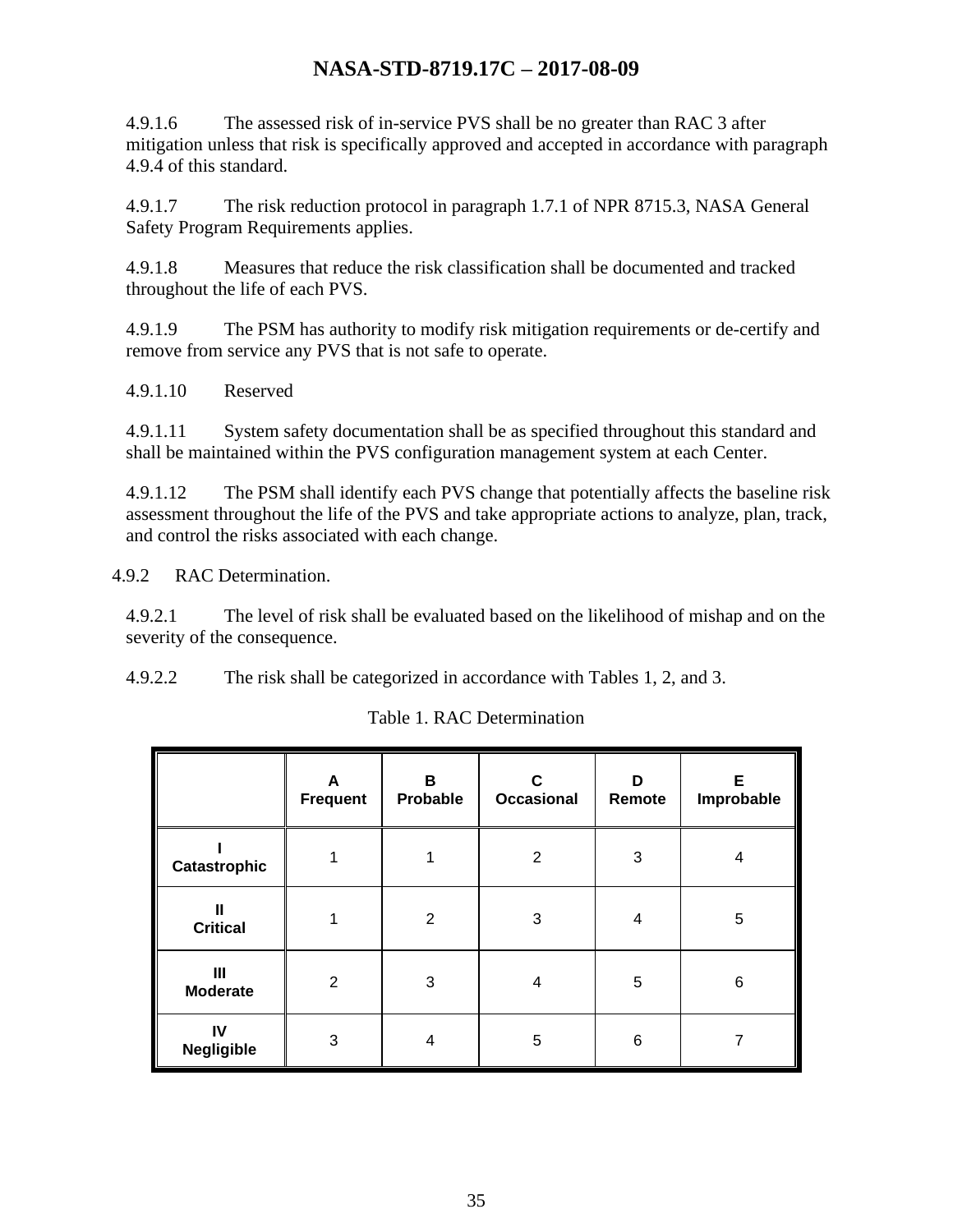4.9.2.3 The RAC is a numerical expression of comparative risk determined by an evaluation of both the potential severity of a condition and the likelihood of its occurrence causing an expected consequence. RACs are assigned a number from 1 to 7 in a risk matrix. The PSM may approve alternative risk determination methods.

4.9.2.4 Severity is an assessment of the worst potential consequence, defined by degree of injury or property damage, which could occur.

4.9.2.5 The severity classifications are defined in Table 2.

4.9.2.6 Probability is the likelihood that an identified hazard will result in a mishap, based on an assessment of such factors as location, exposure in terms of cycles or hours of operation, and affected population.

4.9.2.7 Examples of calculation of the probability estimation are shown in paragraph 4.9.3.5 of this standard.

<span id="page-35-0"></span>

| <b>Class</b>                    | <b>Class Description</b>                                                                                                                                                               | <b>Equipment</b><br>Loss <sup>1</sup><br>(SK) | Downtime <sup>1</sup>  | Data<br>Integrity <sup>1</sup> | <b>Environmental</b><br>$E$ ffect <sup>1</sup>    |
|---------------------------------|----------------------------------------------------------------------------------------------------------------------------------------------------------------------------------------|-----------------------------------------------|------------------------|--------------------------------|---------------------------------------------------|
| <b>Catastrophic</b>             | A condition that may<br>cause death or<br>permanently disabling<br>injury, facility destruction<br>on the ground, or loss of<br>crew, major systems, or<br>vehicle during the mission. | $$2,000 \le x$                                | $> 4$ months           | Data Not<br>recovered          | > 5 years or<br>>\$2M to correct                  |
| Ш<br><b>Critical</b>            | A condition that may<br>cause severe injury or<br>occupational illness or<br>major property damage to<br>facilities, systems,<br>equipment, or flight<br>hardware.                     | $$500 \le x <$<br>\$2000                      | 4 months to 2<br>weeks | Repeat<br>program              | 1-5 years or<br>$$500K \leq x$<br>\$2M to correct |
| $\mathbf{m}$<br><b>Moderate</b> | A condition that may<br>cause minor injury or<br>occupational illness or<br>minor property damage to<br>facilities, systems,<br>equipment, or flight<br>hardware.                      | $$50 \leq x$<br>\$500                         | 2 weeks to 1<br>day    | Repeat test<br>period          | $<$ 1 yr or<br>$$50K \leq x$<br>\$500K to correct |

#### Table 2. Severity Determination Table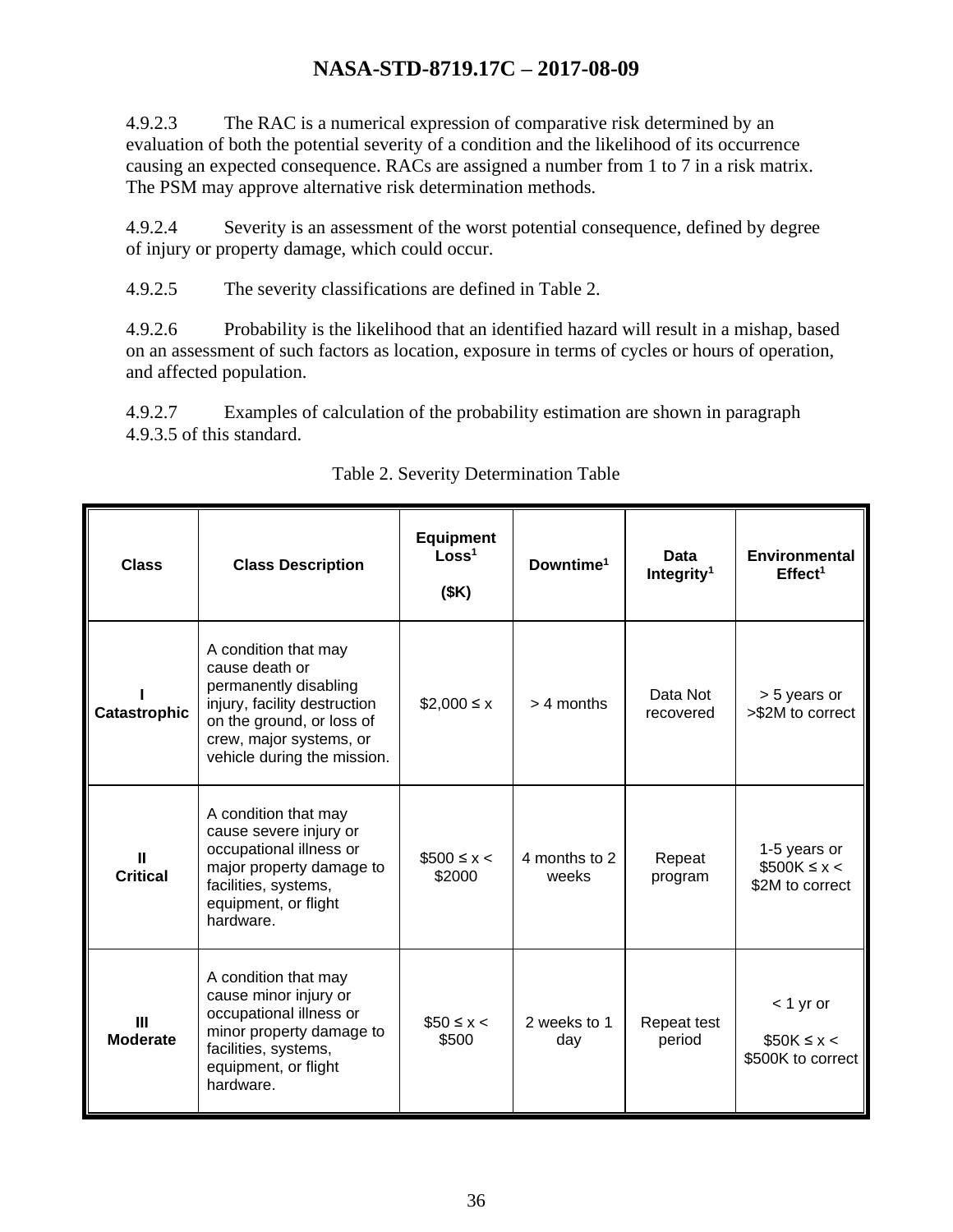| A condition that could<br>cause the need for minor<br>first aid treatment though<br>would not adversely affect<br>personal safety or health.<br>IV<br>A condition that subjects<br><b>Negligible</b><br>facilities, equipment, or<br>flight hardware to more<br>than normal wear and<br>tear. | <\$50 | $<$ 1 day | Repeat test<br>point | Minor or $<$ \$50K<br>to correct |
|-----------------------------------------------------------------------------------------------------------------------------------------------------------------------------------------------------------------------------------------------------------------------------------------------|-------|-----------|----------------------|----------------------------------|
|-----------------------------------------------------------------------------------------------------------------------------------------------------------------------------------------------------------------------------------------------------------------------------------------------|-------|-----------|----------------------|----------------------------------|

<sup>1</sup>The values and ranges are considered default values and ranges and may be adjusted based on actual data.

4.9.3 Default Equipment Failure Probability Estimates.

4.9.3.1 The equipment failure probability estimates of Table 4 shall be applied only to certified PVS.

4.9.3.2 Without further information on a specific PVS complying with the certification requirements of this standard, the default values of Table 3 shall be used as the equipment failure probability in the RAC determination of paragraph 4.9.2.

<span id="page-36-0"></span>

| Level             | <b>Description</b> | Qualitative                 | <b>Definition</b>         |
|-------------------|--------------------|-----------------------------|---------------------------|
| A<br>(Frequent)   | Frequent           | Likely to occur immediately | $X > 10^{-1}$             |
| B<br>(Probable)   | Probable           | Probably will occur in time | $10^{-1} \ge X > 10^{-2}$ |
| C<br>(Occasional) | Occasional         | May occur in time           | $10^{-2}$ > X > $10^{-3}$ |
| D<br>(Remote)     | Remote             | Unlikely to occur           | $10^{-3} \ge X > 10^{-6}$ |
| Е<br>(Improbable) | Improbable         | Improbable to occur         | $10^{-6}$ > X             |

Table 3. Probability Determination Table

4.9.3.3 The PSM has authority to modify the failure probabilities, without processing a waiver for specific systems covered by Table 4, provided one of the following is met: (1) failure data exists that is more relevant to the particular PVS, (2) analysis is performed and documented consistent with the principals of risk management found in NPR 8000.4, Agency Risk Management Procedural Requirements, (3) informed and conservative engineering judgment based on information relevant to the particular facts and condition of the PVS in question is exercised and documented.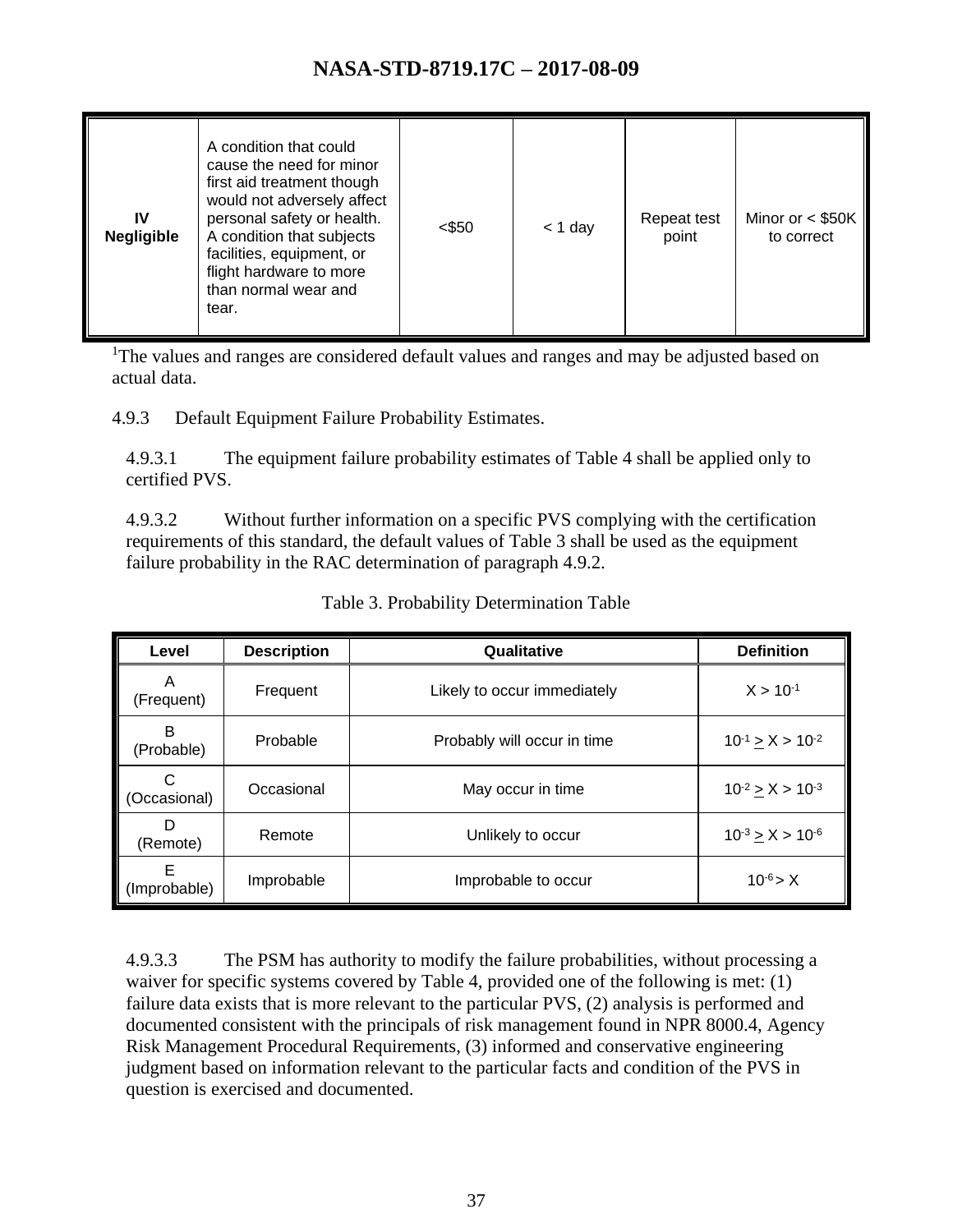|                |                                                                                                                                                                                      |            |                                                                            |                            | <b>Equipment Failure Probabilities</b>                                 |           |
|----------------|--------------------------------------------------------------------------------------------------------------------------------------------------------------------------------------|------------|----------------------------------------------------------------------------|----------------------------|------------------------------------------------------------------------|-----------|
| Item           | <b>PVS Component Type</b>                                                                                                                                                            | $>10^{-1}$ | $10^{-1}$ to<br>$> 10^{-2}$                                                | $10^{-2}$ to<br>$>10^{-3}$ | $10^{-3}$ to<br>$> 10^{-6}$                                            | $≤10-6$   |
|                | <b>Steel Pressure Vessels:</b>                                                                                                                                                       |            |                                                                            |                            | (catastrophic failures) / (PV-yr)                                      |           |
| 1              | Code vessels fabricated to 1987 ASME or later<br>and pre-1987 Code vessels operating above the<br>post-1987 MDMT that comply with the<br>certification requirements of this document |            |                                                                            |                            |                                                                        | $10^{-6}$ |
| $\overline{2}$ | Code vessels fabricated to pre-1987 ASME and<br>operating lower than post-1987 MDMT with<br>validated fracture life assessment                                                       |            |                                                                            |                            | $>10^{-6}$                                                             |           |
| 3              | Code vessels derated due to safety<br>requirements, Code equivalent FS retained                                                                                                      |            |                                                                            |                            | $>10^{-6}$                                                             |           |
| 4              | Code vessels with FS less than original Code<br>(e.g., due to degradation or fluid service<br>changes)                                                                               |            | >10 <sup>-6</sup> , case-by-case assessment                                | required                   |                                                                        |           |
| 5              | DOT container in static service, maintained<br>under 49 CFR 180 with acceptable VT<br>inspection                                                                                     |            |                                                                            |                            |                                                                        | $10^{-6}$ |
| 6              | Inactive DOT container more than 20 years<br>beyond last 49 CFR 180 stamped retest date                                                                                              |            |                                                                            |                            | $>10^{-6}$                                                             |           |
| $\overline{7}$ | DOT container not maintained per 49 CFR 180.<br>See notes for this item re: dual categories                                                                                          |            | $FS \leq 4 - case-by-case$<br>assessment required                          |                            | $>10^{-6}$<br>(FS <sup>24</sup> )                                      |           |
| 8              | Non-Code vessels fabricated as equivalent to<br>ASME (operation older than 1987 meets post<br>1987 rules)                                                                            |            | >E-3 (older than post<br>1987 MDMT) - case-by-<br>case assessment required |                            | $>10^{-6}$<br>(meets<br>post-<br>1987)                                 |           |
| 9              | Non-Code vessels/non-Code equivalent                                                                                                                                                 |            | >10 <sup>-6</sup> , case-by-case assessment                                | required                   |                                                                        |           |
|                | <b>Steel Piping System:</b>                                                                                                                                                          |            |                                                                            |                            | (Catastrophic Failures / Piping System-yr)                             |           |
| 10             | Small bore (NPS 4" and under) piping system<br>(no double containment, sensors/alarms, etc.) -<br>Small system (less than 75 ft. of pipe)                                            |            |                                                                            |                            | $10^{-3}$                                                              |           |
| 11             | Small bore (NPS 4" and under) piping system<br>(no double containment, sensors/alarms, etc.) -<br>Large system (more than 75 ft. of pipe)                                            |            |                                                                            | $>10^{-3}$                 |                                                                        |           |
| 12             | Large bore piping system (> NPS 4', non-<br>intergranular stress corrosion cracking (IGSCC))<br>- Small system (less than 75 ft. of pipe)                                            |            |                                                                            |                            | $10^{-4}$<br>$(10^{-5}$ if<br>6.2.11.3<br>failures<br>do not<br>apply) |           |

<span id="page-37-0"></span>Table 4. Tentative Catastrophic PVS Failure Rates per Year (Median Values) for Certified PVS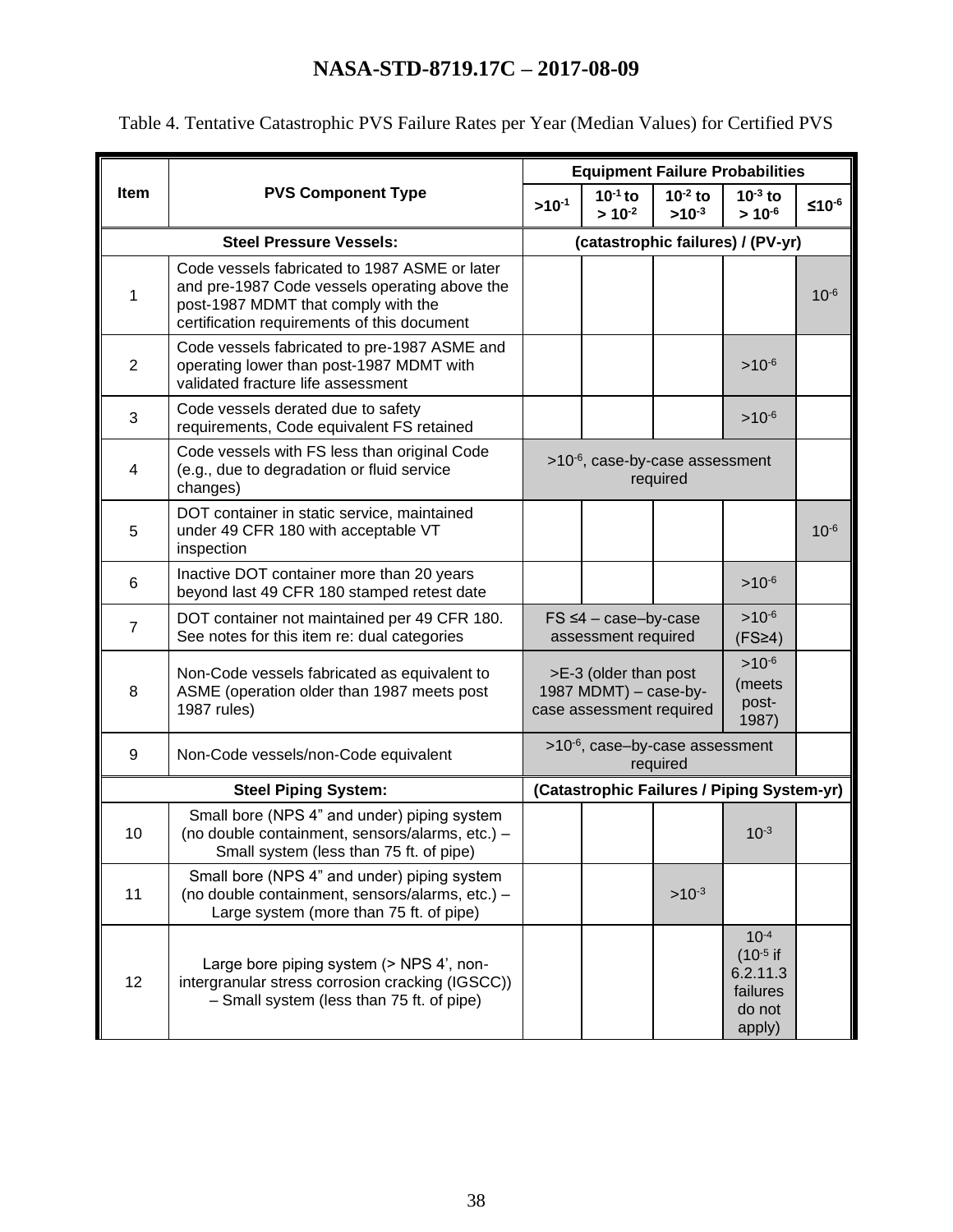|             |                                                                                                                                                                                                                                         | <b>Equipment Failure Probabilities</b> |                                     |                            |                                                           |         |
|-------------|-----------------------------------------------------------------------------------------------------------------------------------------------------------------------------------------------------------------------------------------|----------------------------------------|-------------------------------------|----------------------------|-----------------------------------------------------------|---------|
| <b>Item</b> | <b>PVS Component Type</b>                                                                                                                                                                                                               |                                        | $10-1$ to<br>$> 10^{-2}$            | $10^{-2}$ to<br>$>10^{-3}$ | $10^{-3}$ to<br>$> 10^{-6}$                               | $≤10-6$ |
| 13          | Large bore piping system (> NPS 4', non-<br>IGSCC) - Large system (more than 75 ft. of<br>pipe) with failure modes that include thermal<br>fatigue, fluid dynamic loads, or erosion/corrosion<br>wall thinning as described in 6.2.11.2 |                                        |                                     | $>10^{-3}$                 | $10^{-4}$ (if<br>6.2.11.3<br>failures<br>do not<br>apply) |         |
| 14          | Degraded or non-Code piping systems                                                                                                                                                                                                     |                                        | case-by-case assessment<br>required |                            |                                                           |         |

*Note: 1) Failure mode is assumed as a catastrophic rupture or significant leakage of the pressure boundary (see Appendix A References that provide the basis for the failure probabilities indicated in Table 4, subject to applicability determination by the PSM). Note: 2) Failure rates are considered constant throughout the service life. Such a "noaging" constraint requires that inspections be performed and leaks be corrected.*

4.9.3.4 PVS failure probabilities shall be combined with exposure in terms of hours or cycles of operation and affected population in determining the likelihood that a failure will result in a mishap and the overall RAC.

4.9.3.5 The values in Table 4 represent the probability of failure, not the likelihood of consequence.

*Example 1: Small bore piping system with personnel exposure 2 hours/24 hour work day, 5 day work week; PVS pressurized 24 hours/7 days a week:*

#### **State Assumptions:**

Equipment failure Probability from Table 4. Item number  $11: 1x10^{-3}$  (catastrophic failures)/(PVyear)

Total hours pressurized per year: 52 weeks/year \*7 days/week \*24 hours/day = 8736 hours.

Exposure hours per year:  $52$  weeks/year  $*5$  days/week  $*2$  hours/day = 520 hours

#### **Exposure Fraction:**

Exposure hours per year/total hours pressurized per year: 520 hours/8736 hours =  $5.9 \times 10^{-2}$ 

#### **Likelihood of Consequence to Personnel (ignores risk to equipment/facility):**

Equipment Failure Probability x Exposure Fraction:  $1x10^{-3}$  x  $5.9x10^{-2} = 6x10^{-5}$ 

This value  $(6x10^{-5})$  would then be used to determine the probability level (i.e., A, B, C, D, or E) from Table 3 by comparison of the value to the definition column and selecting the appropriate level. For this example, the level would be D, "Remote."

This level is used in the RAC matrix (Table 1) with the severity determination of Table 2 to determine the RAC for the PVS.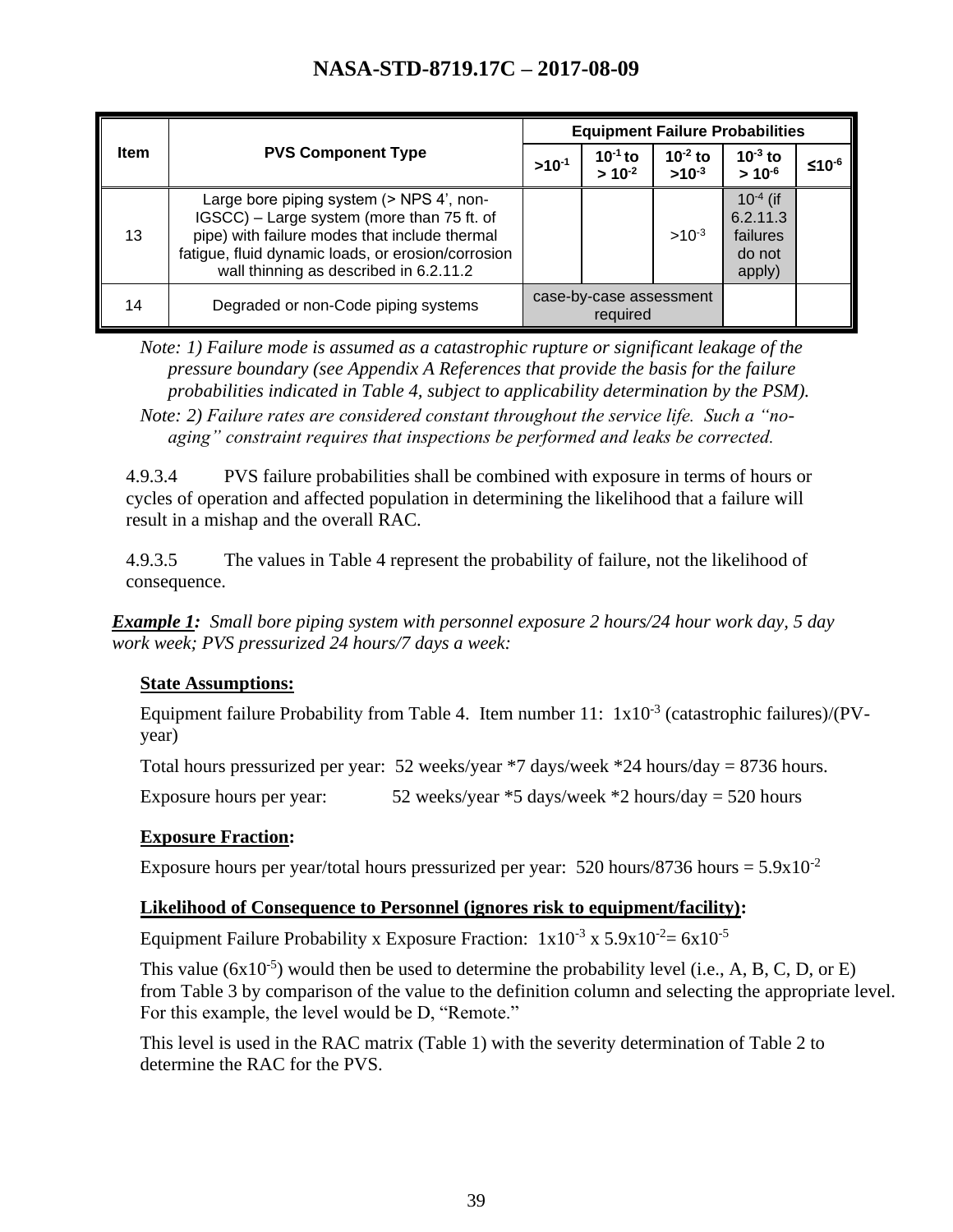**Example 2:** Small bore piping system PVS pressurized 24 hours/7 days a week with no personnel exposure (personnel are shielded or remote from hazard):

#### **State Assumptions:**

Equipment failure probability from Table 4. Item number  $11: 1x10^{-3}$  (catastrophic failures)/(PVyear)

Total hours pressurized per year: 52 weeks/year \*7 days/week \*24 hours/day = 8736 hours

Exposure hours per year: 52 weeks/year  $*5$  days/week  $*0$  hours/day = 0 hours

#### **Exposure Fraction:**

Exposure hours per year/total hours pressurized per year: 0 hours/8736 hours  $= 0$ 

#### **Likelihood of Consequence to Personnel (ignores risk to equipment/facility):**

Equipment Failure Probability x Exposure Fraction:  $1x10^{-3} * 0 = 0$ 

Probability Level: E, "Improbable"

4.9.3.6 For PVS whose design life is limited by fatigue or brittle fracture failure mode, and whose life has been extended through the application of NDE, in order to consider the potential for NDE to miss existing crack-like flaws, the probability of failure shall be increased by a minimum of one level from Table 4 (i.e., an original level E  $(10^6)$  becomes a level D  $(10^{-3})$ to 10<sup>-6</sup>). (Successive life extensions need not result in repeated increases in assumed failure probability.)

4.9.3.7 Severity class assessment shall include consideration of the worst credible consequence due to residual risk for all failure modes.

4.9.3.8 Where Table 4 requires that a specific failure assessment be performed, that assessment shall consider the particular facts and condition of the PVS in question and be based on either: (1) analysis consistent with the principles of risk management found in NPR 8000.4, Agency Risk Management Procedural Requirements, or (2) informed and conservative engineering judgment that is approved and documented by the PSM.

4.9.3.9 Failure probabilities of PVS not included in Table 4 (e.g., plastic pipe systems) shall be specified by the PSM based on one of the following: (1) qualitative or quantitative data relevant to the PVS in question, (2) analyses performed consistent with the principles of risk management found in NPR 8000.4, Risk Management Procedural Requirements, or (3) informed and conservative engineering judgment that is documented.

#### 4.9.4 Waiver.

4.9.4.1 The rationale and acceptance of waivers must be objectively reviewed, evaluated, and documented.

*Note: NASA does not have approval authority for waivers to Federal, State, or local regulations (e.g., OSHA, Cal OSHA), nor to consensus standards that are*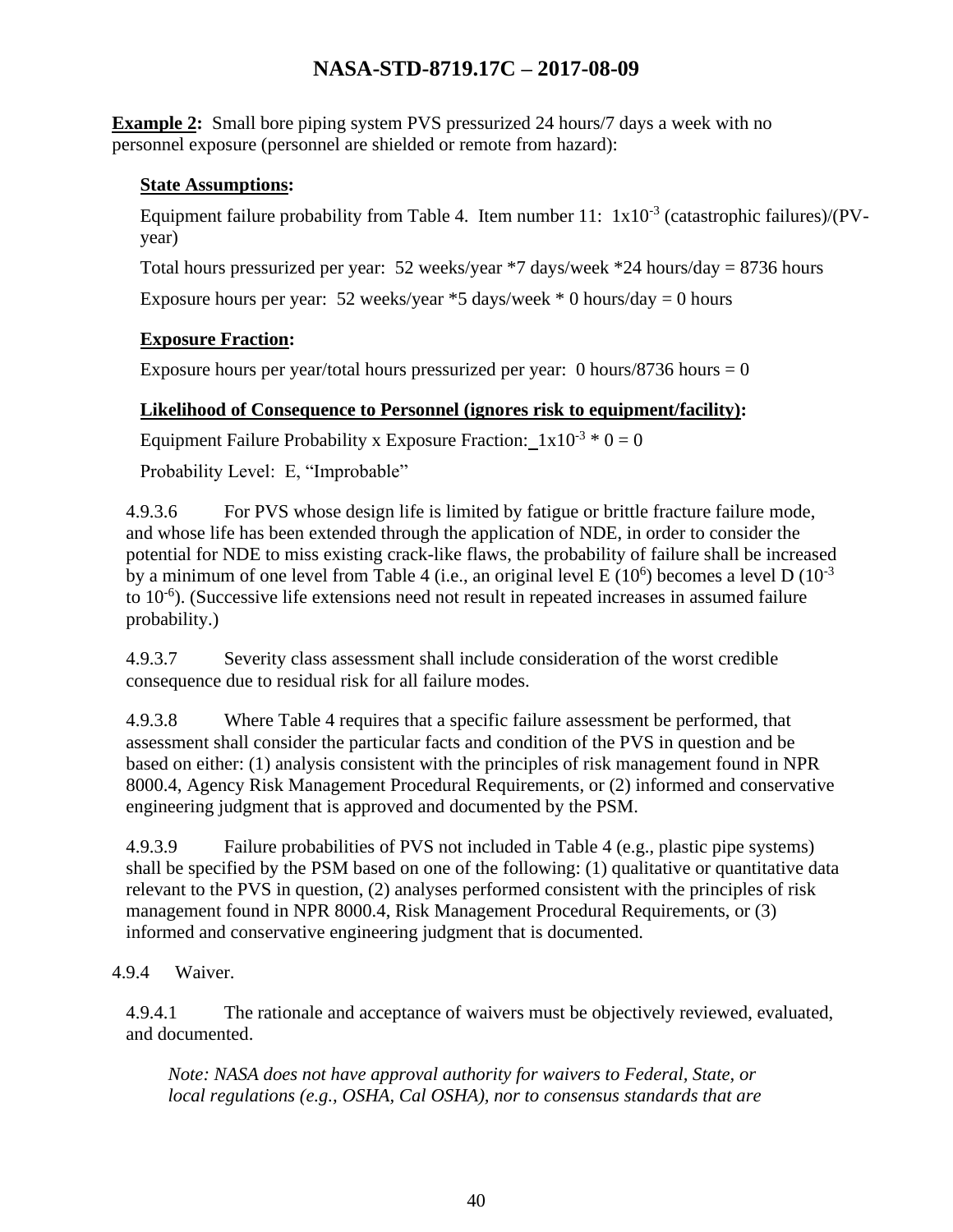*required by Federal regulations (e.g., ANSI, American Conference of Governmental Industrial Hygienists (ACGIH)) that apply to NASA. Any waiver of a Federal, State, or local regulation must be reviewed by NASA Headquarters Office of Safety and Mission Assurance prior to submittal by the Designated Agency Safety and Health Official to the appropriate Federal/State/local agency for approval.*

4.9.4.2 Policy Waivers.

4.9.4.2.1 A policy waiver shall be used when a Center policy varies from NPR 8715.1 or when Center policy varies from any "shall" statement in this standard.

4.9.4.2.2 Policy waivers shall be approved in accordance with NPR 8715.1, NASA Safety and Health Programs.

4.9.4.3 Technical Waivers.

4.9.4.3.1 A technical waiver shall be used to address case-by-case variations from requirements of this standard.

4.9.4.3.2 Technical waivers shall be prepared in accordance with this document.

<span id="page-40-1"></span>4.9.4.3.3 Technical waivers shall be reviewed and approved in accordance with Table 5, Technical Waiver Approval Process.

|                                                   | <b>RAC 1 &amp; 2</b> | <b>RAC 3+</b> |
|---------------------------------------------------|----------------------|---------------|
| Headquarters notification                         |                      |               |
| Center Director Approval                          |                      |               |
| Safety and Mission Assurance<br>Director Approval | x                    |               |
| PSM                                               |                      |               |
| Program Manager/Owner                             |                      |               |

Table 5. Technical Waiver Approval Process

#### <span id="page-40-0"></span>**4.10 Requirements for Specific Components**

4.10.1 PRDs.

4.10.1.1 The location, design, operating parameters, last test date, and due date for reclosable PRDs on each in-service PVS shall be documented in the PVS configuration management system.

*Note: Redundant PRDs used only for operational pressure control below the MAWP of the PVS are not subject to this requirement, provided the system is*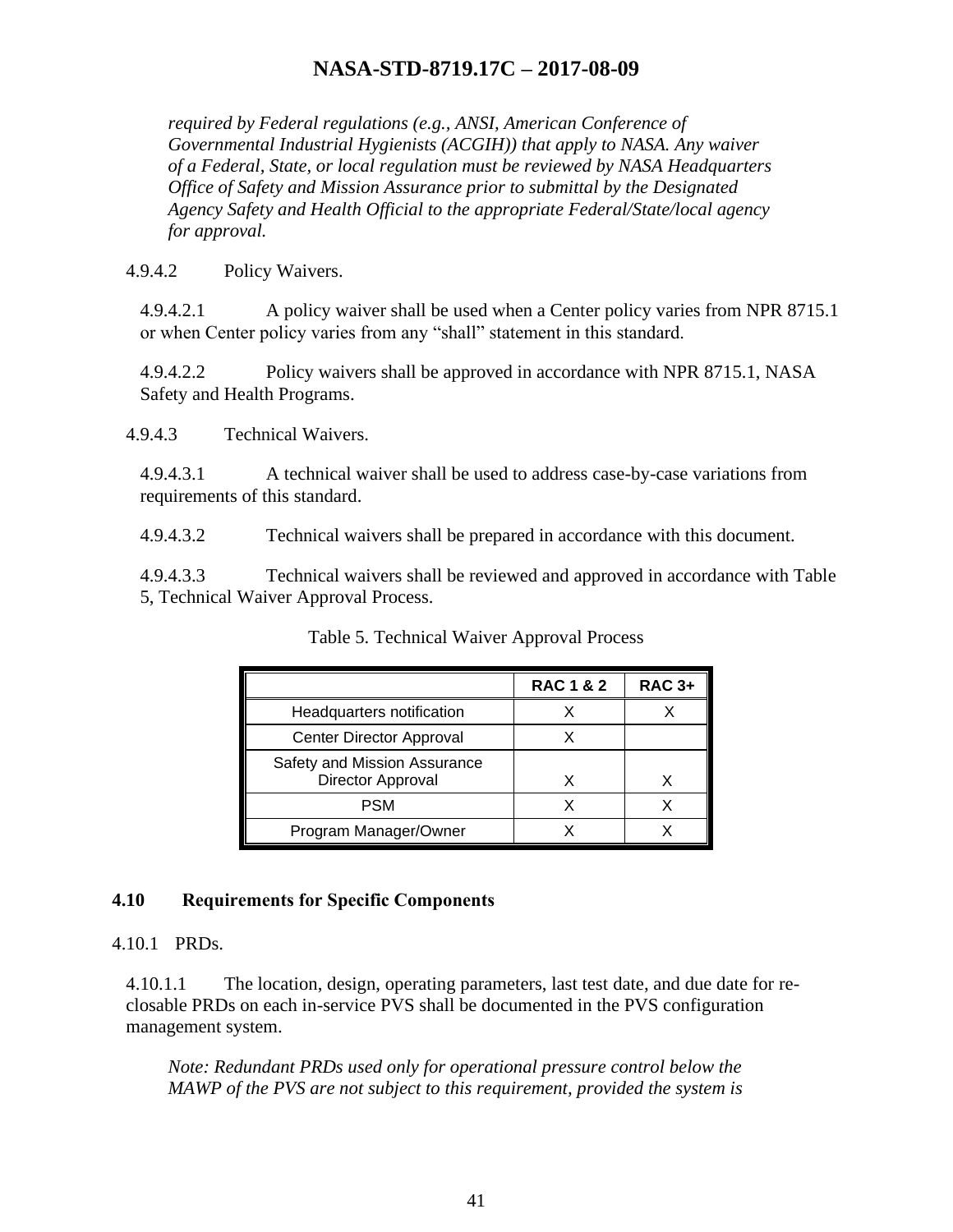*otherwise protected in accordance with the requirements of the applicable VCS/NCS.*

4.10.1.2 Non-reclosable PRDs shall meet the requirements of paragraph 4.10.1.1 of this standard with the exception of test date and due date.

4.10.1.3 Overpressure protection for PVS shall be in accordance with the applicable VCS/NCS.

4.10.1.4 Overpressure protection devices for PVS rated less than 15 psig shall have adequate relief capacity and set pressure tolerance.

4.10.1.5 The accuracy of the pressure set point of PRVs shall be periodically retested, or the PRVs shall be replaced. Unless the provisions of paragraph 4.10.1.7 of this standard apply, the following retest intervals shall be used, consistent with the guidance of NB-23, Part RB:

*Note: PRD requirements for low pressure dewars and hydraulic systems are addressed separately in sections 4.2.3.23 and 4.10.1.13.*

| 4.10.1.5.1 | Steam systems – annually.                                            |
|------------|----------------------------------------------------------------------|
| 4.10.1.5.2 | Gas systems above 200 psi $MAWP - 3$ years.                          |
| 4.10.1.5.3 | PRVs in combination with rupture disks $-5$ years.                   |
| 4.10.1.5.4 | Category M, corrosive, flammable, or toxic fluid systems $-2$ years. |
|            | Note: This paragraph is not directly from NB-23.                     |

4.10.1.5.5 All others – in accordance with Center procedures, but no more than 5 years.

4.10.1.6 Rupture disks need not be replaced periodically provided their vent spaces are inspected and confirmed unrestricted (e.g., free of debris) at the intervals listed above for PRVs.

*Note: Because the normal failure of rupture disc is to fail below rated burst pressure, if it has been determined that such a failure will not result in an increased risk, manufacturer's recommended replacement periods may be increased.*

4.10.1.7 As objective evidence is collected on the operation of a specific PRV in a specific service, the PRV periodic retest may be extended as approved by the PSM, but to a total of no more than five years, or reduced.

4.10.1.8 Adjustments and repairs to code-stamped PRVs shall comply with the applicable VCS/NCS.

4.10.1.9 Adjustments and repairs to non-Code PRVs shall comply with the applicable VCS/NCS to the extent possible.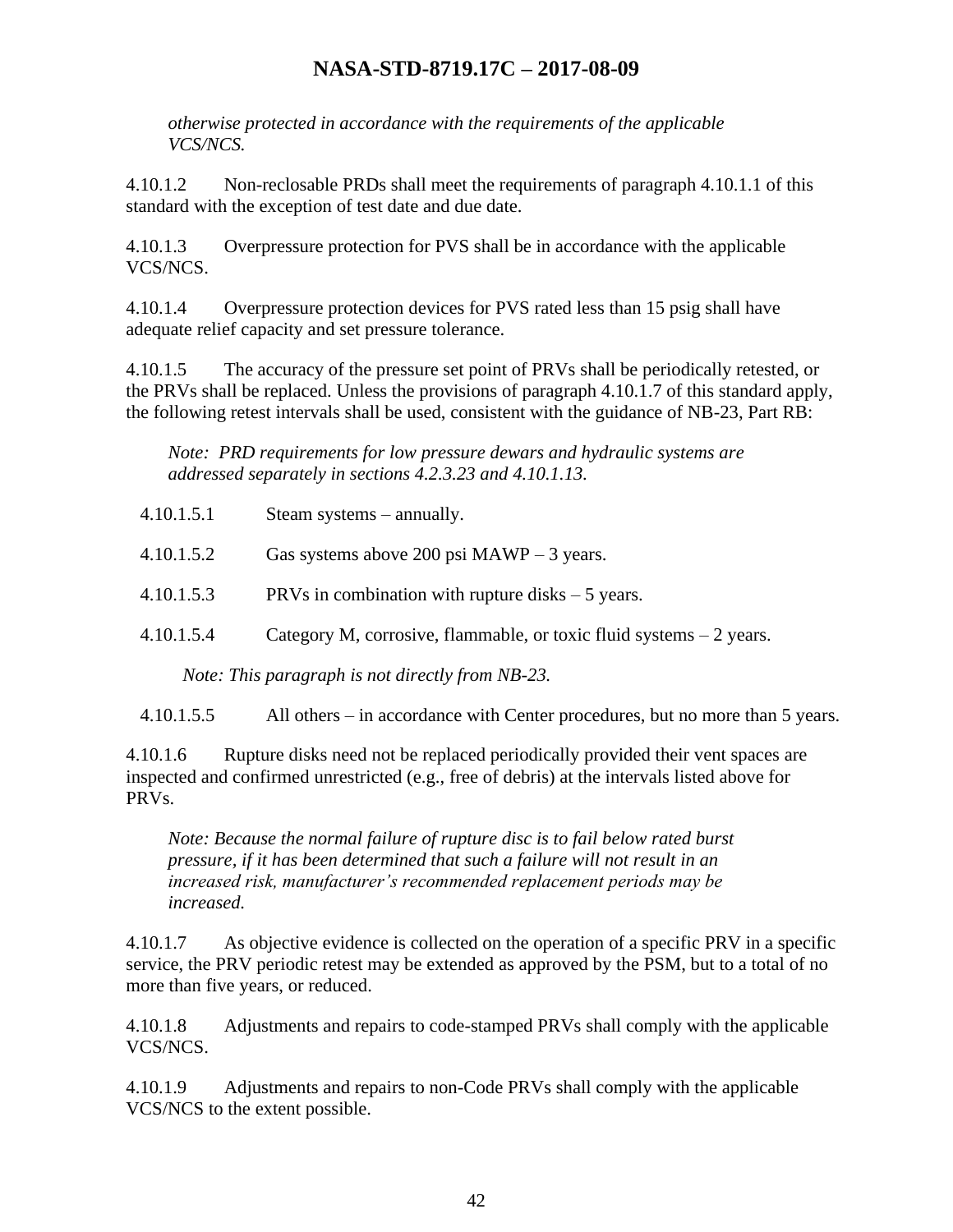4.10.1.10 Pressure regulators or back pressure regulators shall not be used to provide overpressure protection to a PVS.

4.10.1.11 Pressure safety relief valves shall be used in accordance with the applicable ASME code of construction.

4.10.1.12 PVS with an MAWP of less than 15 psig including vacuum systems charged from internal or external gas sources shall have appropriate PRD protection. Code stamped PRDs are generally not available with ratings less than 15 psig. Therefore, these low-pressure PVS may be protected with non-Code/nonconventional PRDs such as check valves with known cracking pressures or lift disks whose relieving pressure depends solely on the weight of the disk. Such nonconventional PRDs are subject to all other applicable requirements of this paragraph, including periodic retesting.

4.10.1.13 PRDs on liquid withdrawal devices (LWD) installed on low pressure (less than 15 psig) COTS, portable non-DOT cryogenic dewars shall be:

4.10.1.13.1 Included in the PVS certification process specified in paragraph 4.3.3.1,

4.10.1.13.2 Inspected frequently by the user to ensure that there is no ice buildup,

4.10.1.13.3 Checked for functionality and set pressure at intervals of no greater than five years (for more frequent testing, in place functionality test without removal from the LWD by manually lifting the deflector cap (using appropriate personal protective equipment is acceptable, or the PRD may be removed for bench testing or replacement.),

4.10.1.13.4 Installed, or reinstalled, following the manufacturer's instructions so as not to over-tighten the threaded connection to the LWD (such over-tightening has been shown in some cases to bind internal parts and render the PRD inoperative.),

4.10.1.13.5 Tested for functionality and set point opening pressure after installation or reinstallation,

4.10.2 Safety-Related Switches and Pressure-Indicating Devices.

4.10.2.1 When pressure-indicating devices or pressure or temperature switches exist on a pressure system to provide safety and hazard information to personnel, critical operational information to operators or control systems, or to document compliance with Code test pressures, they shall be considered safety-related devices and shall meet the requirements listed below.

4.10.2.1.1 The location and last test date of all safety-related pressure-indicating devices and pressure or temperature switches shall be documented in the PVS configuration management system.

4.10.2.1.2 Safety-related pressure-indicating devices shall meet an appropriate VCS/NCS, such as ASME B40.100, UL 404, or MIL-G-18997.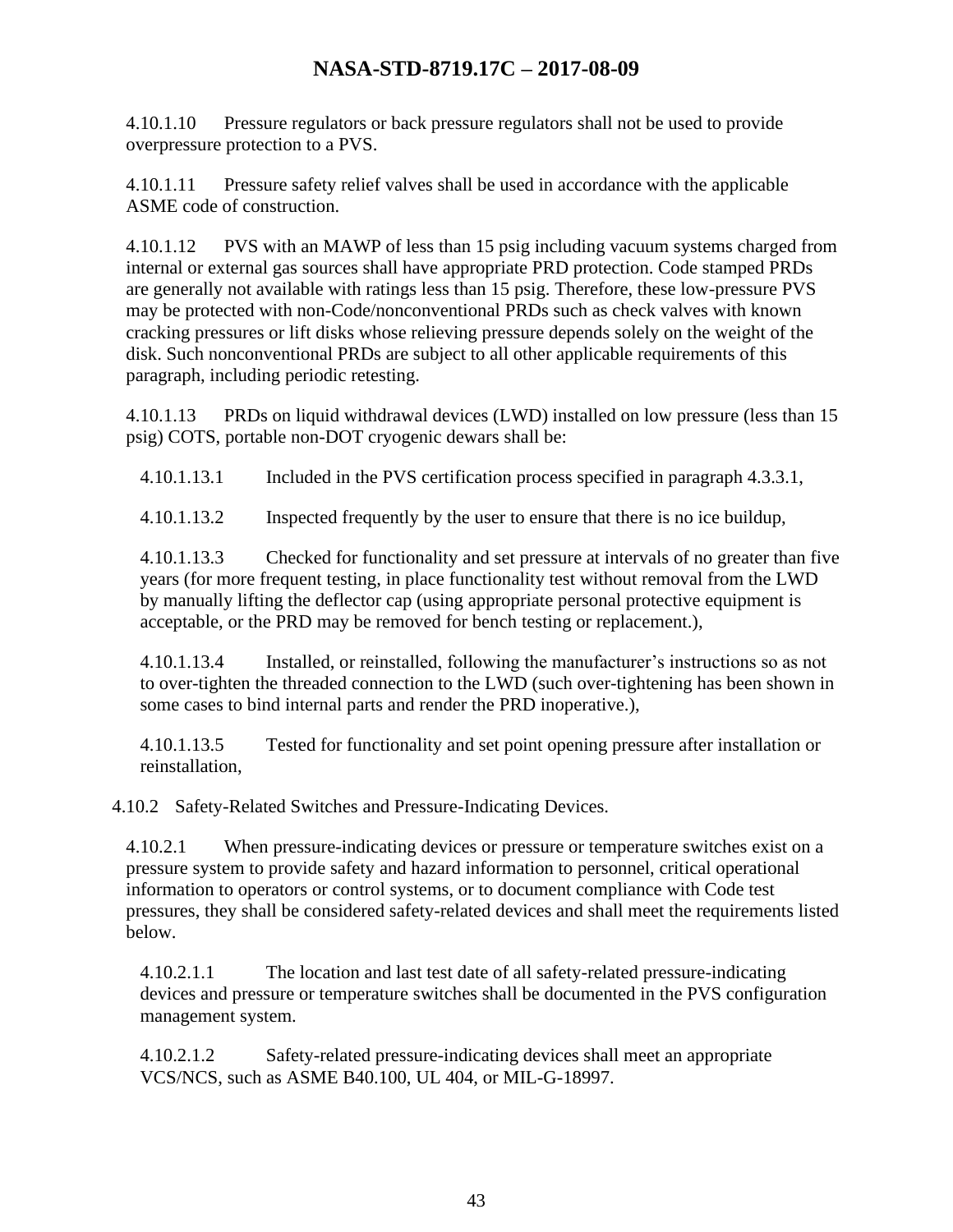4.10.2.1.3 The accuracy of all safety-related pressure indicators shall be periodically verified by means of a Center-approved procedure at an interval no less frequent than that required for PRDs on the same system.

4.10.2.1.4 The minimum acceptable accuracy across the system design pressure range for each safety-related pressure indicator shall be in accordance with ASME B40.100 and the design specification.

4.10.2.1.5 If a catastrophic failure of a gauge can cause personnel injury, the pressure gauge shall be equipped with a relief case.

4.10.3 Pressure Regulators.

4.10.3.1 Pressure regulators used to control pressure of gases supplied from compressed gas cylinders or portable tanks shall comply with OSHA regulations in 29 CFR 1910, particularly section 101, and by citation, CGA P-1 (in particular paragraphs 5.9.7 and 5.9.8).

4.10.3.2 PVS downstream of pressure regulators shall either be certified for the MAWP of the pressure source, or appropriate PRDs to accommodate a full open regulator failure shall be included in the PVS installation to preclude the possibility of the downstream pressure exceeding the MAWP or placard rating of the lowest rated component, except as provided in paragraph 4.10.3.3 of this standard.

4.10.3.3 When the PSM concurs that the use of PRDs is not feasible downstream of a regulator (such as due to venting or purity constraints), and if there are no pressure vessels downstream of the regulator, a pressure regulator certified in accordance with CGA Standard E-4 may be used in lieu of a certified PRD (since it precludes the possibility of downstream pressurization to a demonstrated high degree of reliability), provided its full-open discharge pressure does not exceed the placard rating of the lowest rated downstream element or component, and provided the regulator has been inspected and maintained in accordance with CGA E-4 and pressure tested within the past five years.

4.10.4 Flexible Hoses.

4.10.4.1 Flexible hoses that may subject personnel to a whipping hazard in the event of end connection failure shall have their ends restrained.

4.10.4.2 Flexible hoses whose rupture would cause unacceptable hazard to personnel shall have sufficient intermediate restraint at appropriate intervals along their lengths to mitigate the hazard.

4.10.4.3 Flexible hoses shall be assembled as directed by the manufacturer's requirements and tested in accordance with the applicable VCS/NCS.

4.10.4.4 Flexible hoses whose rupture would cause unacceptable hazard to personnel or risk to mission shall be retested at the flexible hose MAWP no less frequently than every 5 years.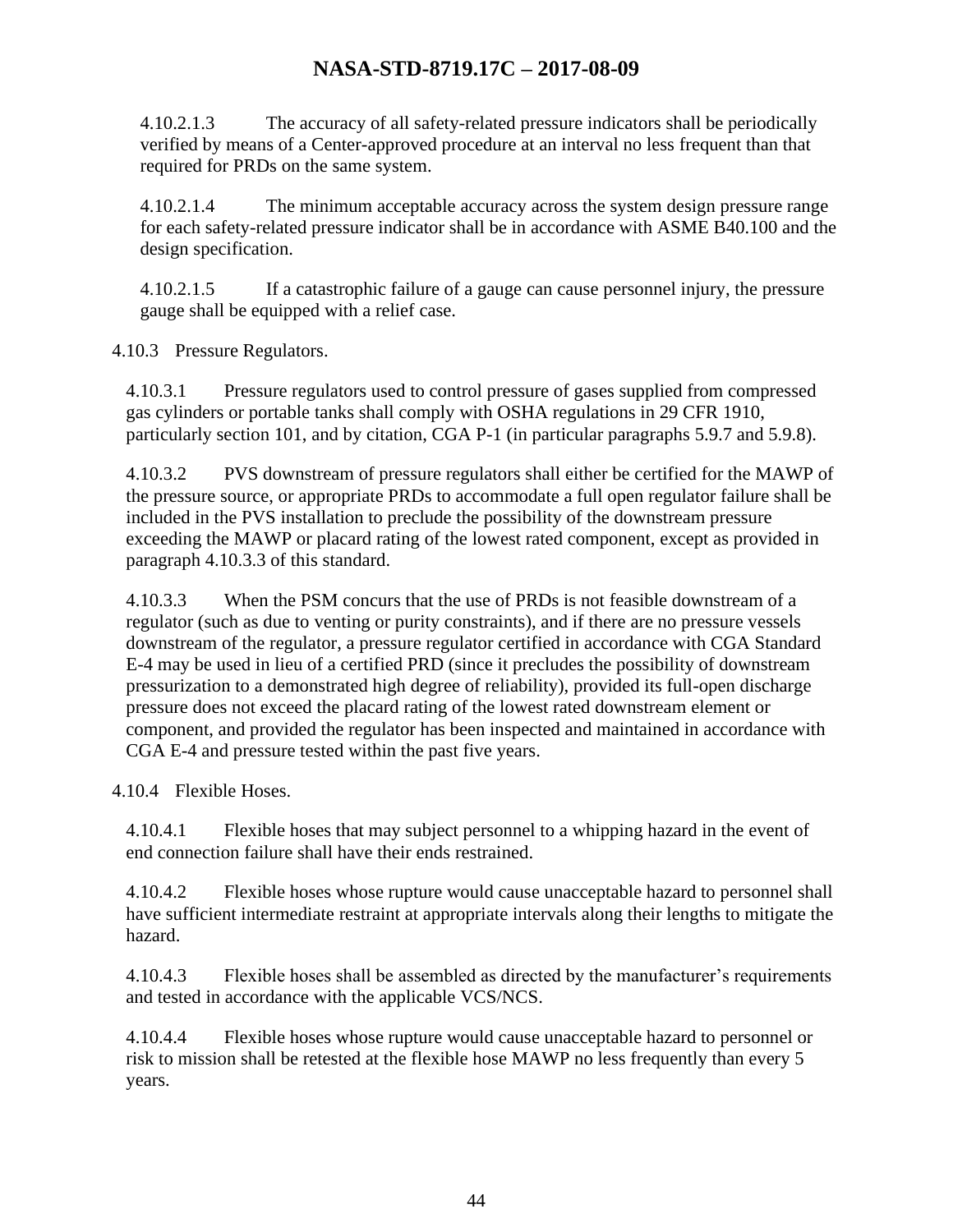4.10.4.5 Flexible hoses shall not be used in PVS in lieu of rigid piping or tubing unless the use of rigid piping or tubing has been determined to be impractical (such as where vibration isolation, motion allowance, or component flexibility requires their use).

4.10.4.6 A flexible hose that is permanently installed by welding or brazing shall be included as part of the PVS inspection and testing requirements, and the retest requirement of paragraph 4.10.4.4 does not apply.

4.10.4.7 A flexible hose exhibiting major defects as classified in SAE ARP 1658B, shall be removed from service.

4.10.5 View Ports in PVS (including sight glasses and liquid level indicators).

4.10.5.1 View ports shall be treated as hazardous, and hazard mitigation steps shall be employed to ensure the safety of personnel from brittle failures.

4.10.5.2 For materials in the brittle range, the Code-equivalent FS on breaking strength for view ports shall be 10, or as recommended by the manufacturer subject to approval by the PSM.

4.10.5.3 A view port shall be initially pressure tested in accordance with the applicable VCS/NCS for the PVS in which it is installed.

4.10.5.4 Fluid compatibility shall be considered during view port testing.

4.10.5.5 The initial pressure test may be performed with the view port installed in the PVS or in a fixture duplicating the installed loads.

4.10.5.6 View ports shall have an engineering assessment performed (including view port cycle life and ambient noise effects) to determine the appropriate inspection period.

4.10.5.7 Retesting shall be performed if required by the engineering assessment in paragraph 4.10.5.6 of this standard.

4.10.5.8 View ports or windows on PVS shall be inspected visually annually for cracks, scratches, or other imperfections.

4.10.5.9 An engineering assessment shall be performed on the imperfections to disposition the findings.

4.10.6 DOT Containers.

4.10.6.1 General.

4.10.6.1.1 DOT containers used as stationary equipment shall be certified either as DOT cylinders or as non-Code vessels.

*Note: This standard does not address the road worthiness of the trailer.*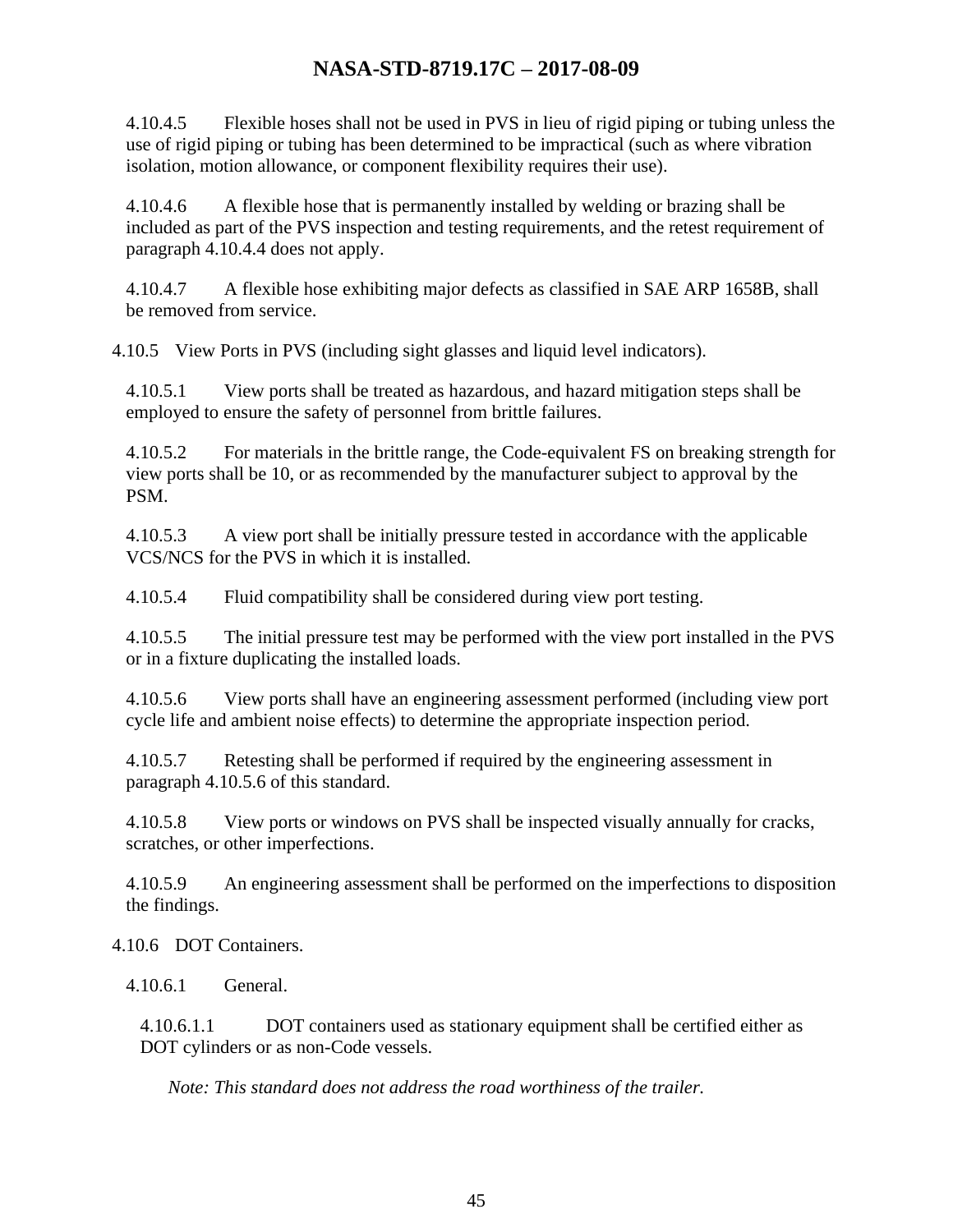4.10.6.1.2 DOT specification cylinders that are used in non-DOT service, such as in refillable fixed installations, shall be certified as non-Code vessels with risk assessment, acceptance, and approval via the waiver process.

4.10.6.1.3 The DOT containers used in non-DOT service shall be certified based on the original DOT requalification intervals for the specific cylinder specification (reference Table 1 in 49 CFR 180.209(a) and 49 CFR 180.405).

*Note: An uncertainty for consideration during certification is that not all DOT specifications are based upon ASME, ASTM, or other standard material specifications. Because of this, minimum assured material strength, toughness, and fracture properties are usually not known, although individual cylinder tensile strength can sometimes be inferred if the original DOT design thickness is known. Thus, for any grouping of cylinders, there is generally no assurance of commonality in material properties from one cylinder to the next. It is therefore difficult to perform conservative fatigue and fracture analysis for remaining life calculations. For these reasons, and because they have lower material strength FS (see paragraph 4.10.6.2 below), DOT cylinders cannot generally be considered ASME equivalent.*

4.10.6.2 If a DOT container is used as stationary equipment, and the owner has elected to certify the DOT container as non-Code PVS, the requirements below apply:

4.10.6.2.1 ASME Equivalent Derating – The original cylinder working pressure shall be de-rated for NASA use, based on equivalent stress ratio between DOT and ASME, to increase the material FS to be FS =4 (or other appropriate FS applicable to the time and material of construction).

*Note: For 3AA containers, the MAWP is 62% of the service rating stamped on a cylinder, calculated as follows. The test pressure maximum hoop stress is 67% of ultimate for 3AA cylinders (reference 49 CFR 178.37(f)(2)). The test pressure is also 5/3 the service rating (reference 49 CFR 178.37(i)(4)), which means that the stamped service pressure results in hoop stress of*  $(3/5)(.67) = 0.4$  *times the ultimate stress (i.e., 2.5 normal safety factor on ultimate strength). In order for the hoop stress not to exceed 0.25 times the ultimate stress (* $FS = 4$ *), the service pressure must not exceed 62% of the rated new service pressure (MAWP) [(0.62)(0.4)=0.25]. Deratings for other containers are determined by applying similar data from 49 CFR 178, Subpart C.*

4.10.6.2.2 Consideration shall be given to the service temperature and the potential change in material properties.

*Note: Special Consideration is required for off-ambient temperature use of compressed gas cylinders because their ratings are only at ambient and material properties are typically not available.*

4.10.7 Vessels Originally Not Designed for, but being used for Mobile Applications.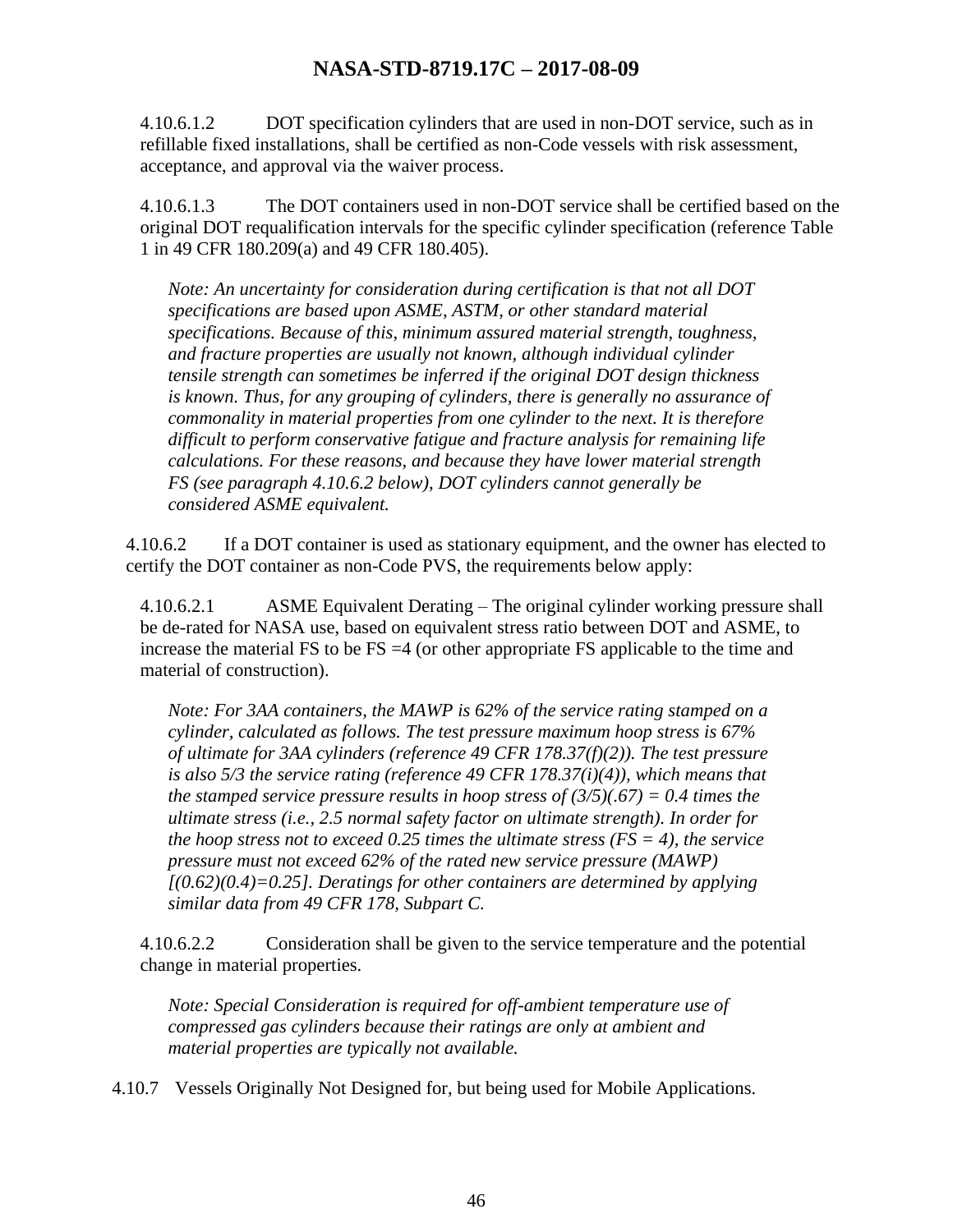4.10.7.1 This paragraph applies to PVS that were not originally designed to meet DOT requirements and are used to transport material under pressure.

4.10.7.2 This type of PVS is prohibited by DOT regulations from use in transporting material on public thoroughfares or water ways.

4.10.7.3 An engineering evaluation shall be performed to document that the fixed vessel design meets the static and dynamic load requirements associated with transport and use as a mobile vessel.

4.10.7.4 This type of PVS shall be evaluated as "non-Code PVS" per paragraph 4.7 of this standard.

4.10.8 Laboratory Systems.

4.10.8.1 Laboratory systems and equipment shall meet the requirements of this standard, except as noted for DOT cylinders in 4.2.3.20, vendor COTS equipment in 4.2.3.14, and vacuum systems in 4.2.3.15. Specific component requirements are provided for gas pressure regulators in 4.10.3 and 4.10.1.10, and for flexible hoses in 4.10.4.

4.10.9 Hydraulic Systems.

4.10.9.1 Hydraulic pump discharge pressure relief valves may be considered as acceptable PRDs on hydraulic systems and may be tested in place for functionality and set pressure provided they meet the following criteria:

4.10.9.1.1 They are properly sized to relieve the maximum possible flow from the upstream hydraulic pump at the maximum allowable working pressure,

4.10.9.1.2 They have been verified for functionality,

4.10.9.1.3 They are tested at no more than 5 year intervals to verify that the set point has not drifted or been changed.

4.10.10 Ground Support Equipment.

4.10.10.1 This section applies to PVS classified as Ground Support Equipment (GSE). GSE includes non-flight equipment, systems, or devices specifically designed and developed for a direct physical or functional interface with flight hardware.

4.10.10.2 NASA-STD-5005 contains PVS requirements specific to GSE that apply in addition to the certification requirements of this standard (8719.17). In some cases the NASA-STD-5005 requirements are more stringent or otherwise more specific than the requirements of this standard (8719.17).

*Note: For pneumatics above 1.14 MPa (165 psia), NASA-STD-5005 requires 100% radiography of welded joints, and contains specific requirements regarding flex hose construction; hypergolic systems include precautions to*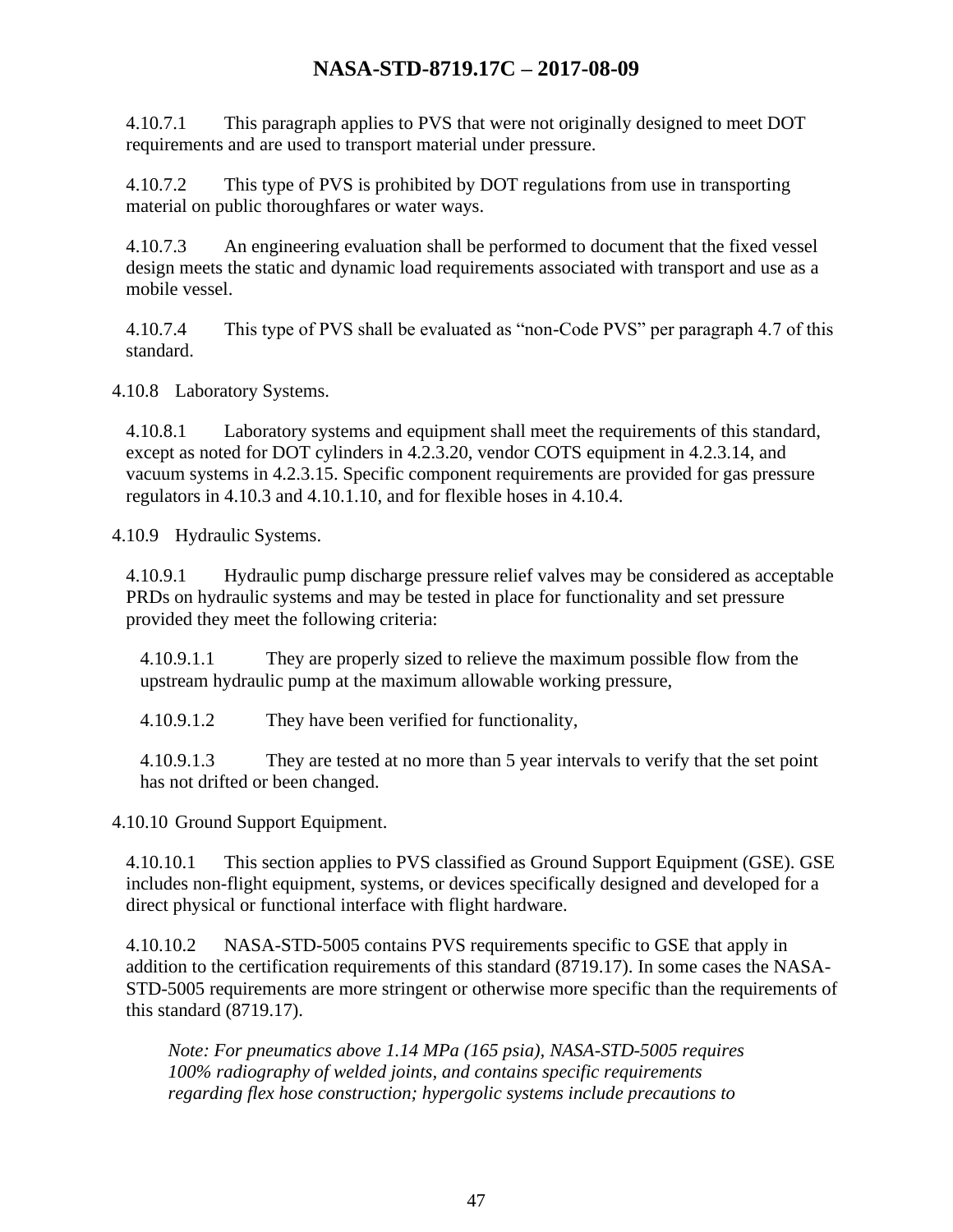*preclude mixing fuel and oxidizer; hydraulic systems have specific cleanliness requirements; certain materials and materials compatibility requirements are specified; etc.*

#### <span id="page-47-0"></span>**4.11 Certification And Recertification Process**

4.11.1 Required Inspections and Assessments.

4.11.1.1 Prior to initial certification or recertification, a comprehensive integrity assessment shall be performed in accordance with paragraph 4.8.1 of this standard.

4.11.1.2 Prior to certification or recertification, initial service life and remaining life shall be determined in accordance with paragraph 4.8 of this standard.

4.11.1.3 Prior to certification or recertification, a periodic inspection plan shall be developed or updated in accordance with paragraph 4.8.3 of this standard and all appropriate inspections completed.

4.11.1.4 Prior to certification or recertification, a risk assessment shall be performed or updated in accordance with the requirements of paragraph 4.9 of this standard.

4.11.1.5 Prior to certification or recertification, all components that require periodic inspection or testing shall be current as required in paragraph 4.10 of this standard.

4.11.2 Certification and Recertification Triggers.

4.11.2.1 Disregard of maintenance or inspection shall be cause for revocation of the certification at the discretion of the PSM.

4.11.2.2 PVS shall be certified by the Center PSM before entering service.

4.11.2.3 PVS shall be recertified on or before one-half the documented initial service life or one-half the recertified remaining life. In the event that operational or test needs place constraints on system availability for certification functions, the PSM may extend the certification period, without processing a waiver, by no more than the lesser of 5% of the safe remaining life or 180 days. Such extension shall be documented in the recertification configuration management system.

4.11.2.4 Recertification shall be performed when the PVS service changes (e.g., commodity, design parameters, location, and orientation).

4.11.2.5 Recertification shall be performed if any repair, alterations, or modifications are made to the PVS.

4.11.2.6 Recertification shall be performed as directed by the PSM in the case of VCS/NCS changes that reduce the estimated remaining life or increase the known risk of continued operation. (An example of this is the incorporation of fracture toughness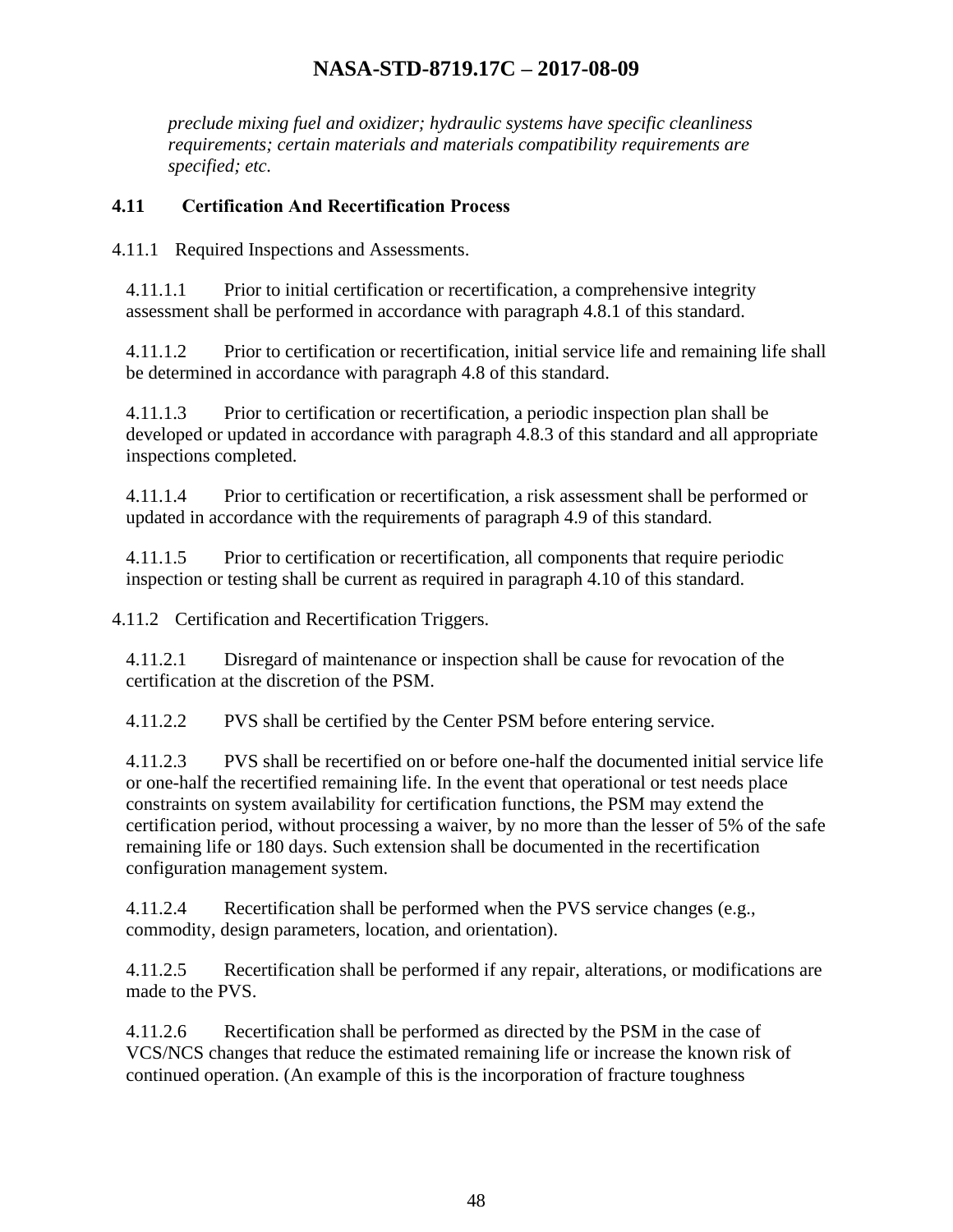requirements for MDMT in UCS-66 in 1987). (Refer to paragraphs 4.5.6 and 4.5.7 of this standard).

4.11.2.7 Recertification shall be performed if any unanticipated service degradation is identified that reduces estimated service life, changes probability of failure or failure modes, or changes the risk assessment.

4.11.3 Documentation Requirements.

4.11.3.1 Certification and recertification status and limitations, including any applicable waivers, shall be documented in the PVS configuration management system and made available to the owner organizations.

4.11.3.2 Documents and data that establish certification (or recertification) status and limitations shall be maintained and retrievable in the PVS configuration management system in accordance with NPR 1441.1, NASA Records Retention Schedule.

4.11.3.3 Formal notification of certification or recertification, including all applicable constraints and schedules, shall be made by the PSM to the owning organization and documented in the configuration management system.

4.11.4 Overdue Components Certification Status.

4.11.4.1 Except as provided in paragraph 4.11.4.2, if component tests specified in paragraph 4.10 of this standard are not completed within the prescribed interval, the PVS certification shall be revoked.

4.11.4.2 A waiver is required to extend the period of an overdue item past the interval prescribed in paragraph 4.10 of this standard except that the PSM may extend, without waiver, the inservice usage of specific components that require periodic testing for up to one year if they come due during critical operations, provided that all available evidence indicates that the components remain functional and that such an extension is not contraindicated by usage history. Such extension shall be documented, based on operational need or test constraints, and shall not be in violation of any applicable external regulations (e.g., OSHA) (see paragraph 4.11.2.3).

#### <span id="page-48-0"></span>**4.12 Operation and Maintenance Requirements**

4.12.1 The owner shall operate PVS within the certification parameters.

4.12.2 The owner shall establish a system to maintain change and modification records of PVS.

*Note: This may be used to identify problem components or PVS trends.*

4.12.3 The owner shall provide to the PSM the data required to maintain certification status.

4.12.4 The owner shall promptly report to the PSM any PVS incidents or anomalies and shall perform corrective actions as required by the PSM.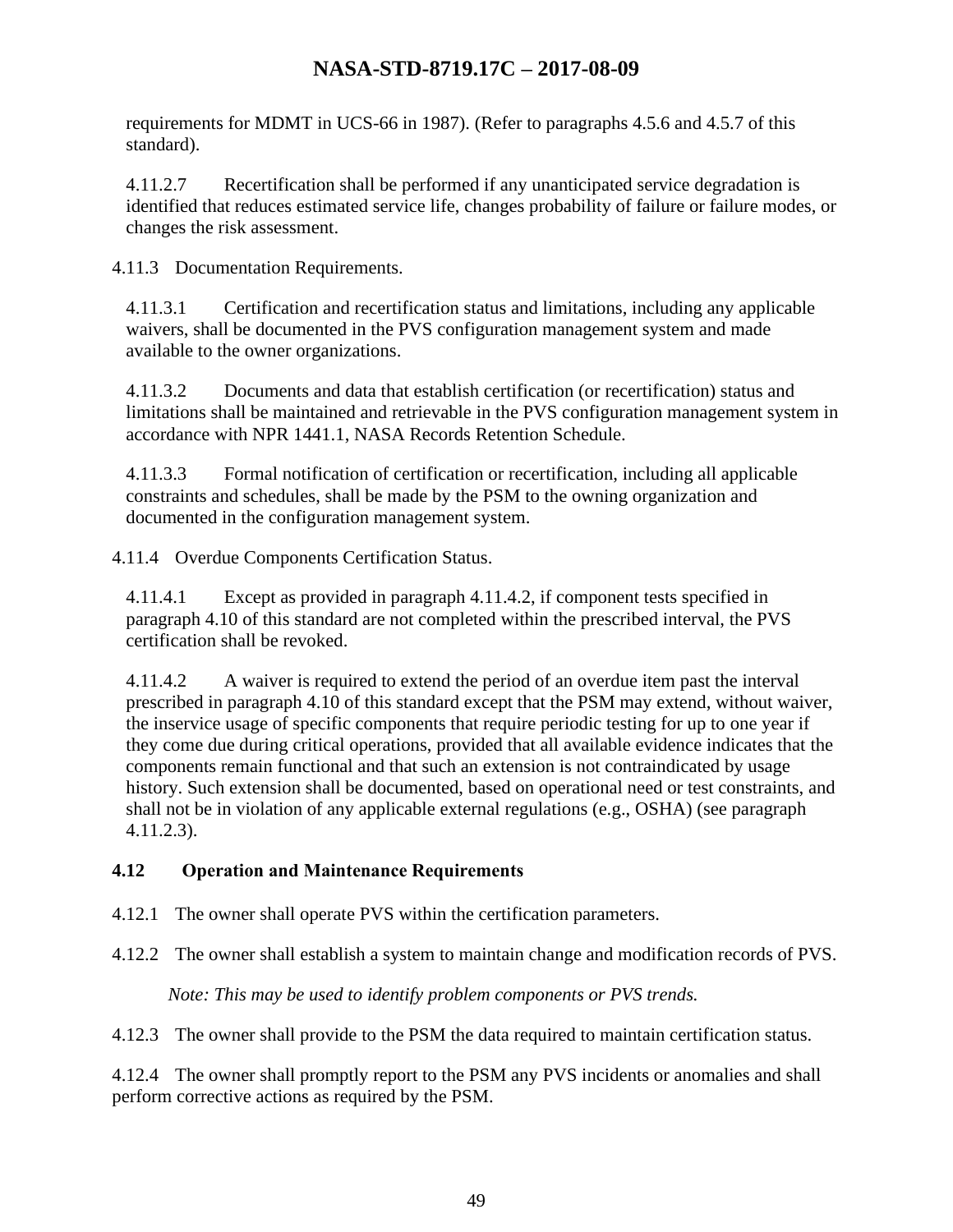4.12.5 The owner shall have certified and qualified personnel operating the system.

4.12.6 The owner shall collect operational data as required to support certification/recertification of PVS and provide the data to the PSM as required to facilitate certification/recertification.

*Note: Some areas of concern are cyclic operation, corrosion, erosion, and creep.*

4.12.7 The owner shall operate and maintain boilers in accordance with recommendations of the boiler manufacturer, including water quality. In some cases, due to operational, environmental, or other parameters, maintenance procedures in addition to the manufacturer's recommendations may be necessary.

4.12.8 The owner shall maintain PVS and their components in accordance with the manufacturer's recommendations or with a suitable maintenance plan to ensure continued compliance with the certification/recertification. In some cases, due to operational, environmental, or other parameters, maintenance procedures in addition to the manufacturer's recommendations may be necessary.

4.12.9 The owner shall not operate PVS unless certified, except for inspection, examination, and testing as required by the VCS/NCS or the inspection plan.

4.12.10 The owner shall maintain weld filler rod and braze material as recommended by the manufacturer.

## <span id="page-49-0"></span>**5. OTHER REFERENCES**

The following table is provided for guidance as to applicable codes, standards, and laws. Actual applicability is to be determined by the PSM.

<span id="page-49-1"></span>

| <b>PVS</b>                        | Designed, Fabricated,<br>Inspected, Tested, and<br><b>Installed</b> | <b>Operated and</b><br><b>Maintained</b> | Repair, Alteration,<br><b>Inservice Inspection</b>       |
|-----------------------------------|---------------------------------------------------------------------|------------------------------------------|----------------------------------------------------------|
| <b>Unfired Pressure</b><br>Vessel | <b>ASME BPVC Section VIII,</b>                                      |                                          | API 510, 572, 579,<br>580, 581 ANSI/NBIC<br><b>NB-23</b> |
| Process Piping                    | <b>ASME B31.3</b>                                                   |                                          | API 570, 576, 574,<br>579, 580, 581<br>ANSI/NBIC NB-23   |

Table 6. Application of National Consensus Codes, Standards, and Laws to  $PVS<sup>1,2</sup>$ 

<sup>&</sup>lt;sup>1</sup> 29 CFR 1910.6 contains a list of all referenced standards and the paragraph of application

<sup>&</sup>lt;sup>2</sup> 49 CFR 171.7 contains a list of all material incorporated by reference and the paragraph of application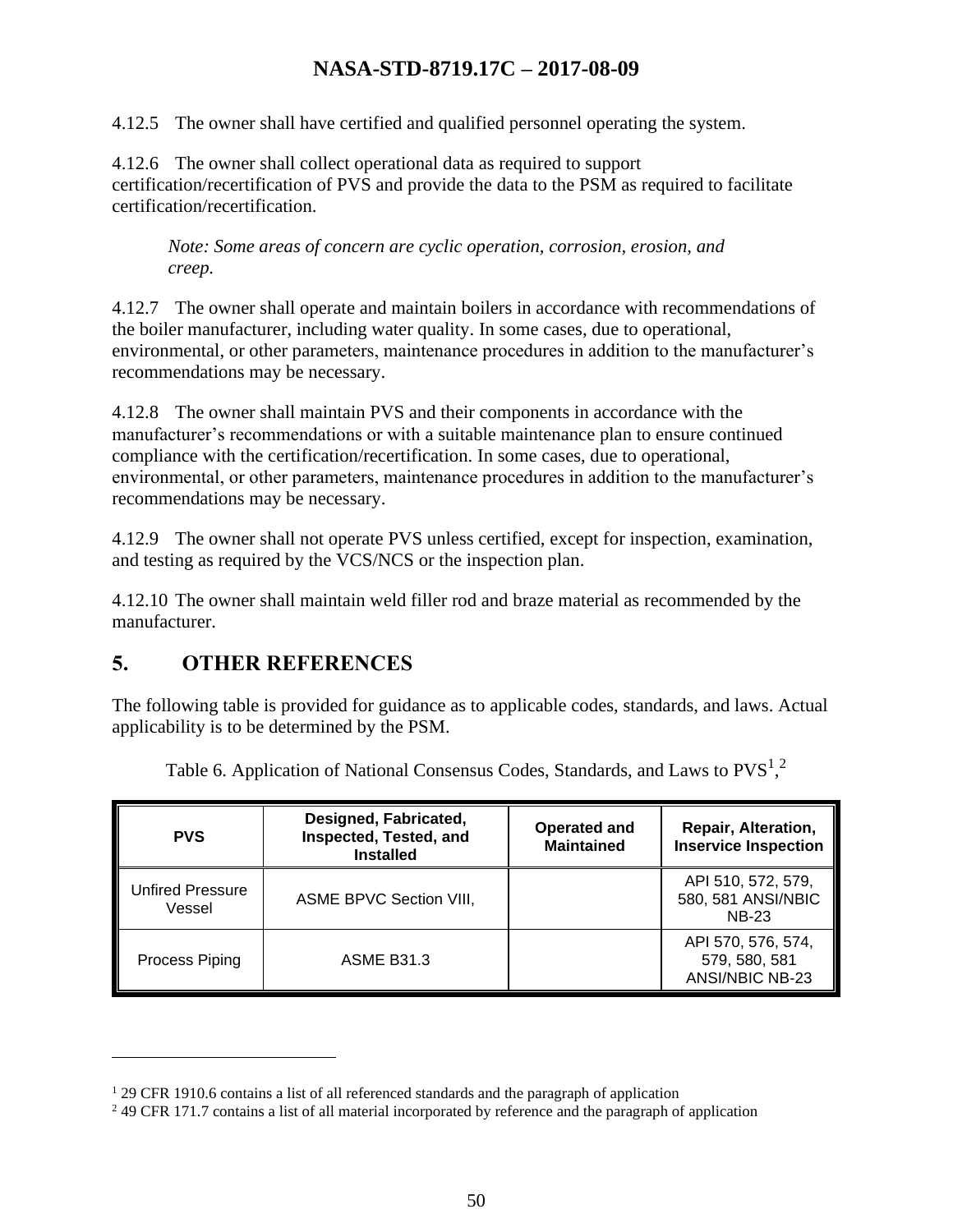| <b>PVS</b>                              | Designed, Fabricated,<br>Inspected, Tested, and<br><b>Installed</b>                                                 | <b>Operated and</b><br><b>Maintained</b>                                                      | Repair, Alteration,<br><b>Inservice Inspection</b>                   |
|-----------------------------------------|---------------------------------------------------------------------------------------------------------------------|-----------------------------------------------------------------------------------------------|----------------------------------------------------------------------|
| Power Boiler                            | <b>ASME BPVC Section I</b>                                                                                          | <b>ASME BPV Section</b><br>VII                                                                | ANSI/NBIC NB-23                                                      |
| <b>Heating Boiler</b>                   | <b>ASME BPVC Section IV</b>                                                                                         | <b>ASME BPV Section</b><br>VI                                                                 | ANSI/NBIC NB-23                                                      |
| Power Piping                            | <b>ASME B31.1</b>                                                                                                   |                                                                                               | ANSI/NBIC NB-23                                                      |
| <b>DOT Cylinders</b><br>and Cargo Tanks | 49 CFR, 29 CFR 1910.101<br>CGA C-6, C-8, P-1, S-1.1, S-1.2                                                          | 49 CFR<br>CGA C-6, C-8, P-1,<br>S-1.1, S-1.2                                                  | 49 CFR, 29 CFR<br>1910.101,<br>CGA C-6, C-8, P-1, S-<br>$1.1, S-1.2$ |
| Low Pressure<br><b>Fixed Storage</b>    | 29 CFR 1910.106, API 620                                                                                            |                                                                                               | API 510, 572, 579,<br>580, 581<br><b>STI-SP001</b>                   |
| Liquid Oxygen<br>Systems                | NFPA 50, 53, 55, ASTM G88,<br>ASTM MNL 36, and 29 CFR<br>1910.104                                                   | ASTM MNL 36,<br>and 29 CFR<br>1910.104                                                        | ASTM MNL 36, and 29<br>CFR 1910.104                                  |
| Gaseous Oxygen<br><b>Systems</b>        | NFPA 50, 53, 55, ASTM G88,<br>ASTM MNL 36, and 29 CFR<br>1910.104                                                   | ASTM MNL 36,<br>and 29 CFR<br>1910.104                                                        | ASTM MNL 36, and 29<br>CFR 1910.104                                  |
| Liquid Hydrogen<br>Systems              | CGA G-5.4, NFPA 50B, 55,<br>ANSI/AIAA G-095-2004, and 29<br>CFR 1910.103., NASA/TM-2003-<br>212059, ISO TC 197/SC N | NFPA 50B, 55,<br><b>NASA NSS</b><br>1740.16,<br>ANSI/AIAA G-095-<br>2004                      |                                                                      |
| Refrigeration<br>Piping                 | <b>ASME B31.5</b>                                                                                                   |                                                                                               |                                                                      |
| Gaseous<br>Hydrogen<br>Systems          | CGA G-5.4, NFPA 50A, 55,<br>ANSI/AIAA G-095-2004, and 29<br>CFR 1910.103, NASA/TM-2003-<br>212059, ISO TC 197/SC N  | NFPA 55 (50B),<br>ANSI/AIAA G-095-<br>2004 NASA/TM-<br>2003-212059, ISO<br><b>TC 197/SC N</b> |                                                                      |
| Acetylene<br>Cylinders                  | 29 CFR 1910.102 (CGA G-1) &<br>1910.253                                                                             | 29 CFR 1910.102<br>(CGA G-1) &<br>1910.253                                                    |                                                                      |
| Compressed Air<br>Receivers             | 29 CFR 1910.169, ASME BPVC<br>VIII                                                                                  | 29 CFR 1910.169                                                                               | 29 CFR 1910.169                                                      |
| Flammable Liquids                       | 29 CFR 1910.106, 49 CFR 171-<br>180, NFPA 30                                                                        |                                                                                               |                                                                      |
| Liquefied<br><b>Petroleum Gases</b>     | 29 CFR 1910.110, 110(b)(10) -<br>Safety Devices, DOT 49 CFR<br>178, ASME BPV VII, NFPA 58                           | 29 CFR 1910.110,<br>NFPA-58                                                                   |                                                                      |
| Anhydrous<br>Ammonia                    | 29 CFR 1910.111, ASME BPV<br><b>VIII, DOT 49 CFR 178</b>                                                            | 29 CFR 1910-111                                                                               |                                                                      |
| Oxygen Welding                          | 29 CFR 1910.253, ANSI B57.1<br>(CGA V-1), NFPA-51                                                                   | 29 CFR 1910.253,<br>NFPA-51                                                                   |                                                                      |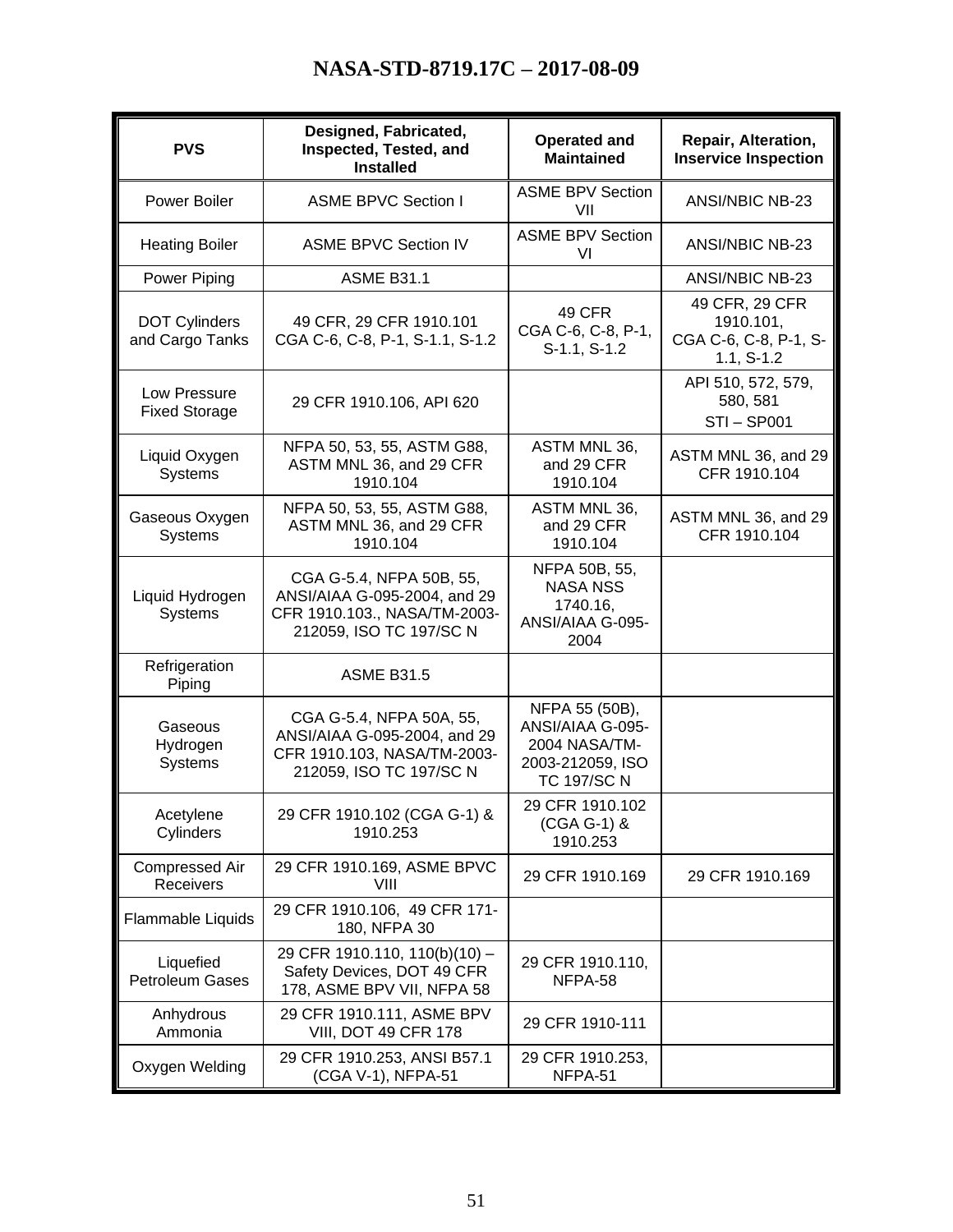| <b>PVS</b>                                       | Designed, Fabricated,<br>Inspected, Tested, and<br><b>Installed</b>                                                            | <b>Operated and</b><br><b>Maintained</b>        | <b>Repair, Alteration,</b><br><b>Inservice Inspection</b> |
|--------------------------------------------------|--------------------------------------------------------------------------------------------------------------------------------|-------------------------------------------------|-----------------------------------------------------------|
| <b>DOT Cylinders</b>                             | 49 CFR 100-180, 29 CFR<br>1910.101, (CGA S-1.1, S-1.2, S-<br>(1.3)                                                             | 29 CFR 1910.101,<br>(CGA P-1, S-1.1,<br>$S-1.2$ | 29 CFR 1910.101,<br>(CGA C-6, C-8) and<br>ANSI/NB-23      |
| Tanks (fixed)                                    | 29 CFR 1910.106 (API-12A, -<br>12B, -12D, -12F, -620, -650, -<br>$2000$ ,<br>ASME BPVC VIII, UL-58, -80, -<br>142), AWWA D-100 |                                                 | API 510, 572, 579,<br>580, 581, 653                       |
| <b>Building Services</b><br>and Piping           | <b>ASME B31.9</b>                                                                                                              |                                                 |                                                           |
| <b>Risk Based</b><br>Inspection                  |                                                                                                                                |                                                 | API 580, API 581, API<br>-570, API -510                   |
| <b>Ground Support</b><br>Equipment (GSE)         | NASA-STD-5005                                                                                                                  |                                                 |                                                           |
| Wire Braid<br>Reinforced<br><b>Flexible Hose</b> | SAE ARP 1658B                                                                                                                  |                                                 | SAE ARP 1658B                                             |
| <b>Pressure Gauges</b>                           | ASME B40.100, UL 404, MIL-G-<br>18997                                                                                          |                                                 |                                                           |

## <span id="page-51-0"></span>**6. BASIS FOR TABLE 4 VALUES**

#### <span id="page-51-1"></span>**6.1 Basis for Table 4 Values**

The following is a discussion of the basis for the Table 4, Tentative Catastrophic PVS Failure Rates per Year (Median Values) for Certified PVS. It provides an explanation of how the data from a literature search was translated into default values for failure rates. It is intended to provide understanding of the data to permit proper usage and to allow for appropriate modification if there is a better basis for a particular PVS. Appendix A References provide the sources referred to in this section.

6.1.1 Item 1: Post-1987 ASME Code Vessels.

6.1.1.1 ASME Code vessels manufactured post-1987 or older ASME vessels having original design MDMT equal to MDMT under post-1987 UCS-66 rules shall have an assigned failure rate of  $1x10^{-6}$  per year or less. The  $1x10^{-6}$  failure rate is based on statistics provided in each of the references listed above, under the assumption that the NASA vessels receive periodic inspection using multiple methods of surface and volumetric NDE each of which has a reasonable likelihood of detecting significant flaws or defects that could result in catastrophic failure if left undetected for the life of the vessel.

6.1.1.2 One acknowledged problem with the referenced data is that none of the failure data sufficiently specifies the types of failures that occurred, although it is clear that many reported failures involve non-catastrophic events. Distinction is made between disruptive and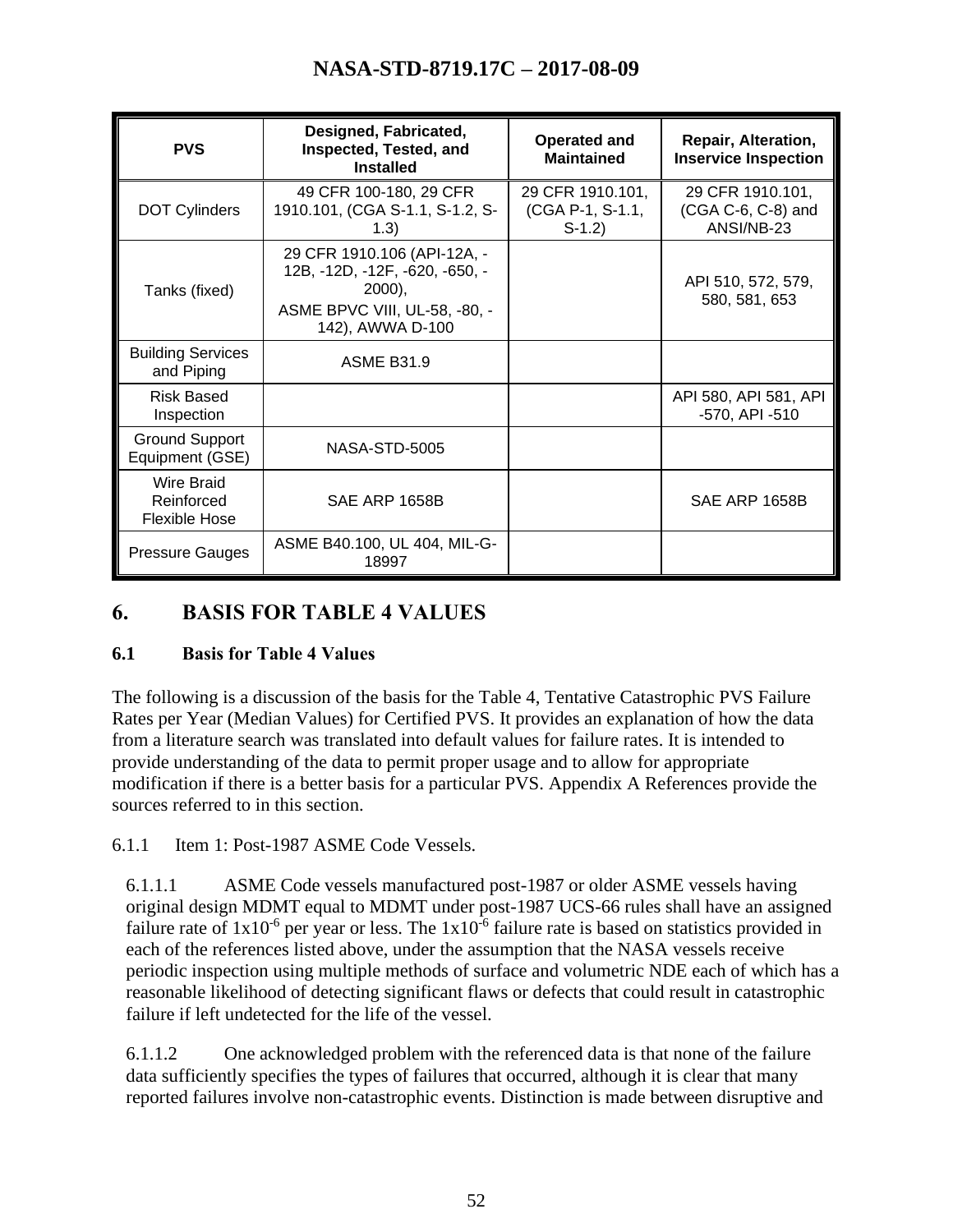non-disruptive failures, but all disruptive failures are not catastrophic failures that result in significant injury or property damage. The NASA requirement is to identify the worst-case probability and consequence. Thus, leaks are generally not worst-case unless leak-before-burst is the specified worst-case failure mode. In the literature cited, it is generally not possible to distinguish worst-case failures from less severe failures. In addition, data presented in the referenced literature include much foreign data for vessels built to non-ASME standards over unknown time spans. Thus, the data are not directly relatable to ASME vessels, particularly those fabricated to current standards.

6.1.1.3 In addition, there is very limited information on how the failure rates have changed over time, although where such data exists, the rate appears to have declined as the present is approached, with improvements being arguably related to Code, NDE, and manufacturing improvements.

6.1.1.4 Table 7 summarizes actual event (raw) "catastrophic" or "disruptive" failure rate data provided in S. H. Bush, "Statistics of Pressure Vessel and Piping Failures." The 99% confidence data are also provided in Spencer H. Bush, "Pressure Vessel Reliability," but are not included in this assessment, which focuses on actual failures. The applicability of these industrial statistical data to NASA pressure vessels has not been qualified at this time and is presented only as the basis for the engineering judgment exercised in developing Table 1.

<span id="page-52-0"></span>

| <b>Source</b>              | Period       | Rate (per<br>vessel-year |
|----------------------------|--------------|--------------------------|
| US Large Vessels, NB       | Through 1979 | $26.0x10^{-6}$           |
| UK, Phillips & Warwick     | 1962 - 1978  | $40.0x10^{-6}$           |
| F.R.G, IRS-TUV             | 1959 - 1964  | $18.3x10^{-6}$           |
| F.R.G, IRS-TUV             | 1965 - 1970  | $5.6x10^{-6}$            |
| F.R.G, IRS-TUV             | 1971 - 1976  | $2.1x10^{-6}$            |
| $(F.R.G, IRS-TUV-all)$     | 1959 - 1976  | $6.1x10^{-6}$            |
| US EEI-TVA                 |              | 0                        |
| US EEI                     |              | 0                        |
| F.R.G. - Kellerman et. Al. |              | O                        |
| UK, Smith & Warwick        |              | $16.0x10^{-6}$           |
| US – ABBMA                 |              | 0                        |
| Oberender                  |              | $6.2x10^{-6}$            |

Table 7. Summary Catastrophic Failure Rate Data

6.1.1.5 The data from Germany indicate the decreasing rate over time, presumably as manufacturing practices and NDE methods for in-service inspection improved. This could also be due in part to existing defects being corrected from leak testing.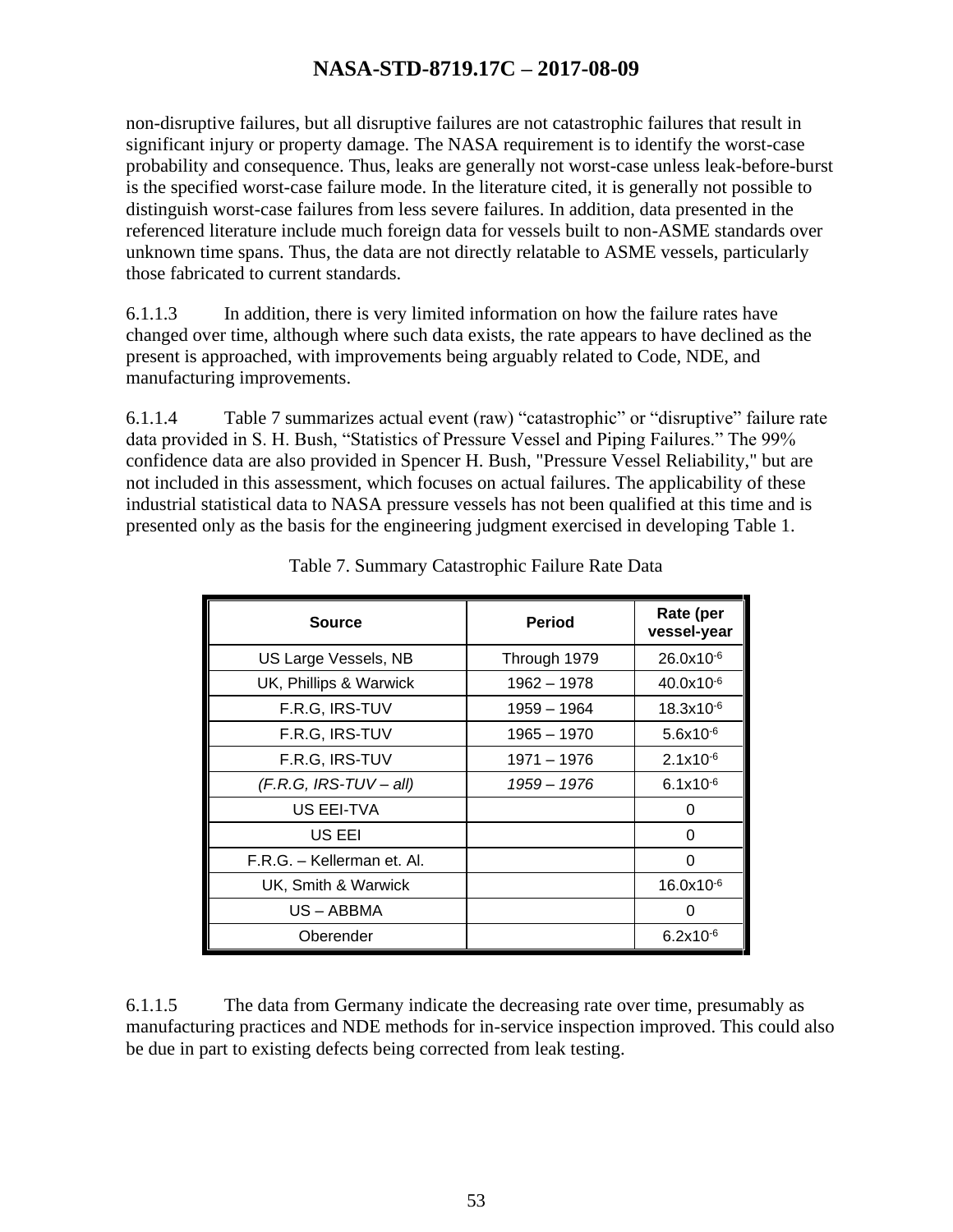6.1.1.6 From Spencer H. Bush, "Pressure Vessel Reliability," which originally analyzed in greater detail the summary data presented in S. H. Bush, "Statistics of Pressure Vessel and Piping Failures," there is detailed discussion of how the 99% confidence level ranges are established when, in fact, there were no catastrophic failures in the U.S. population studied. Of significance to this assessment are the following statements:

6.1.1.6.1 "The expected probability may be significantly lower since the derived probability range is inferred from service data available, coupled with the observation of no occurrence of a disruptive failure event, and the use of a 99% confidence interval to determine the statistically inferred number of occurrences of disruptive failures."

6.1.1.6.2 With regard to foreign data, many of the "failures" cited, because of their nature and locations, were probably generated during the fabrication stage and remained virtually unchanged until detected during a periodic inspection; they did not directly interfere with functional use....Better terminology describing this data might be "defect statistics" rather than "failure statistics."

6.1.1.6.3 On the value of periodic inspections, "Attempts to quantify the reduction in disruptive failure probabilities as a function of level of inspection are limited to studies on nuclear reactors … O'Neill and Jordan … considered the combined effects of acoustic emission, ultrasonic testing, visual examination, and leak detection in reducing failure probability. They concluded the combined effects reduced failure probability by a factor of 10 to 100. Cave and Holmes … cited a factor of about 100 between failure probability for no inspection versus full inspection and a factor of 10 for partial inspection, based primarily on the studies of Kellermann [9]." However, these documents do not formally establish the bases for these quantitative reductions in failure probabilities.

6.1.1.6.4 In "The Impact of Inservice Inspection on the Reliability of Pressure Vessels and Piping," Bush states "O'Neil and Jordan … attempted to quantify failure probability in terms of the probability of gross vessel rupture occurring between service inspections by a formula weighting the various inspections…[based on various NDE and manufacturing factors failing to detect or prevent failure – ed.]." They calculated the probability of catastrophic failure to be  $0.8x10^{-6}$  per vessel-year using the same U.S. failure data.

6.1.1.7 Conclusion - Based on this information, NASA's ASME Code vessels with post-1987 MDMT design, subjected to recertification and periodic inspection in accordance with this standard may be assumed to experience a failure rate of  $1x10^{-6}$  per vessel year.

6.1.2 Item 2: Pre-1987 ASME Vessels with Invalid Current MDMT.

6.1.2.1 With the 1987 UCS-66 rule change for MDMT determination, it became apparent that many thick wall pre-1987 ASME vessels operate below the actual transition temperature of the metal and would have an MDMT under post-1987 rules significantly higher than indicated on their "U" stamp nameplate. Such vessels would have a brittle fracture failure mode that was not recognized in original design, which could potentially be the worst-case failure mode.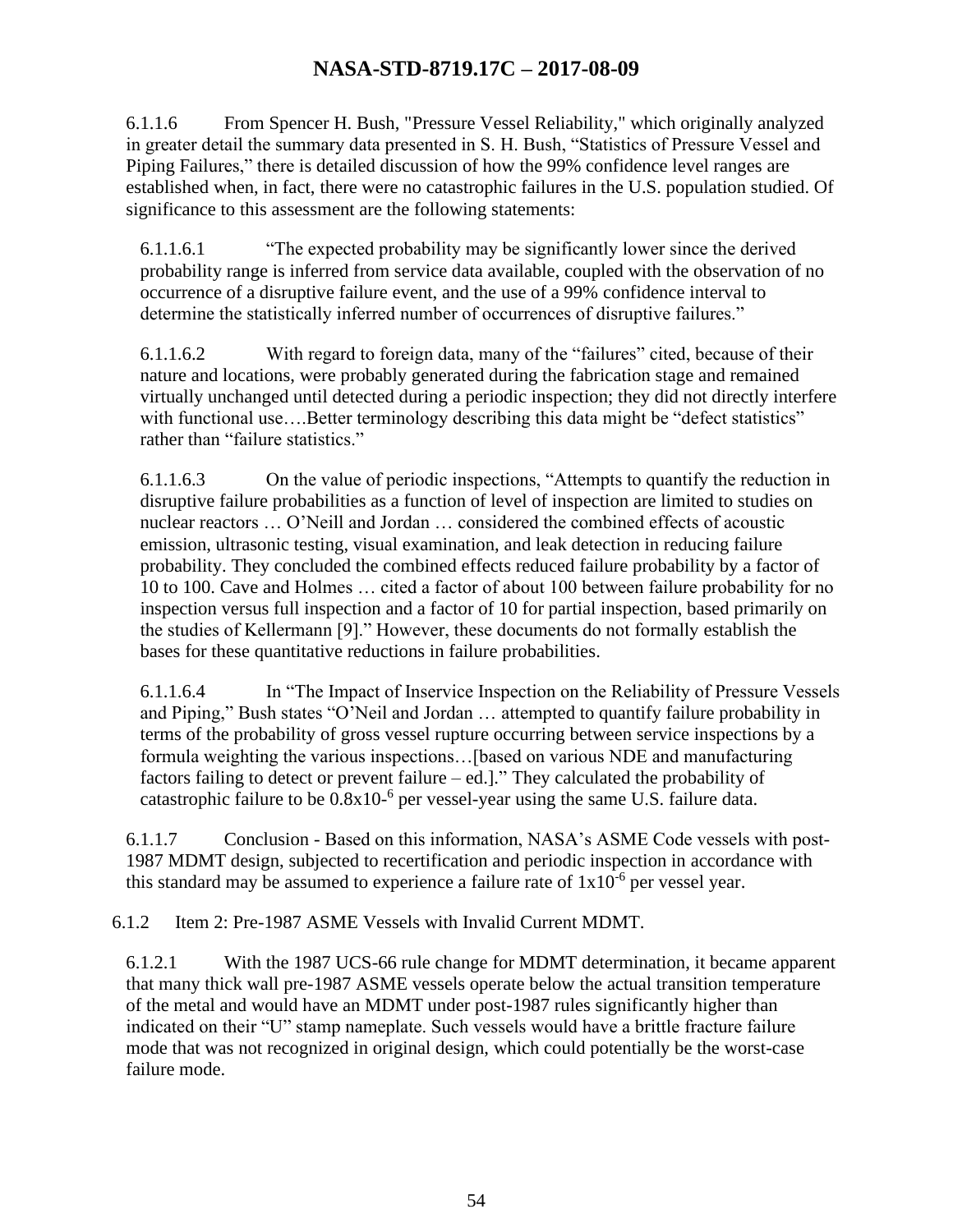6.1.2.2 If pre-1987 vessels operate at temperature below their post-1987 MDMT, but have had service life determined using the Code fracture mechanics technique, are recertified at no more than  $\frac{1}{2}$  the calculated fracture life, and have comprehensive NDE applicable to finding relevant cracks as the basis for recertification, then it is reasonable to assume that the failure rate will be greater than standard code compliant vessels, but not excessively so. Therefore, the assigned failure rate is one category greater than Item 1, or Category D.

6.1.3 Item 3: Derated vessels – Retained Code FS.

If vessels originally constructed to Code experience service-related degradation (e.g., wall thinning) negating their original Code certification, and pressure or temperature derating must be implemented to regain their original code FS, then it is assumed that the probability of failure will be one category more frequent than for standard code compliant vessels. This assumes some active degradation mechanism that may cause additional undetected damage, or may accelerate before further mitigation.

6.1.4 Item 4: Code vessels with less-than Code FS.

6.1.4.1 If Code vessels have suffered degradation such as wall thinning, but are continuing to operate at their original ratings, they are operating with a FS less than required by Code. Depending on the nature and extent of the degradation and the actual FS experienced, the failure probability will increase a little or a lot. In these cases, a specific failure analysis will be required. In no case may the failure rate be assumed to be less than Category D, and it may be substantially more frequent.

6.1.5 Item 5: DOT containers with current 49 CFR 180 certification.

6.1.5.1 It is assumed that DOT gas cylinders that are in acceptable condition per OSHA/CGA visual inspection criteria and are maintained under 49 CFR 180, and that are not transported or refilled by NASA, will have failure rates equivalent to current ASME Code vessels. Data available on the DOT/RSPA website

(http://hazmat.dot.gov/pubs/inc/data/2005/2005frm.htm), which includes all fluid releases, clearly shows that there are many failures annually, but determining what data is relevant to NASA is difficult. In 2005 (through November) for example, 9330 hazardous materials incidents were reported (11,808 in 2004), but only 13 involved "burst or rupture" failures due to "deterioration or aging" of containers. Since the total population of packages is unknown, or how many were compressed gases, it is unknown what the relevant failure rate is. Also, these failures occurred during some phase of transportation or periodic retesting rather than spontaneously in the field. The only deaths due to failure of non-bulk containers in the DOT database were those associated with the Value Jet crash in 1996 (failed oxygen generation cylinders).

6.1.5.2 The population size that resulted in the above noted 9330 incidents for 2005 is unknown, but it represents the total number of components regulated by the DOT. Also, the incidents included in the raw data include such things as finding undocumented pressure containers being shipped on aircraft (no failure involved). If no more than 1 in 1000 pressure cylinders are involved in the reported incidents (i.e., an incident rate of .001 for the total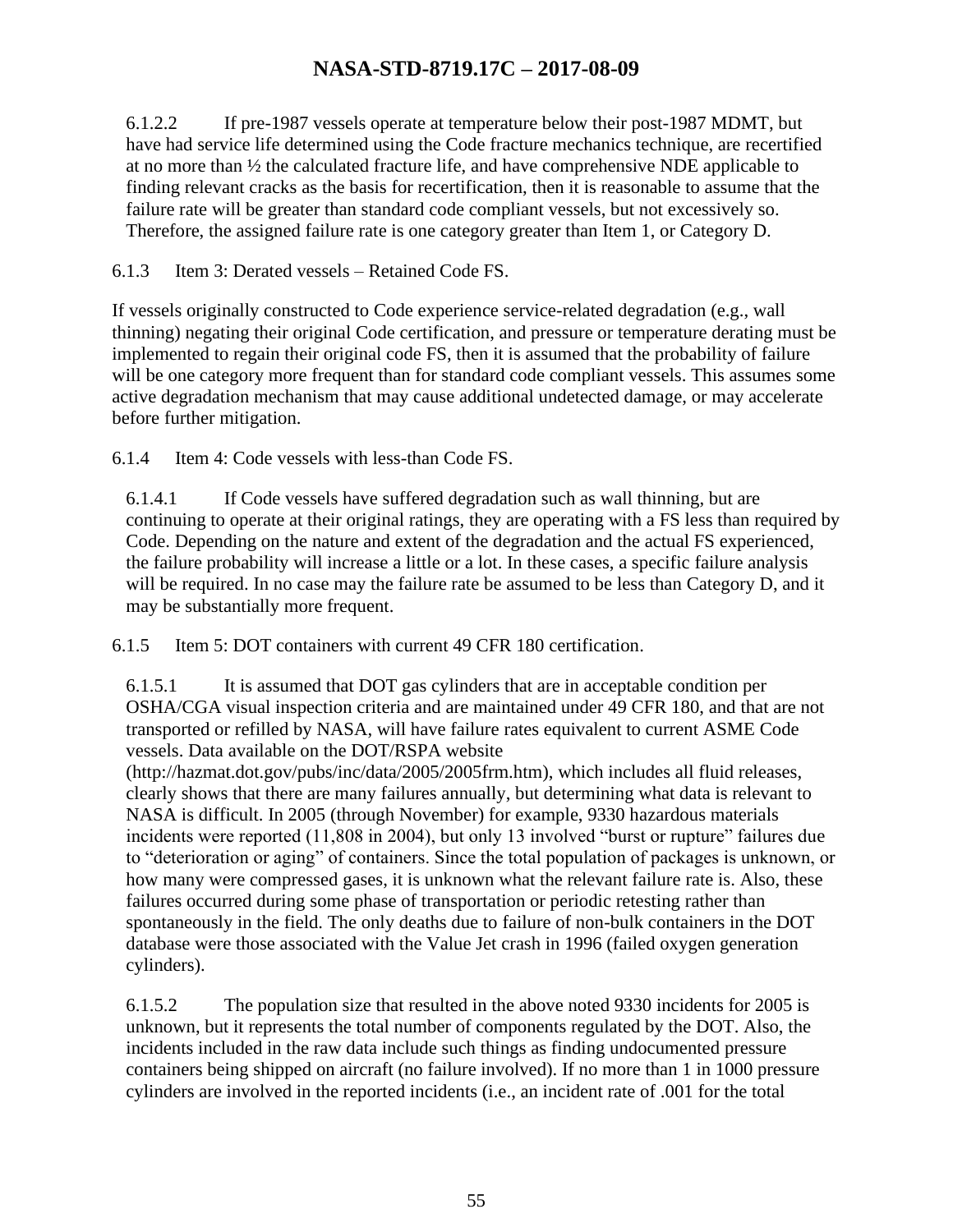population, which seems very conservative), then the catastrophic failure rate (13 burst failures) for the population would be  $1x10^{-6}$ . Therefore, an assigned failure rate of  $1x10^{-6}$  for in-service static DOT containers is judged to be suitable for this standard.

6.1.6 Item 6: Inactive DOT cylinders more than 20 years since last retest.

6.1.6.1 Pressurized DOT cylinders in storage that are more than 20 years since their last 49 CFR 180 retest are generally more likely to have been subjected to corrosion due to environmental factors. Such cylinders may be reasonably assumed to have a higher risk of failure than recently maintained cylinders and are assigned Level D probability unless they are demonstrated to be corrosion free and are stored indoors.

6.1.7 Item 7: DOT containers not maintained per 49 CFR 180.

6.1.7.1 DOT containers have substantially lower FS than required by ASME (typically 3 or less). If they are not periodically retested per part 49 CFR 180, they become non-Code vessels. Regardless of their derated pressures or extent of NDE for recertification, NASA requires that their risk of failure be assumed at least one level more frequent than for those that continually comply with part 49 CFR 180. Based on the condition of the particular containers and service applied, the risk could be substantially higher, and must be evaluated by the PSM. Thus, the minimum failure risk level is listed as two values. If such containers are derated to equivalent ASME MAWP with  $FS \geq 4$ , then the probability level may be assumed no less frequent than Category D. If service pressure is rated any higher than the equivalent ASME MAWP (i.e.,  $FS < 4$ ), then the probability level can be no less frequent than Level C, and a case-by-case assessment is needed.

6.1.8 Item 8: Non-Code vessels equivalent to ASME.

6.1.8.1 NASA's fundamental assumption about non-Code pressure vessels is that they are less safe than Code compliant vessels. If new non-Code vessels are designed and fabricated in a manner fully equivalent with current ASME Code and the only noncompliant feature is a missing U-stamp, but all aspects of the vessel and its production met Code equivalent quality assurance (QA) and quality conformance/compliance (QC) standards, and the FS no less than current Section VIII, Div. 1 (FS =  $3.5$  since 1998), and using post-1987 material fracture toughness rules, then the failure probability may be assumed to be only one level more frequent (i.e., D) than for fully compliant Code vessels. For new non-Code vessels where the only non-compliance is a missing U-stamp, and meeting all of the following requirements, the failure probability may be assumed to be only one category more frequent (i.e., D) than for fully compliant Code vessels: (1) designed and fabricated in a manner fully equivalent with current ASME Code, (2) all welds and processes met Code equivalent QA and QC standards, (3) the FS is no less than current Section VIII, Div. 1 (FS=3.5 since 1998), and (4) using post-1987 fracture toughness rules.

6.1.8.2 Non-Code vessels designed and fabricated as Code equivalent using pre-1987 toughness rules but which are limited to operate above the post-1987 MDMT may also be assumed to be Level D.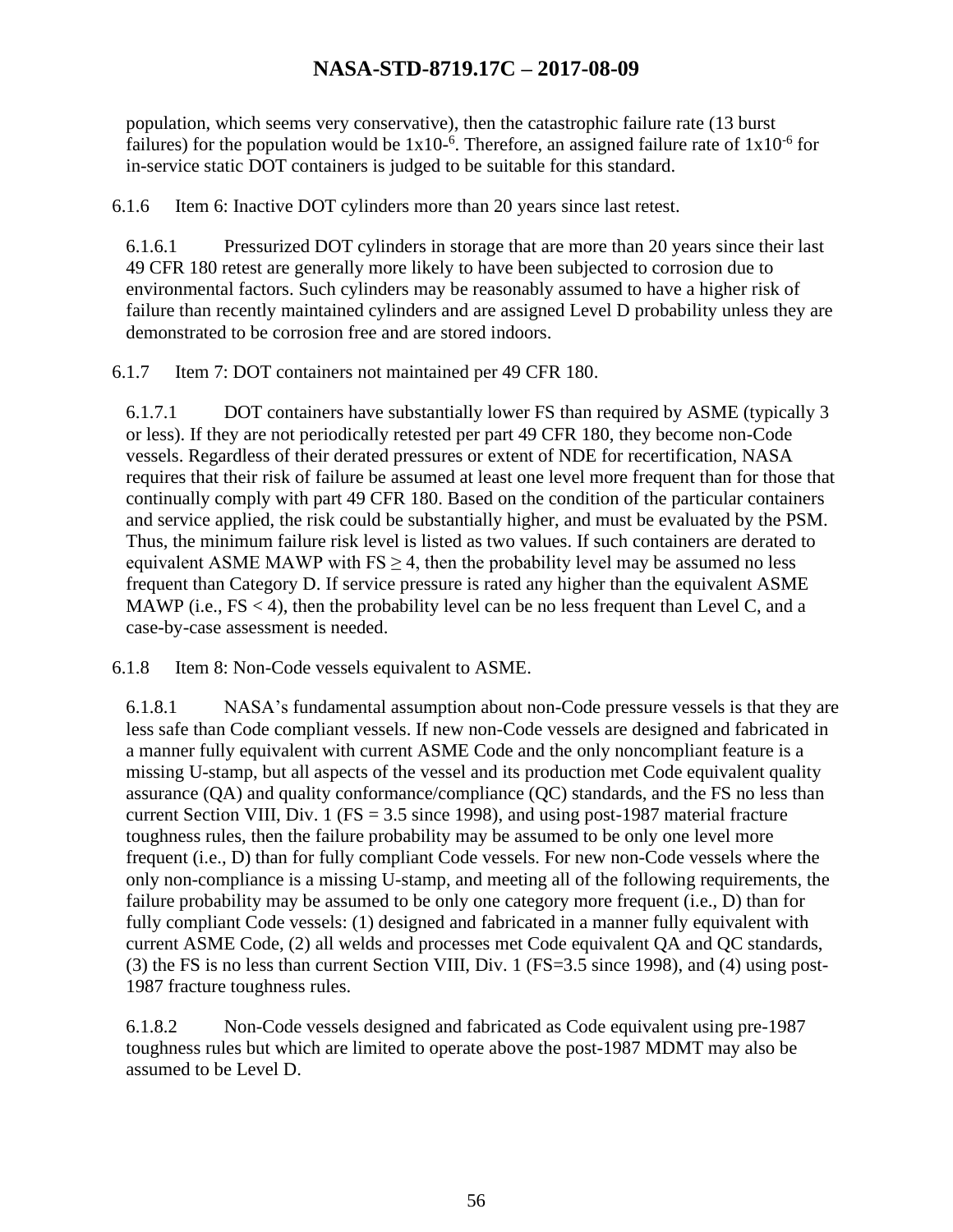6.1.8.3 Non-Code vessels designed and fabricated as Code equivalent using pre-1987 toughness rules but which operate below their post-1987 MDMT shall be assumed to have failure Level no less than C, although in most cases a specific assessment will be required.

6.1.9 Item 9: Non-code vessels/non-code equivalent.

6.1.9.1 Non-Code vessels that do not meet Code equivalent standards are assumed to have inherently greater risk of failure and present greater hazard to personnel than Code or Code equivalent vessels. In most cases specific analysis and hazard mitigation features will be required, although designs with substantial excess margins of safety may be assumed to be no less frequent than Level D.

6.1.10 Item 10 and 11: Small Bore Piping Systems (less than NPS 4).

6.1.10.1 Based on the information presented in "Statistics of Pressure Vessel and Piping Failures" by Spencer Bush in 1988, the incidence of disruptive failures of small bore piping systems is substantially greater than for large bore systems, with vibration fatigue and lack of attention playing significant roles in those failures. He also points out that many failures are not reported in small lines, particularly in instrument lines and secondary systems. Therefore, the reported statistics are likely not conservative.

6.1.10.2 In addition, although the failure rates are reported for nuclear plants, much of the data are based on industrial piping considered relevant to nuclear. The data are also reported on two bases – per reactor (system) year and per year per foot of pipe. The recommended median failure probability per system per year is  $1x10^{-3}$ , while the per-year-foot rate is  $1.3x10^{-5}$ . Since the probability is dependent on quantity of piping, and since Table 4 is based on annual probabilities, entries for both small piping systems (less than 75 linear ft. of small bore pipe) and large piping systems (more than 75 linear ft.) are shown as Level D and Level C respectively.

6.1.10.3 Brown, Sundararajan & Short, "Pipe Risk Analysis: A Case Study," discusses a risk analysis based on a small bore failure rate probability of  $8.87 \times 10^{-3}$  (large system, Level C per Table 1) obtained from Gulf Oil data for a reference 70 weld, ½ inch carbon steel, 673 ft. long system. Risk reduction strategies that were studied to reduce the failure probability include improved Inservice Inspection (ISI) (factor of 10 improvement for large bore, less for small bore – assumed to be 5) and double containment with sensors and alarms, which reduced failure probability to  $1.2x10^{-5}$ .

6.1.11 Item 12 and 13: Large Bore Piping Systems (equal to or greater than NPS 4).

6.1.11.1 Bush, "Statistics of Pressure Vessel and Piping Failures," also reports large bore piping failure statistics in terms of nuclear piping reliability, but also based on industrial piping experience. It is notable that Intergranular Stress Corrosion Cracking (IGSCC) near weldments in austenitic stainless steel in boiling water reactors nuclear plants causes an order of magnitude increase in catastrophic failure probability vs. systems where IGSCC is not a significant failure mode. Table 4 excludes consideration of IGSCC, induced failure, but if specific NASA large bore piping systems are susceptible to IGSCC, the failure rate must be increased by one order of magnitude.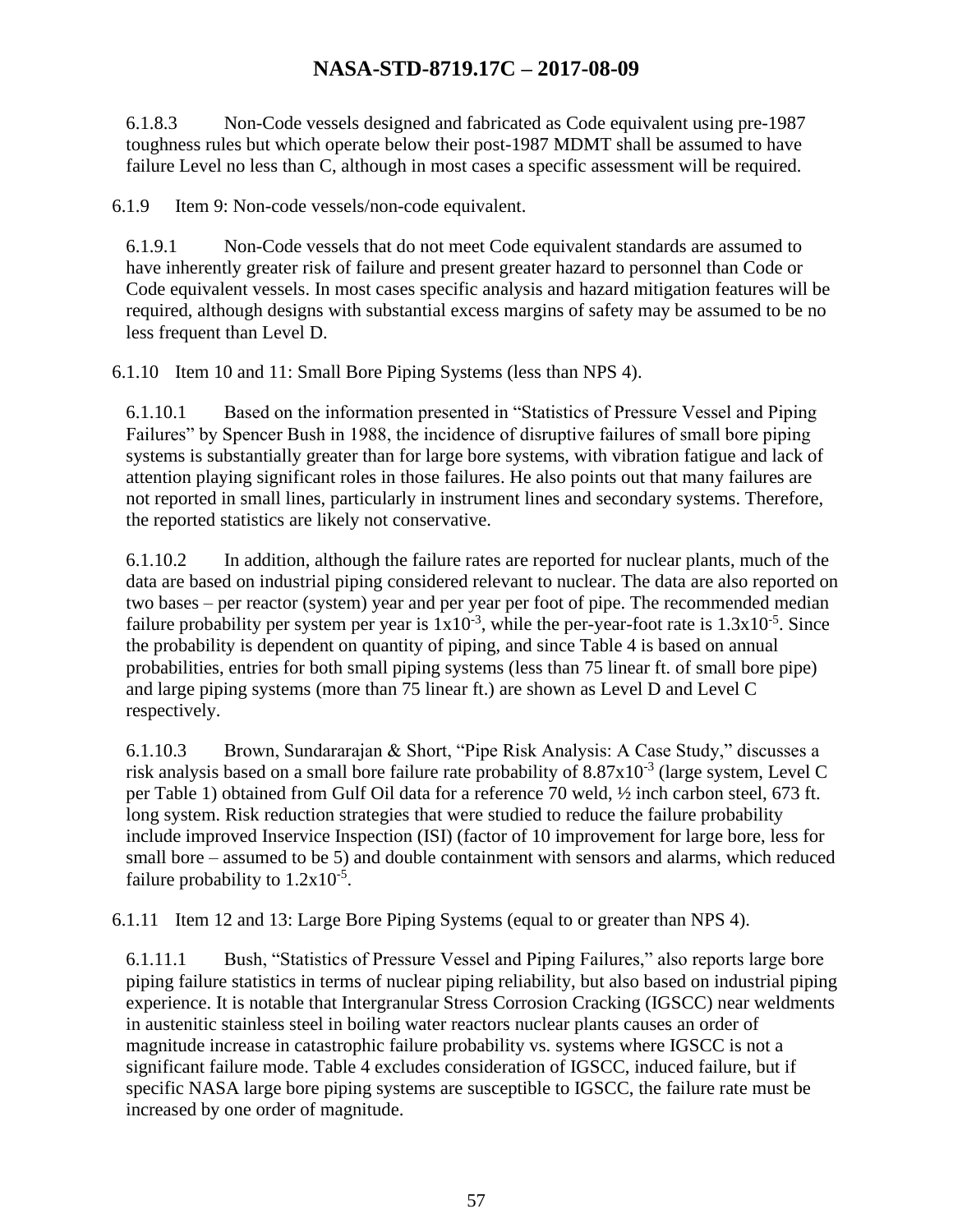6.1.11.2 Significant failure modes in large bore piping are thermal fatigue in feed water piping, fluid dynamic loads (water hammer, jets), and wall thinning (erosion, wet steam erosion-cavitation, single phase erosion-corrosion/flow accelerated corrosion). The recommended median rupture failure probability is  $1x10^{-4}$  per system year, while the per-ftyear rate is reported as  $1.3x10^{-5}$ . Therefore, as for small bore systems, entries are shown for both small and large quantity systems.

6.1.11.3 Brown, Sundararajan & Short, "Pipe Risk Analysis: A Case Study," also discusses an NPS 8 pipe identical otherwise to the NPS ½ system discussed above in paragraph 6.1.10. For the 673 ft reference pipe system, the nominal failure probability for fluid releases per year due to weld failure was deduced to be  $2x10^{-3}$ . This could be reduced by a factor of 10 through use of enhanced ISI, and by an additional factor of 2 by the use of stainless steel rather than carbon steel, with a resulting failure probability of  $1x10<sup>-4</sup>$  per year. Thus, large bore piping systems with substantial footage require enhanced ISI as a minimum to fall within the Level D range for NASA assessment.

6.1.12 Item 14: Degraded and Non-Code Piping Systems.

6.1.12.1 The above listed failure rates presume systems that obtain industry standard maintenance and inspection. If piping systems are operated with known significant deficiencies due to service or environmentally induced degradation or due to design inadequacies, their failure rates must be assumed to be more frequent than for Code compliant piping fit for service. Generic probability assignment on such systems would be difficult to perform due to the age of components and system uncertainties. Therefore, a case-by-case assessment is required for such systems.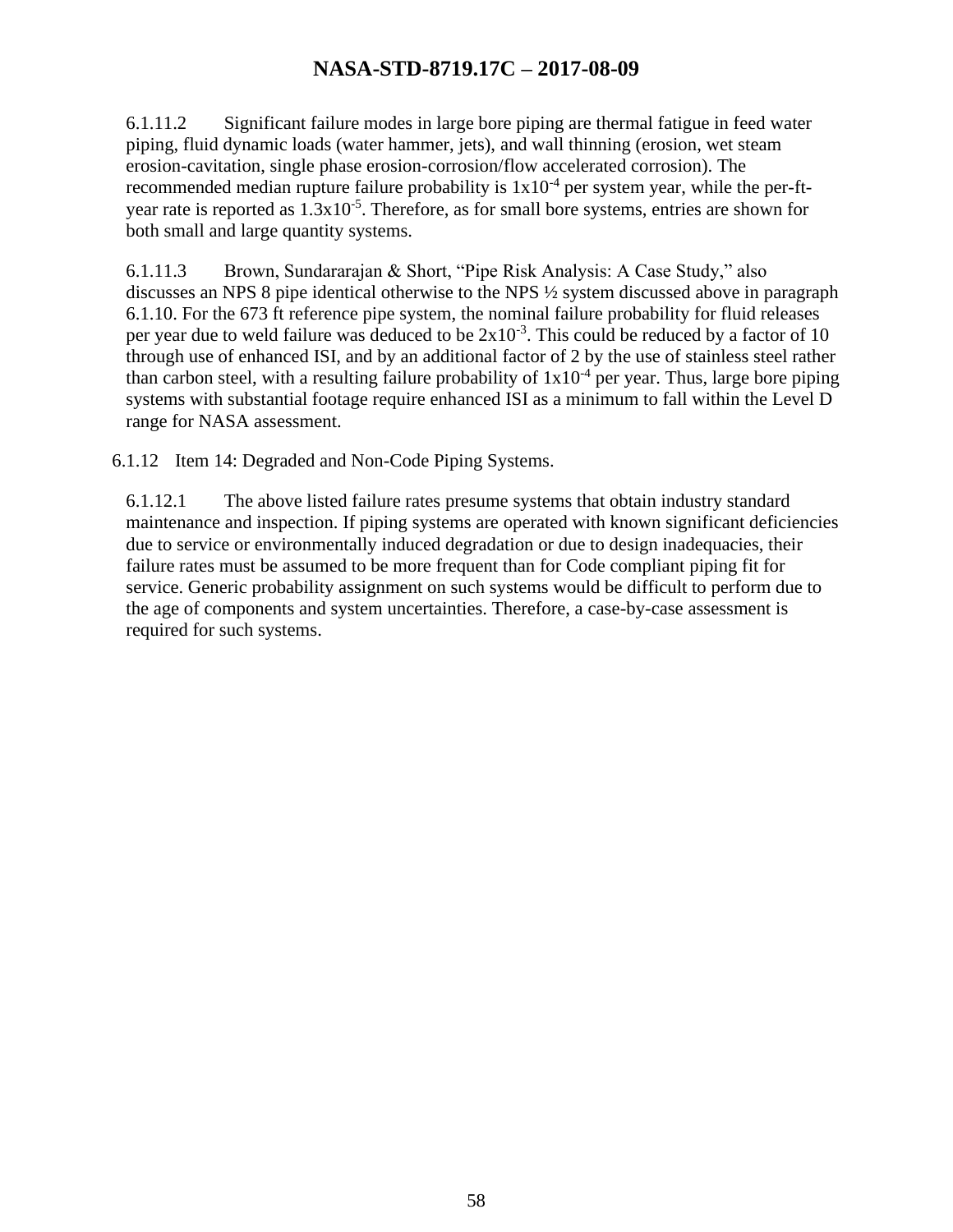### **APPENDIX A. REFERENCES**

#### <span id="page-58-0"></span>**A.1 Purpose**

The following documents provide guidance and are considered to be useful as background information for the reader in understanding the subject matter but do not constitute requirements of the standard (Note, however, that compliance with the regulatory documents is required by law.).

#### **A.2 Government Documents**

| 51 U.S.C. § 20113 | The National Aeronautics and Space Act                                                                     |
|-------------------|------------------------------------------------------------------------------------------------------------|
| 29 CFR 1960       | Basic Program Elements For Federal Employee Occupational<br>Safety and Health Programs and Related Matters |
| <b>NPR 8715.4</b> | Inservice Inspection of Ground-Based Pressure Vessels and<br>Systems (Withdrawn)                           |
| <b>NPR 8831.2</b> | Facilities Maintenance and Operations Management                                                           |
| NHB 1700.6        | Guide for Inservice Inspection of Ground-Based Pressure<br><b>Vessels and Systems</b>                      |
|                   | NMI 1710.3D (1994) Safety Program for Pressure Vessels and Pressurized Systems<br>(Withdrawn)              |
| NASA-STD-5005     | Standard for the Design and Fabrication of Ground Support<br>Equipment                                     |
| MIL-G-18997       | Gauge, Pressure, Dial Indicating                                                                           |

#### **A.3 Non-Government Documents**

A.3.1 Standards

ASME PTC 25-2014 Pressure Relief Devices

UL 404 Gauges, Indicating Pressure, for Compressed Gas Service

A.3.2 The References listed below apply to Table 4 in Chapter 4 and are subject to applicability by determination from the PSM (not necessarily cited in the body of the document).

| Bush, Spencer H. | "Statistics of Pressure Vessel and Piping Failures," |
|------------------|------------------------------------------------------|
|                  | Journal of Pressure Vessel Technology, August        |
|                  | 1988, Vol. 110, pp $225 - 233$                       |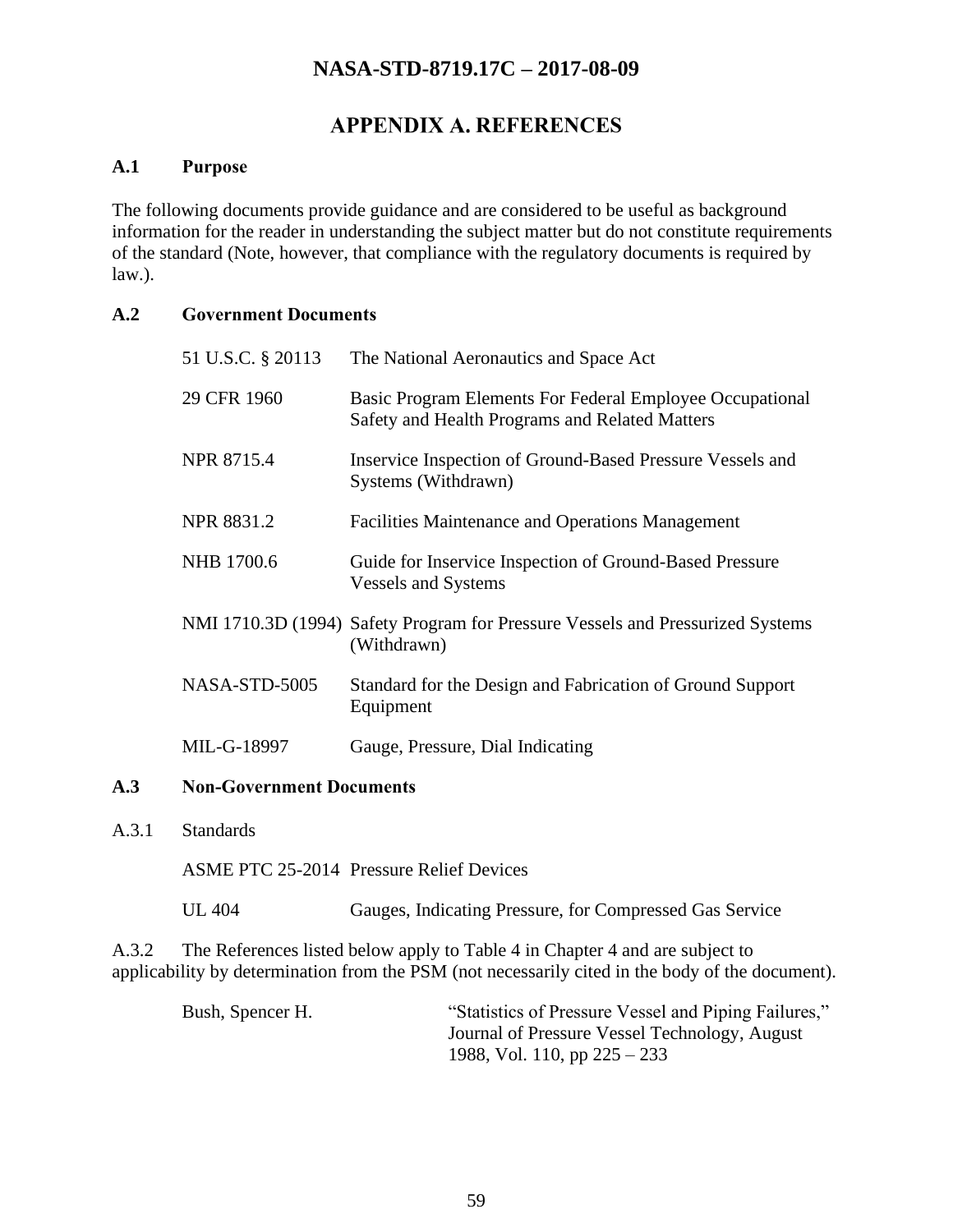| Bush, Spencer H.            | Pressure Vessel Reliability, presented at the<br>Transactions of the ASME, February 1975                                                                                                              |
|-----------------------------|-------------------------------------------------------------------------------------------------------------------------------------------------------------------------------------------------------|
| Bush, Spencer H             | The Impact of Inservice Inspection on the<br>Reliability of Pressure Vessels and Piping,<br>presented at the ASME 2nd National Congress on<br>Pressure Vessels and Piping, San Francisco, CA,<br>1975 |
| Brown, Sundararajan & Short | Pipe Risk Analysis: A Case Study, ASME PVP-Vol<br>285, Codes and Standards for Quality Engineering,<br>1994                                                                                           |

A.3.3 See Table 6 in Chapter 5 for other References.